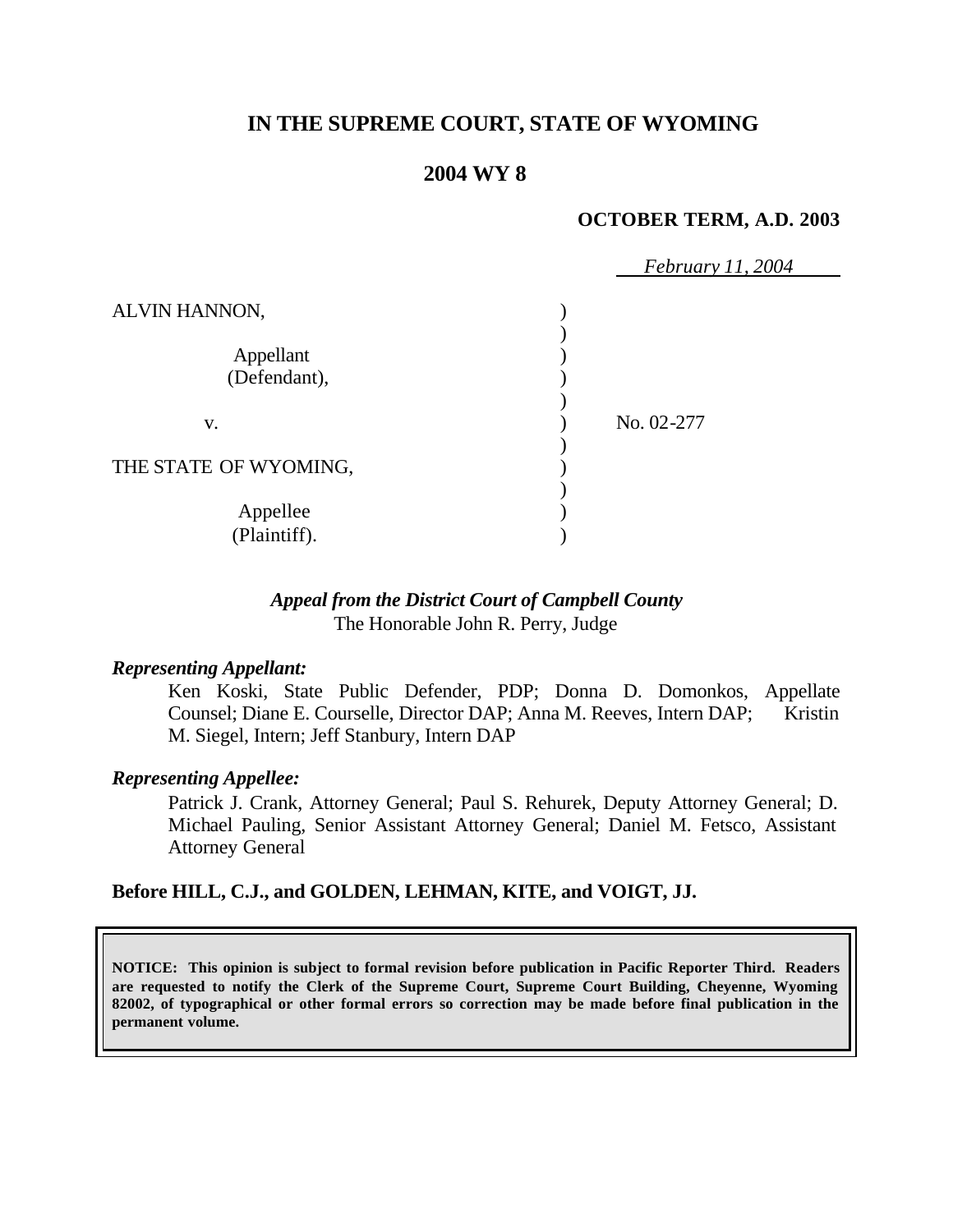KITE, Justice.

[¶1] Alvin Ray Hannon was convicted of two counts each of second and third degree sexual assault and one count of attempted third degree sexual assault. On appeal, he claims the district court erred in limiting his cross-examination of the victim, denying his motion to suppress statements he made to law enforcement, and excluding expert testimony concerning his mental state. We hold that reversible error occurred when the trial court prohibited defense counsel from cross-examining the victim about the fact that he did not report the alleged sexual assault by Mr. Hannon until three months later, when he was brought in for questioning about his own alleged sexual improprieties with another boy. We further hold that reversible error occurred when the trial court prohibited the defense expert from testifying concerning her psychological evaluation of Mr. Hannon, the results of the evaluation and her conclusions. We find no error in the district court's denial of the motion to suppress Mr. Hannon's statements to law enforcement.

#### **ISSUES**

[¶2] Mr. Hannon raises the following issues:

#### ISSUE I

Whether the trial court's order prohibiting Mr. Hannon to impeach TB regarding issues of possible bias violated Mr. Hannon's constitutional right to confront the witness against him and was not harmless error beyond a reasonable doubt?

#### ISSUE II

Whether the trial court committed reversible error when it denied Mr. Hannon's motion to suppress because he invoked his right to counsel and his statements were not given voluntarily?

#### ISSUE III

Whether the trial court erred when it ruled that Dr. Wells could not testify to Mr. Hannon's mental state and the effect thereof on his statements? Whether the erroneous exclusion of Dr. Wells' testimony was not harmless error?

#### **FACTS**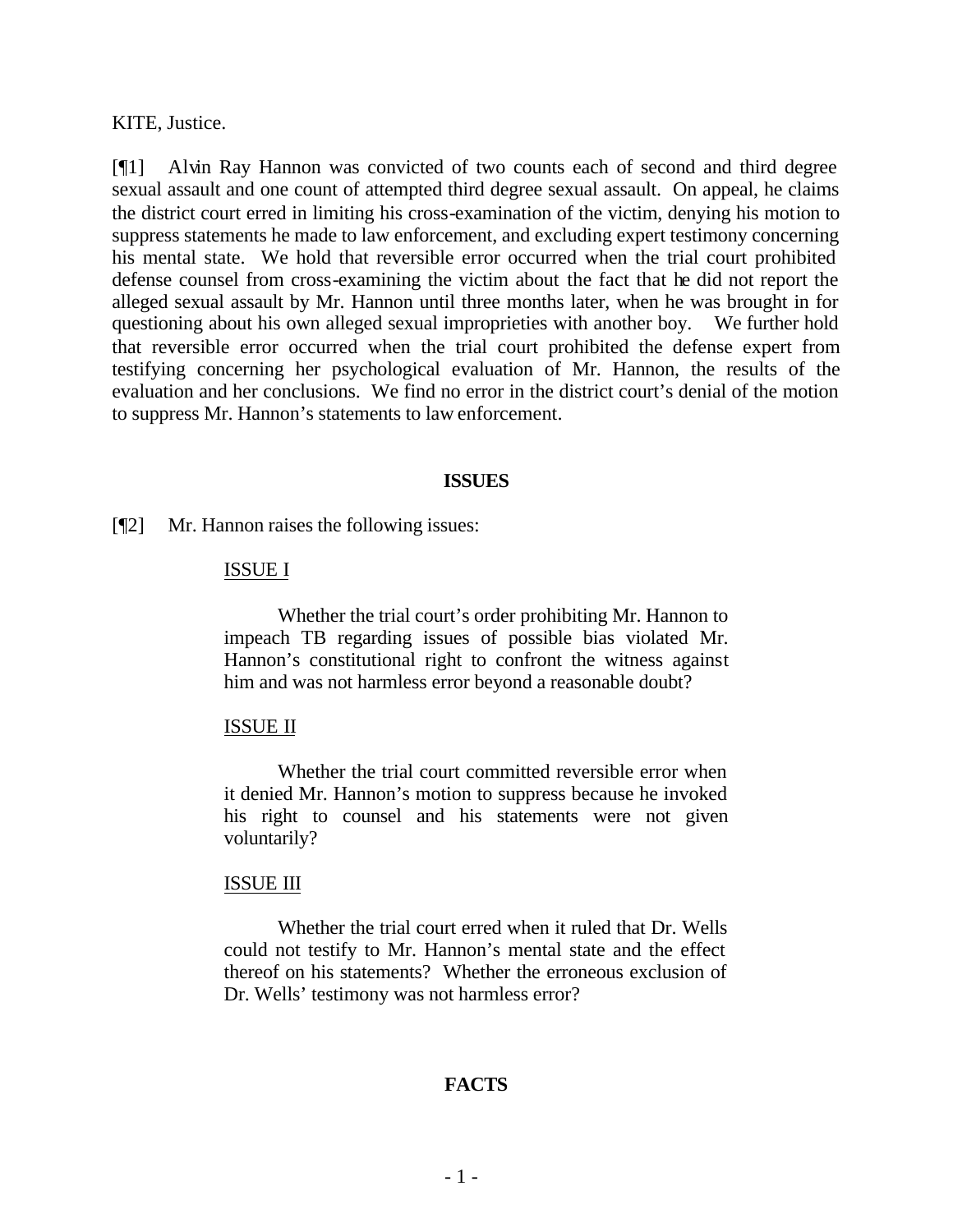[¶3] On October 9, 2001, during an interview concerning allegations that he was involved in inappropriate sexual conduct with another boy, thirteen-year-old TB told Campbell County Sheriff's Deputy Duane Peyrot that Mr. Hannon had sexually assaulted him while staying at his home that summer. Based upon information obtained from TB's mother that Mr. Hannon was from the Rapid City, South Dakota, area, Deputy Peyrot contacted the Rapid City Police Department. Later that day, Deputy Peyrot received a telephone call from Deputy Brian Mueller of the Rapid City, Pennington County, sexual assault task force who confirmed that Mr. Hannon lived in the Rapid City area and offered to conduct a video-taped interview of Mr. Hannon.

[¶4] On October 12, 2001, Deputy Mueller interviewed Mr. Hannon. During the interview, Mr. Hannon made incriminating statements about the alleged sexual assault of TB. Deputy Mueller advised the Campbell County Sheriff's Office about the interview, which then issued a felony information charging Mr. Hannon with two counts of third-degree sexual assault, one count of attempted third-degree sexual assault, and two counts of seconddegree sexual assault or attempted second-degree sexual assault. The information also alleged that Mr. Hannon was a habitual criminal, making any sentence he received on the counts charged subject to enhancement under Wyo. Stat. Ann. § 6-10-201 (LexisNexis 2003).

[¶5] Mr. Hannon initially entered a plea of not guilty to the charges. Later, however, he added a plea of not guilty by reason of mental illness or deficiency. The trial court ordered Mr. Hannon to be evaluated at the Wyoming State Hospital. Psychologists concluded that "[a]lthough Mr. Hannon is cognitively slow, and may even meet criteria for borderline intellectual functioning or mild mental retardation," he was not suffering from a mental deficiency at the time of the alleged offense making him unable to appreciate the wrongfulness of his conduct or conform his conduct to the requirements of law as required by Wyo. Stat. Ann.  $\S 7-11-304(a)$  (LexisNexis 2003).<sup>1</sup>

[¶6] Mr. Hannon requested a second evaluation, which was performed by Dr. Jane Wells. A confidential report of her findings was filed with the trial court on April 15, 2002. On May 8, 2002, the prosecution moved to strike her evaluation and report and to exclude her testimony, contending she did not comply with the court's order by rendering an opinion as to whether at the time of the alleged criminal conduct Mr. Hannon lacked substantial capacity to appreciate the wrongfulness of his conduct or conform his conduct to the requirements of law. Instead, the state asserted, Dr. Wells rendered an opinion on Mr. Hannon's competency to confess during the interview with Deputy Mueller. The state requested a competency hearing pursuant to Wyo. Stat. Ann. § 7-11-303(f) (LexisNexis

<sup>&</sup>lt;sup>1</sup> Section 7-11-304(a) provides: "A person is not responsible for criminal conduct if at the time of the criminal conduct, as a result of mental illness or deficiency, he lacked substantial capacity either to appreciate the wrongfulness of his conduct or to conform his conduct to the requirements of law. As used in this section, the terms mental illness or deficiency mean only those severely abnormal mental conditions that grossly and demonstrably impair a person's perception or understanding of reality and that are not attributable primarily to self-induced intoxication as defined by W.S. 6-1-202(b)."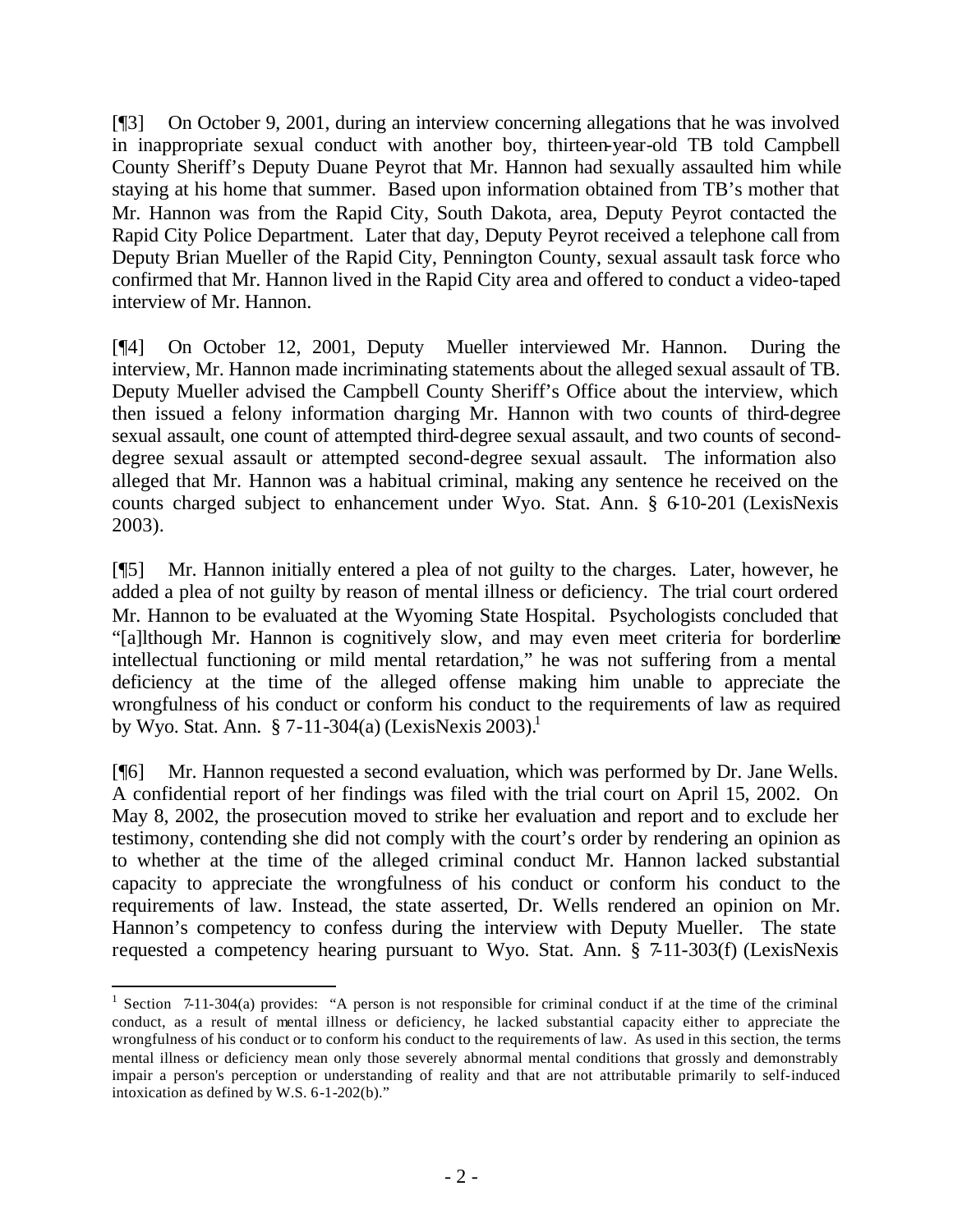$2003$ ).<sup>2</sup> Additionally, the state filed a motion in limine for an order prohibiting the defense from referring to Dr. Wells' evaluation and opinions about whether Mr. Hannon's statements during the interview were voluntary.

[¶7] After the competency hearing on June 3, 2002, the trial court found that Mr. Hannon was competent and fit to proceed with the trial. At a subsequent hearing on July 10, 2002, the trial court heard testimony from Dr. Wells in relation to the state's motion to strike her evaluation and exclude her testimony on the issue of whether Mr. Hannon's statements to Deputy Mueller were voluntary. The trial court granted the motion and entered an order excluding Dr. Wells' testimony.

[¶8] Prior to trial, Mr. Hannon filed a motion to suppress the statements he made during the interview with Deputy Mueller. Mr. Hannon contended, first, that Mr. Mueller impermissibly continued questioning him after he requested to speak to an attorney and, second, his statements were not voluntary under the totality of the circumstances given his low cognitive functioning and resulting susceptibility to leading and deceptive questioning by authority figures. After a hearing, the trial court denied the motion and the prosecution presented evidence of the interview at trial, including the videotape.

[¶9] Also prior to trial, the state filed a motion in limine for an order prohibiting the defense from making any reference during the trial to TB's alleged inappropriate sexual conduct with another child or the juvenile proceedings resulting from those allegations. Mr. Hannon objected on the ground that granting the motion would deprive him of his right to confront the witnesses against him. Mr. Hannon argued he had the right to cross-examine TB concerning the allegations in order to show TB's motivation to lie as a way of shifting blame from his own conduct. After a hearing on the motion, the trial court granted the state's motion and prohibited the defense from making any reference to the allegations against TB.

[¶10] Trial was held July 15 through July 17, 2002, and Mr. Hannon was convicted on all five counts. He chose to forego the habitual offender trial and pleaded guilty to being a habitual offender. With enhancements under the habitual criminal statute, he received two life sentences on the second-degree sexual assault convictions and three sentences of ten to fifteen years in the Wyoming State Penitentiary on the third-degree sexual assault and attempted third-degree sexual assault convictions, all sentences to run consecutively.

 $2$  Section 7-11-303(f) provides: "If neither the state, nor the accused or his counsel contests the opinion referred to in paragraph (c)(iii) of this section relative to fitness to proceed, the court may make a determination and finding of record on this issue on the basis of the report filed or the court may hold a hearing on its own motion. If the opinion relative to fitness to proceed is contested the court shall hold a hearing on the issue. The report or reports may be received in evidence at any hearing on the issue. The party contesting any opinion relative to fitness to proceed has the right to summon and cross-examine the persons who rendered the opinion and to offer evidence upon the issue."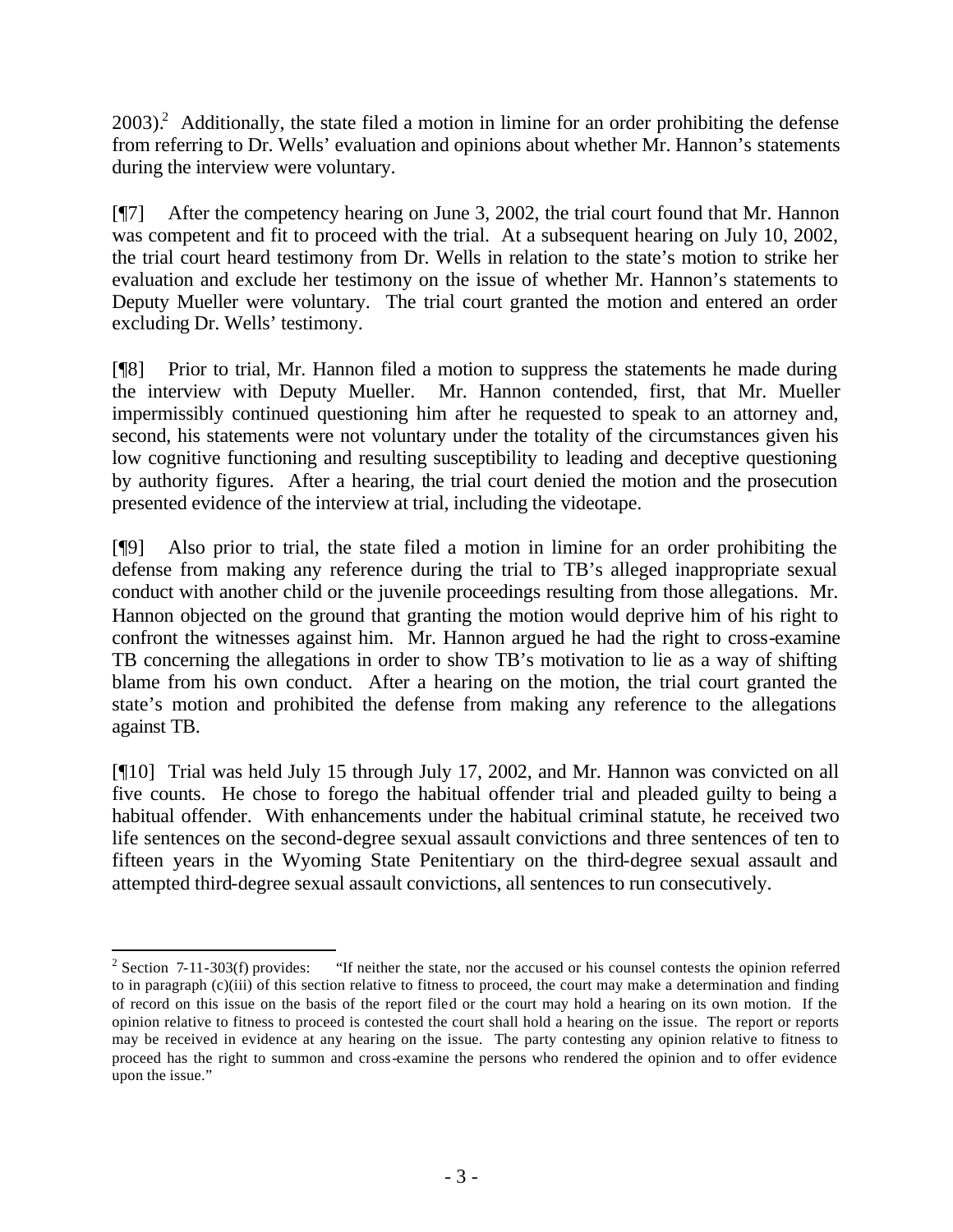#### **STANDARD OF REVIEW**

[¶11] Mr. Hannon's claim that he was denied the right to cross-examine TB arises under the Sixth Amendment to the United States Constitution, which guarantees an accused the right to confront the witnesses against him. Issues arising under the constitution are questions of law. We review questions of law de novo and afford no deference to trial court determinations on such questions. Restrictions on the right to confront witnesses are subject to the harmless error analysis. *Van Riper v. State*, 882 P.2d 230, 236 (Wyo. 1994), citing *Arizona v. Fulminante*, 499 U.S. 279, 306-07 (1991).

[¶12] Typically, we review trial court rulings on motions to suppress de novo, giving deference to the trial court's findings of fact and credibility determinations. *Urbigkit v. State*, 2003 WY 57, ¶ 9, 67 P.3d 1207, ¶ 9 (Wyo. 2003). Here, however, although Mr. Hannon argued in his motion to suppress that the interview was custodial, the trial court made no findings in that regard.<sup>3</sup> We are left, therefore, to review the issue de novo. The following standards apply to Mr. Hannon's claim that the trial court erred in denying his motion to suppress his statements to law enforcement:

> A trial court's ruling on a defendant's motion to suppress a statement on the grounds that it was involuntary, is reviewed de novo. In conducting such a review, we defer to the trial court's findings of fact unless those findings are clearly erroneous. This Court considers all the evidence in the light most favorable to the trial court's determination because the trial court has the opportunity to hear the evidence and to assess the credibility of witnesses. The Fifth and Fourteenth Amendments to the United States Constitution, and Wyoming Constitution Article 1, §§ 6 and 11, require that confessions be voluntary. A statement that is obtained by coercion is not trustworthy and may not be used at trial against the person who made it. A defendant is deprived of the right to due process of law if an involuntary statement is admitted at his trial. A statement is considered to be voluntary if the defendant of his own free and deliberate choice, and not because of intimidation, coercion or deception, makes it. The prosecution has the burden to prove, by a preponderance of the evidence, that a defendant's statement is voluntary. *Edwards v. State*, 973 P.2d 41, 48 (Wyo.1999).

*Lara v. State*, 2001 WY 53, ¶ 9, 25 P.3d 507, ¶ 9 (Wyo. 2001).

 $3$  W.R.Cr.P. 12(f) requires the trial court to state its essential findings on the record where such findings are involved in determining a motion. Here, the trial court made no factual findings on the record at the hearing or in its order denying the motion to suppress.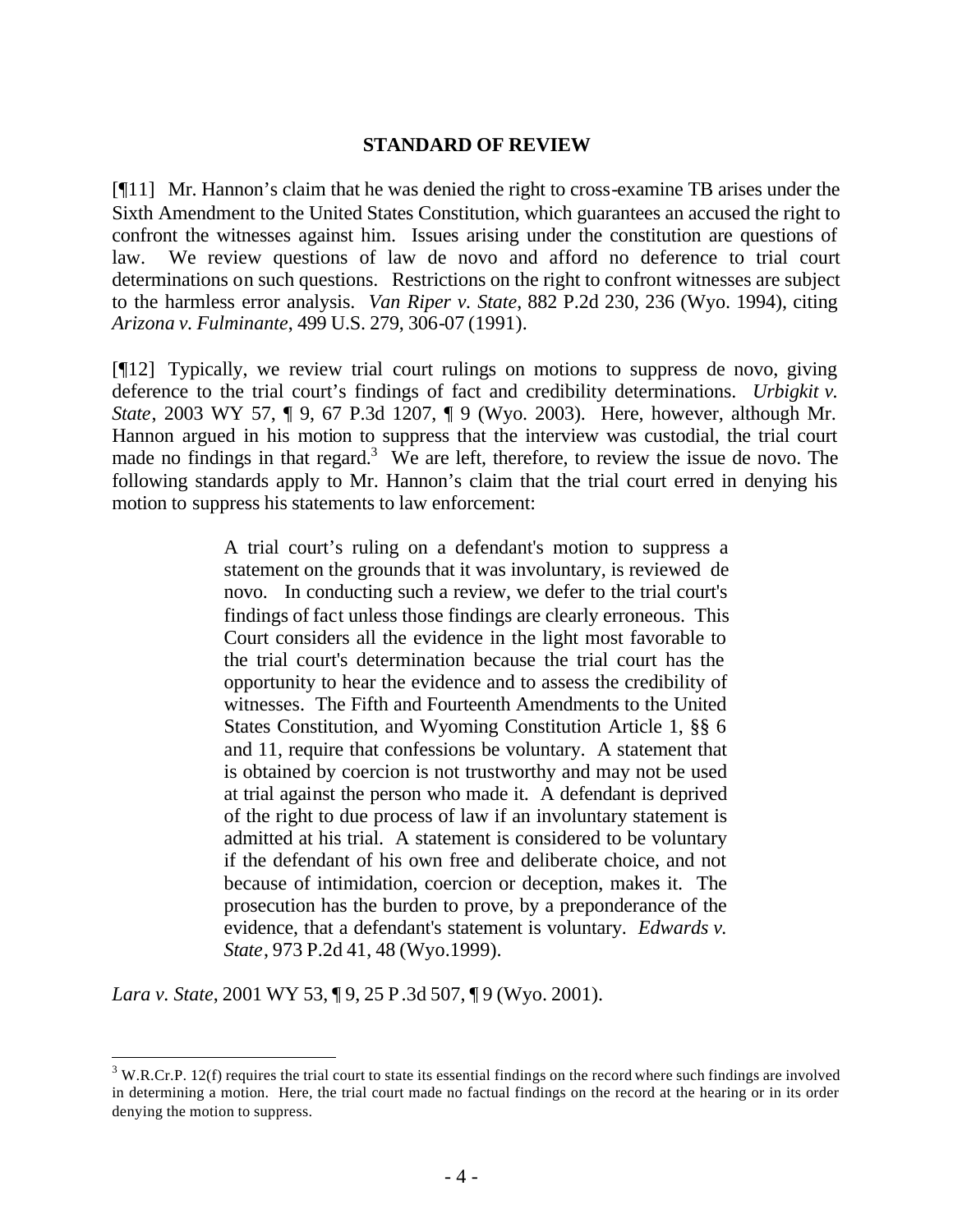[¶13] Mr. Hannon's final claim, that the trial court erred in excluding Dr. Wells' expert testimony, raises constitutional and evidentiary issues. As we have stated, constitutional issues are questions of law, which we review de novo. Evidentiary issues are reviewed for abuse of discretion, meaning Mr. Hannon must demonstrate that the trial court reasonably could not have concluded as it did. *Urbigkit*, ¶ 39. The trial court's ruling excluding the expert testimony also implicates *Daubert v. Merrell Dow Pharmaceuticals*, 509 U.S. 579 (1993). In that regard, we have adopted that said by the United States Supreme Court:

> The trial court must have the same kind of latitude in deciding how to test an expert's reliability, and to decide whether or when special briefing or other proceedings are needed to investigate reliability, as it enjoys when it decides whether or not that expert's relevant testimony is reliable. . . . [A] court of appeals is to apply an abuse-of-discretion standard when it "reviews a trial court's decision to admit or exclude expert testimony." That standard applies as much to the trial court's decisions about how to determine reliability as to its ultimate conclusion . . . Thus, whether Daubert's specific factors are, or are not, reasonable measures of reliability in a particular case is a matter that the law grants the trial judge broad latitude to determine. *Kumho Tire Company*, *Ltd. V. Carmichael*, 526 U.S. 137 (1999).

*Bunting v. Jamieson*, 984 P.2d 467, 470 (Wyo. 1999).

## **DISCUSSION**

## **1. Right to confront witnesses**

[¶14] Mr. Hannon claims the trial court violated his constitutional right to confront the witnesses against him when it prohibited him from cross-examining TB about the fact that he did not report the sexual assault by Mr. Hannon until several months later when he was being questioned by law enforcement concerning allegations that he had inappropriate sexual contact with another boy. The purpose of the prohibited cross-examination was to show that TB was motivated to make false accusations against Mr. Hannon in an attempt to shift the focus of the inquiry away from his own improper conduct. In support of his claim, Mr. Hannon cites *Davis v. Alaska*, 415 U.S. 308, 315 (1974), in which the United States Supreme Court held that cross-examination is the primary right protected by the Sixth Amendment.

[¶15] The state asserts this case is distinguishable from *Davis* and other cases cited by Mr. Hannon. The state also contends another effective way to show TB's bias was available to and utilized by Mr. Hannon. Although the trial court prohibited defense counsel from crossexamining TB concerning the allegations involving the other boy, the state argues evidence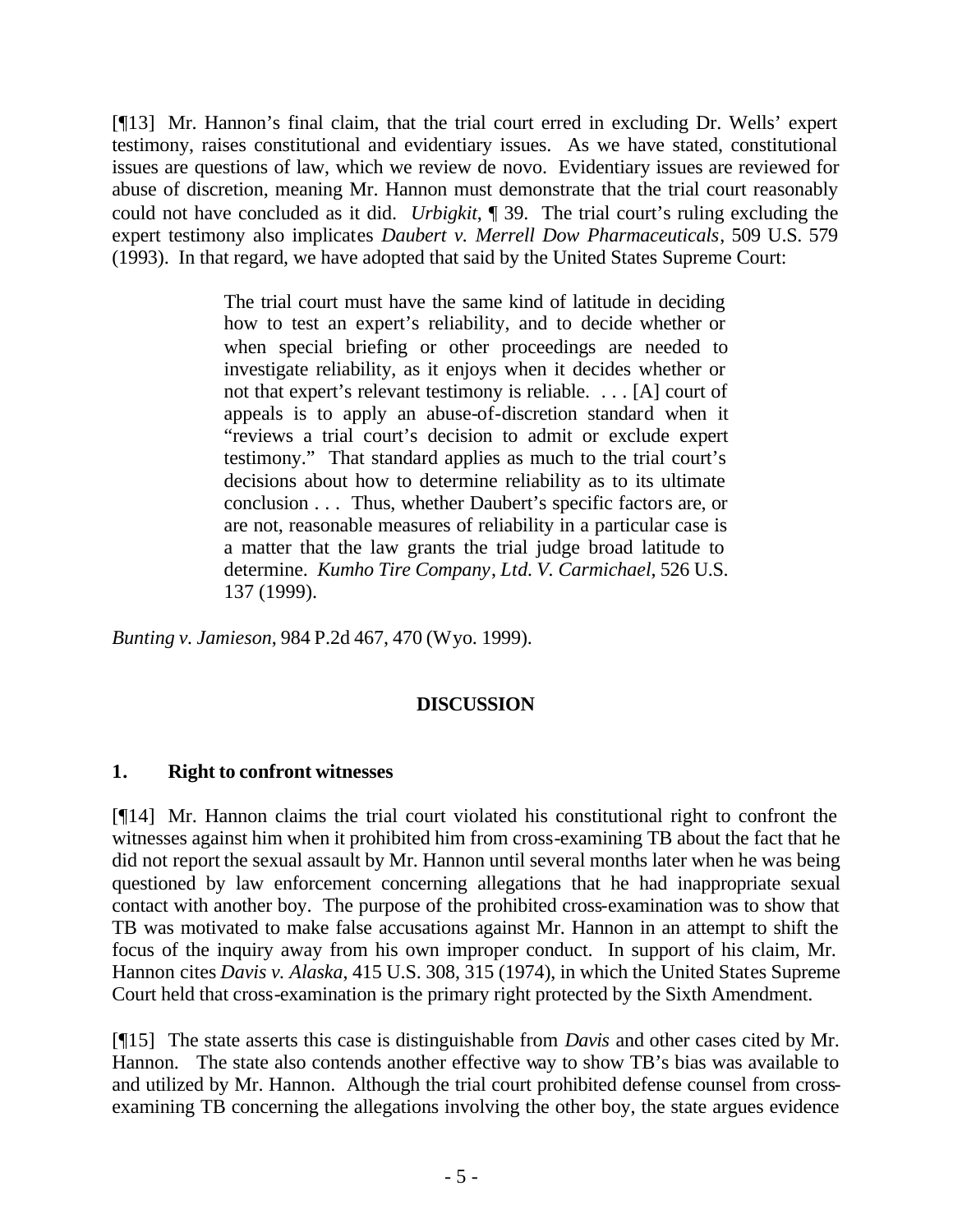concerning those allegations was presented through Deputy Peyrot, thus providing Mr. Hannon the opportunity to show the jury that TB may have been motivated to falsely accuse him of sexual improprieties. In the alternative, the state contends any constitutional error that occurred in the denial of cross-examination was harmless. As more fully set forth in the following paragraphs, we hold that the trial court erred in prohibiting the defense from presenting its theory of defense and that such error was not harmless beyond a reasonable doubt.

[¶16] The Sixth Amendment to the United States Constitution and Article 1, ¶ 10 of the Wyoming Constitution guarantee the right of an accused to confront the witnesses against him. The primary right secured by the Confrontation Clause is the right of crossexamination. *Davis,* 415 U.S. at 315.

> Cross-examination is the principal means by which the believability of a witness and the truth of his testimony are tested. Subject always to the broad discretion of a trial judge to preclude repetitive and unduly harassing interrogation, the cross-examiner is not only permitted to delve into the witness' story to test the witness' perceptions and memory, but the crossexaminer has traditionally been allowed to impeach, *i. e.,* discredit, the witness. One way of discrediting the witness is to introduce evidence of a prior criminal conviction of that witness. By so doing the cross-examiner intends to afford the jury a basis to infer that the witness' character is such that he would be less likely than the average trustworthy citizen to be truthful in his testimony. The introduction of evidence of a prior crime is thus a general attack on the credibility of the witness. A more particular attack on the witness' credibility is [a]ffected by means of cross-examination directed toward revealing possible biases, prejudices, or ulterior motives of the witness as they may relate directly to issues or personalities in the case at hand. The partiality of a witness is subject to exploration at trial, and is "always relevant as discrediting the witness and affecting the weight of his testimony." 3A J. Wigmore, Evidence § 940, p. 775 (Chadbourn rev. 1970). We have recognized that the exposure of a witness' motivation in testifying is a proper and important function of the constitutionally protected right of cross-examination. *Greene v. McElroy,* 360 U.S. 474, 496 (1959).

*Id*. at 317-18.

[¶17] In *Davis*, the defense sought to show that the witness's bias and prejudice caused him to falsely identify the defendant as the perpetrator of the alleged crime. The Court said: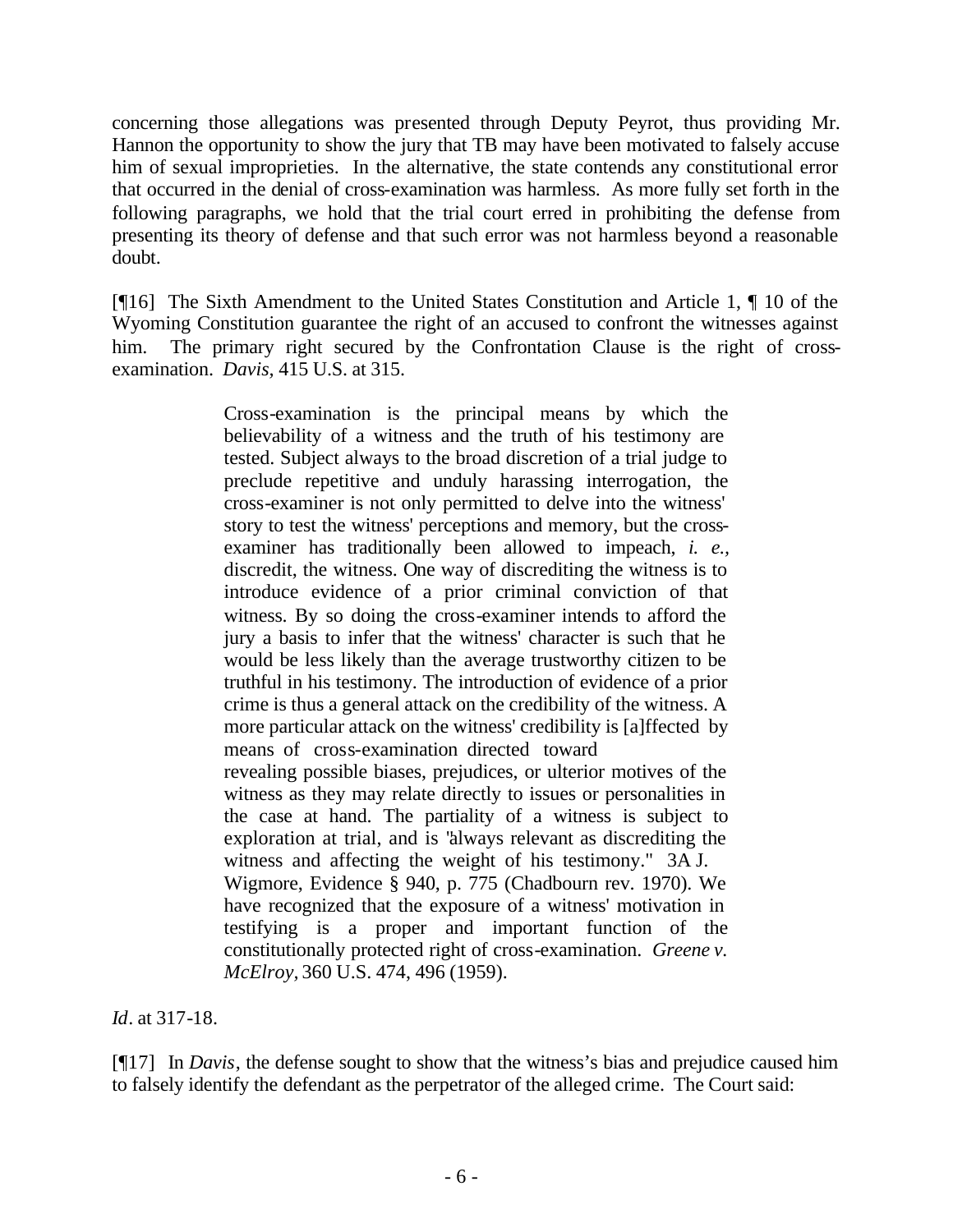We cannot speculate as to whether the jury, as sole judge of the credibility of a witness, would have accepted this line of reasoning had counsel been permitted to fully present it. But we do conclude that the jurors were entitled to have the benefit of the defense theory before them so that they could make an informed judgment as to the weight to place on [the witness]'s testimony which provided "a crucial link in the proof . . . of petitioner's act." *Douglas v. Alabama,* 380 U.S., at 419. The accuracy and truthfulness of [the] testimony were key elements in the State's case against petitioner. The claim of bias which the defense sought to develop was admissible to afford a basis for an inference of undue pressure because of [the witness]'s vulnerable status as a probationer, cf. *Alford v. United States*, 282 U.S. 687 (1931), as well as [his] possible concern that he might be a suspect in the investigation.

We cannot accept the [trial court]'s conclusion that the cross-examination that was permitted defense counsel was adequate to develop the issue of bias properly to the jury. While counsel was permitted to ask [the witness] whether he was biased, counsel was unable to make a record from which to argue *why* [the witness] might have been biased or otherwise lacked that degree of impartiality expected of a witness at trial. On the basis of the limited cross-examination that was permitted, the jury might well have thought that defense counsel was engaged in a speculative and baseless line of attack on the credibility of an apparently blameless witness or, as the prosecutor's objection put it, a "rehash" of prior crossexamination. On these facts it seems clear to us that to make any such inquiry effective, defense counsel should have been permitted to expose to the jury the facts from which jurors, as the sole triers of fact and credibility, could appropriately draw inferences relating to the reliability of the witness. Petitioner was thus denied the right of effective cross-examination. . . .

#### *Davis*, 415 U.S. at 317-18.

[¶18] Subsequently, in *Delaware v. Van Arsdall*, 475 U.S. 673 (1986), the Court reaffirmed *Davis*, and held that "a criminal defendant states a violation of the Confrontation Clause by showing that he was prohibited from engaging in otherwise appropriate cross-examination designed to show a prototypical form of bias on the part of the witness, and thereby 'to expose to the jury the facts from which jurors . . . could appropriately draw inferences relating to the reliability of the witness.'" *Van Arsdall*, 475 U.S. at 680. The Court concluded, "it is plain to us that '[a] reasonable jury might have received a significantly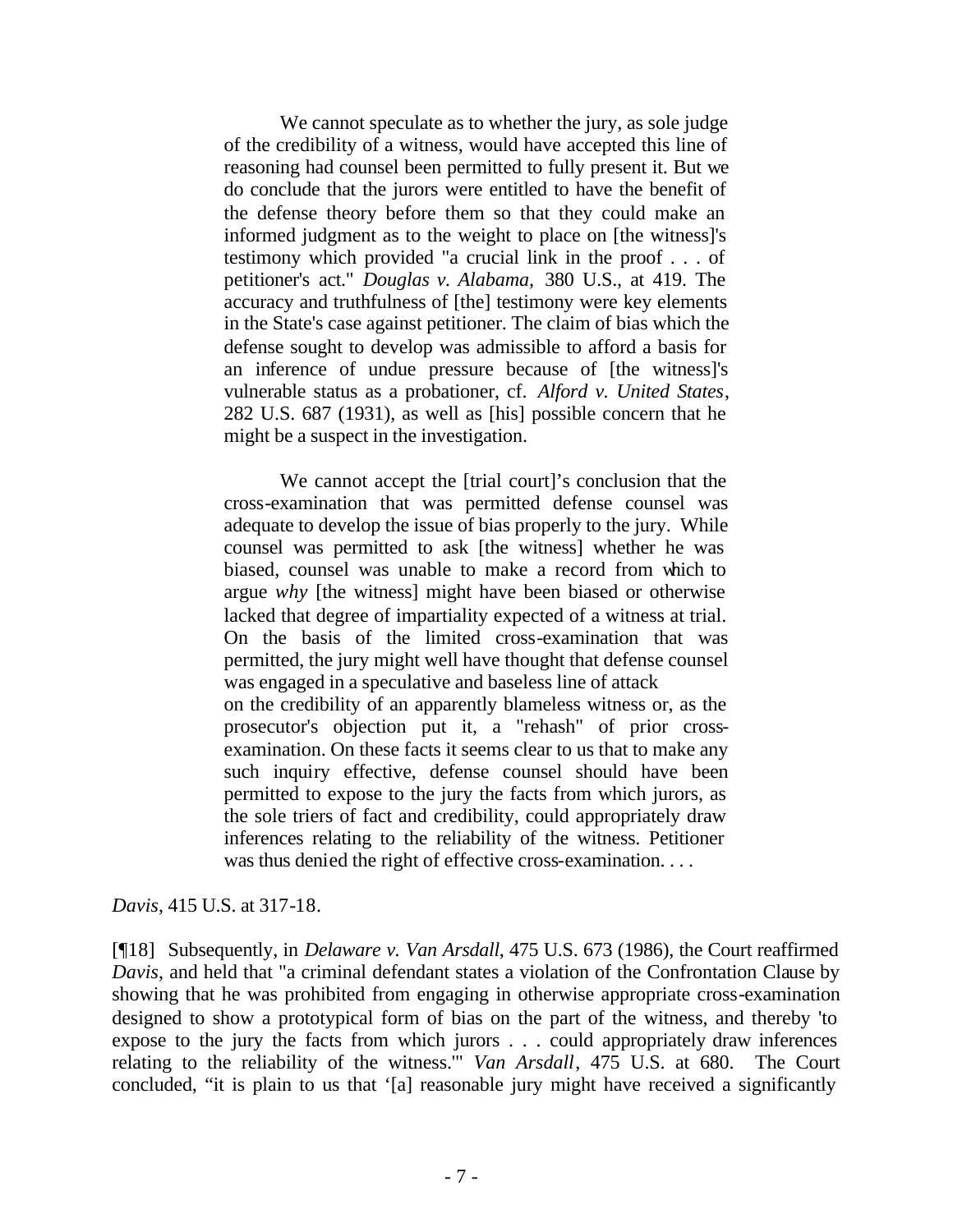different impression of [the witness'] credibility had [defense counsel] been permitted to pursue his proposed line of cross-examination.'" *Id*.

[¶19] Then again, in *Olden v. Kentucky*, 488 U.S. 227, 232 (1988), the Court held that although a trial court may impose reasonable limits on defense counsel's inquiry into the potential bias of a prosecution witness, taking into account such factors as harassment, prejudice, confusion of the issues, the witness' safety, or repetitive or only marginally relevant interrogation, the limitation on Mr. Olden's right to cross examine went too far. Mr. Olden, a black man, was charged with raping a white woman. He claimed the woman engaged in consensual sex with him and concocted the rape story in order to keep another man with whom she was having an affair from knowing. The trial court prohibited the defense from introducing any evidence of the affair, including cross-examination of the victim or her lover, on the ground that the danger of unfair prejudice from juror bias concerning inter-racial relationships outweighed any probative value. The Supreme Court reversed, holding the fear of prejudice did not justify exclusion of cross-examination with such strong potential to demonstrate the falsity of the victim's testimony. *Id*.

[¶20] Like the United States Supreme Court, this Court has considered claims of denial of the right to confront witnesses on a number of occasions. In *Connor v. State*, 537 P.2d 715, 717 (Wyo. 1975), we said "[t]he principal thrust of [*Davis*] is the holding that the confidentiality granted to a juvenile and to all proceedings involving him . . . must yield to the right of effective cross-examination under the Sixth Amendment." To that end, we said, the defendant must be allowed to develop such evidence as exists in the juvenile court record to show possible bias or prejudice. *Id*. We subsequently applied *Davis* in *Salaz v. State*, 561 P.2d 238, 241 (Wyo. 1977) to hold that there was no denial of the right to confrontation where the witness's possible bias was clearly established from other evidence presented and the juvenile record would have added nothing.

[¶21] Seven years later, in *Amin v. State*, 686 P.2d 593, 596 (Wyo. 1984) we examined Davis in relation to W.R.E.  $609(d)^4$  and said:

> [t]hree critical factors which should be considered in determining whether to permit use of a prior juvenile record for the purpose of showing bias are: "(1) the probationary status of the witness, (2) some suspicion focusing on the witness, and (3) the witness's motives to please the prosecution." When, in addition to the above factors, the witness is either the chief prosecution witness, the only eyewitness to the crime, or the only witness whose testimony connects the defendant with the

 $4$  W.R.E. 609(d) provides: "Juvenile Adjudications. Evidence of juvenile adjudications is generally not admissible under this rule. The court may, however, in a criminal case allow evidence of a juvenile adjudication of a witness other than the accused if conviction of the offense would be admissible to attack the credibility of an adult and the court is satisfied that admission in evidence is necessary for a fair determination of the issue of guilt or innocence."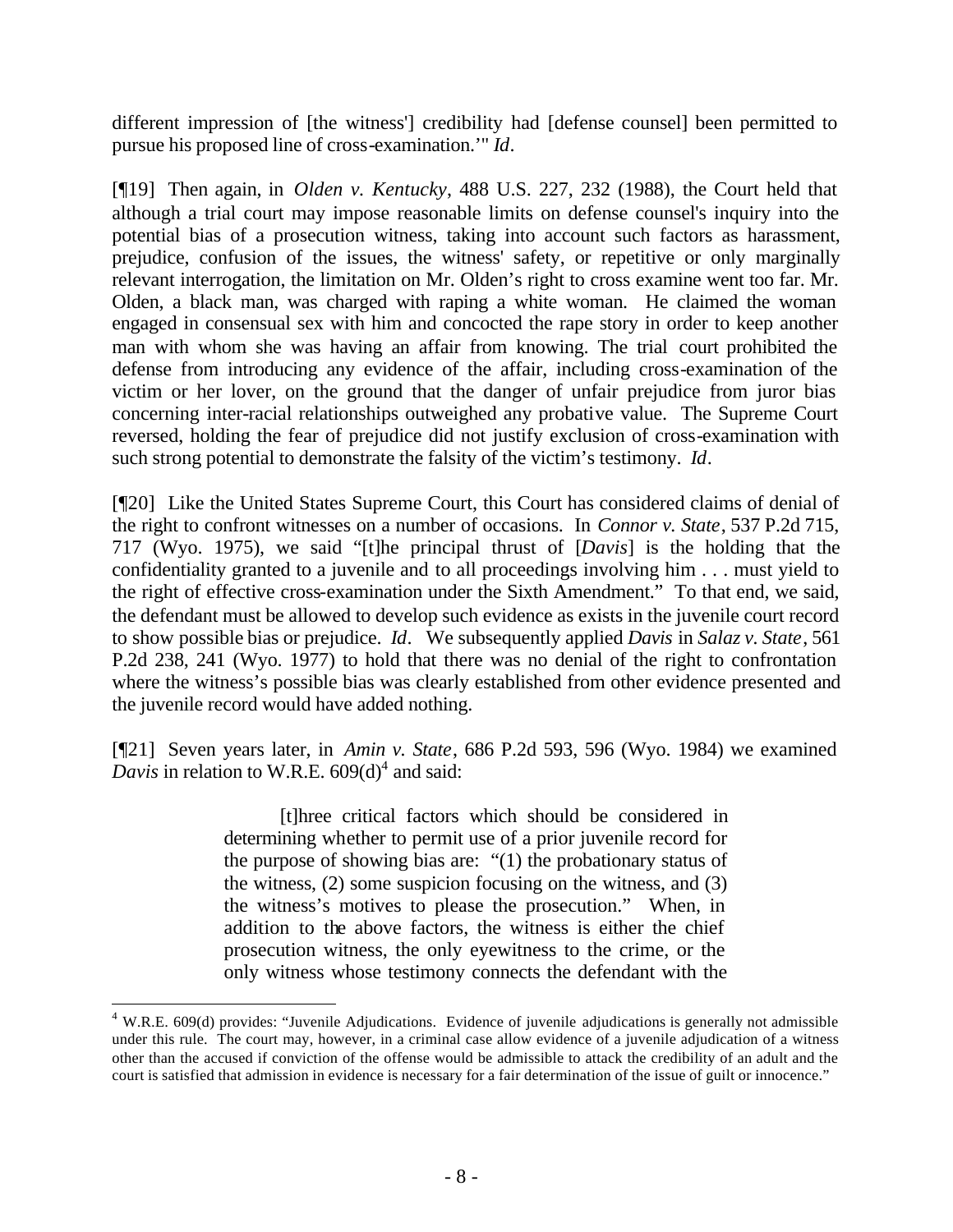crime, courts generally ought to allow cross-examination concerning the juvenile record and its introduction into evidence. (citations omitted).

Because the witness was not on probation, was not a suspect and was not the state's only witness, we held in *Amin* that the trial court did not abuse its discretion in prohibiting crossexamination of the victim concerning a two-year-old juvenile conviction and pending charge in another state. We said, "there was not a scintilla of evidence that the witness might benefit in any way with respect to that charge" from his testimony in Amin's trial.

[¶22] In addition to these Wyoming cases, Mr. Hannon cites us to *United States v. DeSoto*, 950 F.2d 626 ( $10<sup>th</sup>$  Cir. 1991) in which the court held that the trial court's curtailment of cross-examination of one of the government's witnesses deprived the defendant of his Sixth Amendment right of confrontation and was not harmless error. In *DeSoto*, the defendant was charged with being a felon in possession of a firearm. The government had only one witness who could testify that the defendant had actual possession of the pistol. Without her testimony, the government's case against DeSoto was not strong. The trial court prohibited defense counsel from attempting to impeach the witness by showing she was motivated to lie in order to get back at DeSoto for accusations he made against her boyfriend. The court of appeals stated:

> The confrontation clause of the sixth amendment guarantees defendants in criminal cases the right "to be confronted with the witnesses against" them. Its main purpose is to provide defendants with the opportunity for effective crossexamination. One of the most important aspects of the right of cross-examination is attacking the witness' credibility and the truth of the testimony. Credibility may be tested by interrogation that attempts to reveal possible biases, prejudices, or ulterior motives.

> Defense counsel should ordinarily be given wide latitude when cross-examining a witness about credibility or bias. Counsel should be allowed to "expose to the jury the facts from which jurors, as the sole triers of fact and credibility, could appropriately draw inferences relating to the reliability of the witness." The trial court, however, retains discretion to reasonably limit cross-examination to prevent, among other things, questioning that is repetitive or of marginal relevance.

> In this case, the district court ruled that the crossexamination was irrelevant. Questions properly directed at revealing bias are, however, a permissible basis of impeachment, and are relevant and admissible. The issue before us, therefore, is whether the questions asked during cross-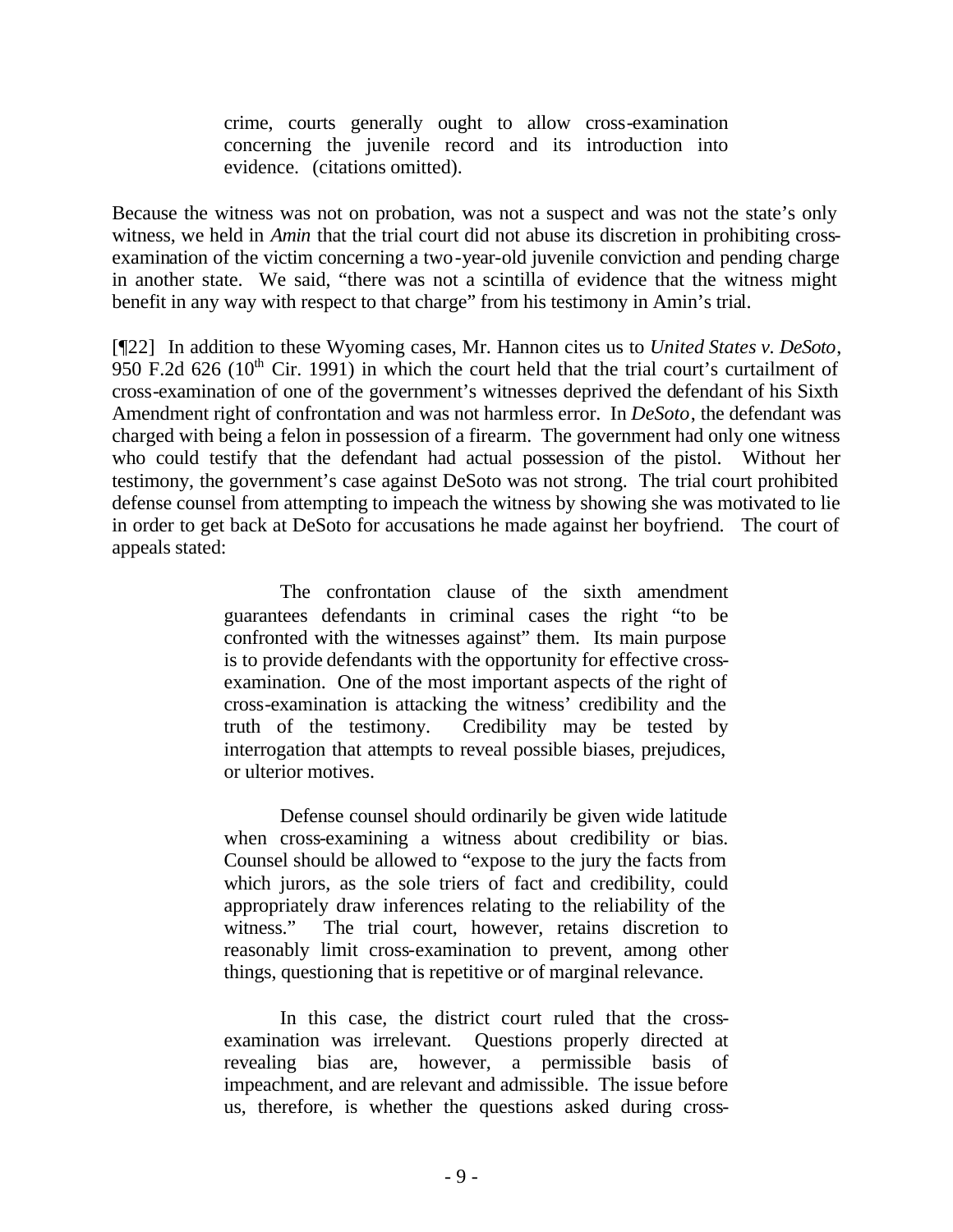examination were relevant in terms of showing [the witness'] possible bias against defendant. We conclude that they were.

 . . .Had counsel been allowed [cross-examination], the jury could have reasonably inferred [the witness] was loyal to [her boyfriend] and that her testimony was in retaliation for defendant's accusation against him. At the least, this line of question would have cast doubt on her credibility by exposing a motive for her to slant her testimony against defendant.

*Id.* at 629-30 (citations omitted).

[¶23] The state cites *United States v. Williams*, 963 F.2d 1337 (10<sup>th</sup> Cir. 1992) in support of its claim that the cross-examination was properly disallowed. In that case, the trial court prohibited cross-examination of two government witnesses concerning their juvenile records. On appeal, the defense relied on *Davis* in asserting the trial court erred. The court of appeals upheld the ruling, finding *Davis* distinguishable in several important respects: first, the witness in *Davis* was on probation and the witnesses in *Williams* were not; second, the witness in *Davis* was the key witness for the government and the witnesses in *Williams* were not; and, third, the defense in *Davis* did not have effective means of attacking the witness's credibility other than the juvenile adjudication and probationary status, while in *Williams* the defense introduced substantial evidence to attack the witnesses' credibility. *Williams*, 963 F.2d at 1340-41. On this basis, the court held the defendant's ability to effectively crossexamine the witnesses was not substantially impaired. *Id*.

[¶24] Having carefully reviewed the above cases, we find Mr. Hannon's argument to be the more compelling one. As in *Davis* and *DeSoto*, the witness Mr. Hannon sought to crossexamine was the state's material witness. TB was the only witness to the alleged crime. There was no physical evidence tying Mr. Hannon to the alleged assault nor were there any eyewitnesses. TB did not report the allegations of sexual assault by Mr. Hannon until three months after the fact when he was brought in for questioning about his own sexual improprieties with another boy. Had defense counsel been allowed to explore this issue with TB during cross-examination, the jury reasonably might have inferred TB was fearful about what would happen to him as a result of his own acts and concocted the allegations against Mr. Hannon to shift the focus of the police inquiry away from him. At the least, this line of questioning could have cast doubt on his credibility by exposing a motive for him to accuse Mr. Hannon. We conclude the prohibited cross-examination was sufficiently probative of a possible ulterior motive to warrant allowing it and the trial court's ruling denied Mr. Hannon the opportunity to fully explore this before the jury thereby depriving him of his Sixth Amendment right of confrontation.

[¶25] Not all constitutional errors require reversal, however. The improper denial of a defendant's opportunity to confront witnesses against him is subject to the harmless-error analysis. *Van Arsdall*, 475 U.S. at 684. Thus,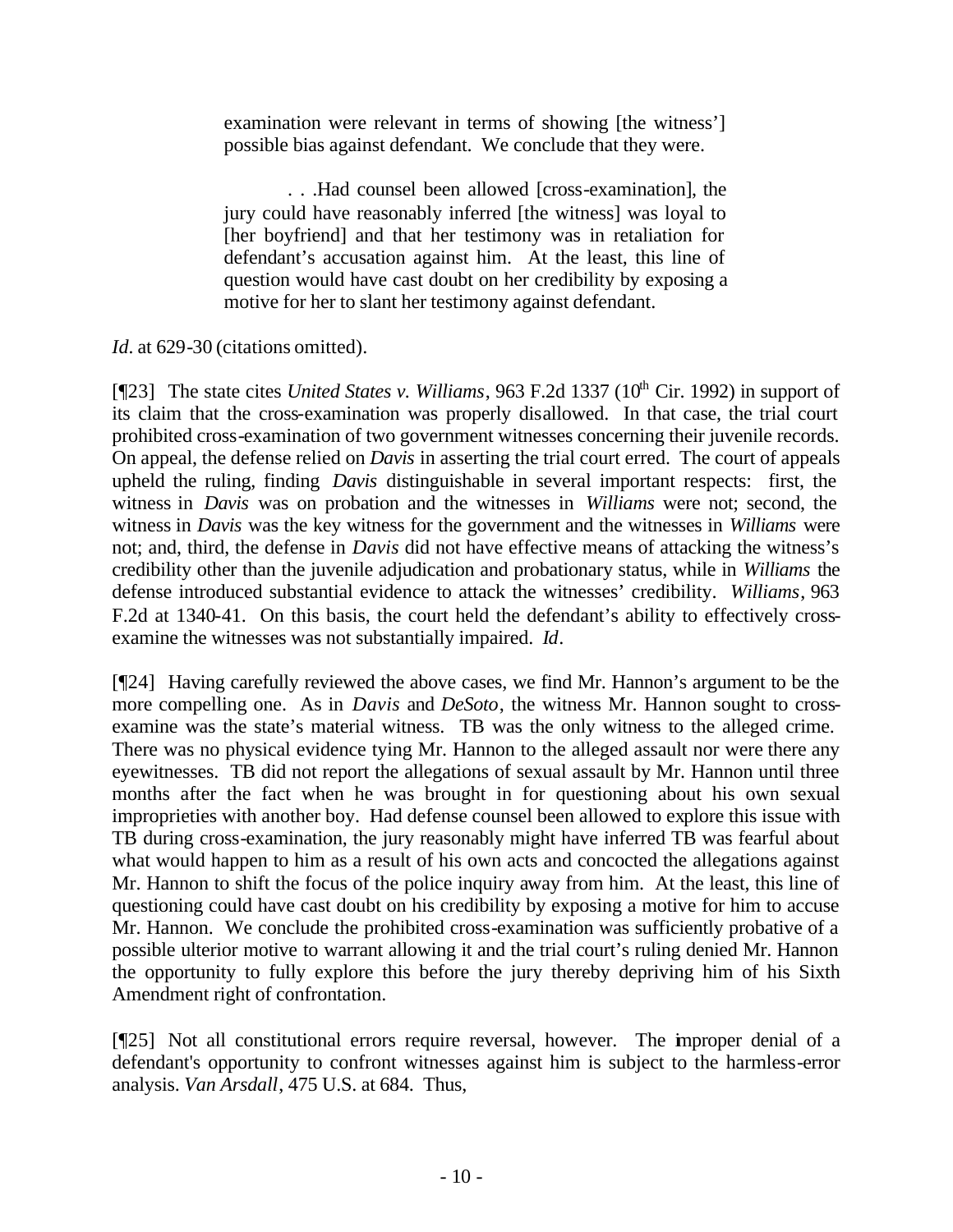[t]he correct inquiry is whether, assuming that the damaging potential of the cross-examination were fully realized, a reviewing court might nonetheless say that the error was harmless beyond a reasonable doubt. Whether such an error is harmless in a particular case depends upon a host of factors, all readily accessible to reviewing courts. These factors include the importance of the witness' testimony in the prosecution's case, whether the testimony was cumulative, the presence or absence of evidence corroborating or contradicting the testimony of the witness on material points, the extent of cross-examination otherwise permitted, and, of course, the overall strength of the prosecution's case

*Olden*, 488 U.S. at 233.

[¶26] As mentioned above, the Tenth Circuit Court of Appeals applied the *Van Arsdall* factors in *DeSoto* to hold that denial of the defendant's right to cross-examination was not harmless error. Because the witness in *DeSoto* provided the only evidence that the defendant had actual possession of the gun, there was no corroborating testimony, there was no real opportunity to explore the witness's motives in other cross-examination and without the testimony the government's case was not particularly strong, the court concluded the error was not harmless beyond a reasonable doubt.

[¶27] We likewise have applied the *Van Arsdall* factors in deciding whether error in limiting cross-examination is harmless beyond a reasonable doubt. In *Story v. State*, 721 P.2d 1020, 1039 (Wyo. 1986), we reversed a conviction for assault and battery with intent to rape based on our conclusion that the trial court's restriction on cross-examination of the victim and only corroborating witness was not harmless beyond a reasonable doubt. We said:

> It would be impossible for us to conclude that the trial court's restrictions on defense counsel's cross-examination of HF and MF were harmless beyond a reasonable doubt. HF's accusation was not corroborated by any physical evidence or by the testimony of any witness other than MF. The jury's decision that appellant assaulted and battered HF with intent to rape her was based entirely on the testimony of HF and MF. Their credibility was crucial to the prosecution's case.

*Id*. at 1040.

[¶28] Likewise, no physical evidence corroborated TB's accusations against Mr. Hannon in this case. And, unlike the situation in *Story*, there was no corroborating witness. The jury's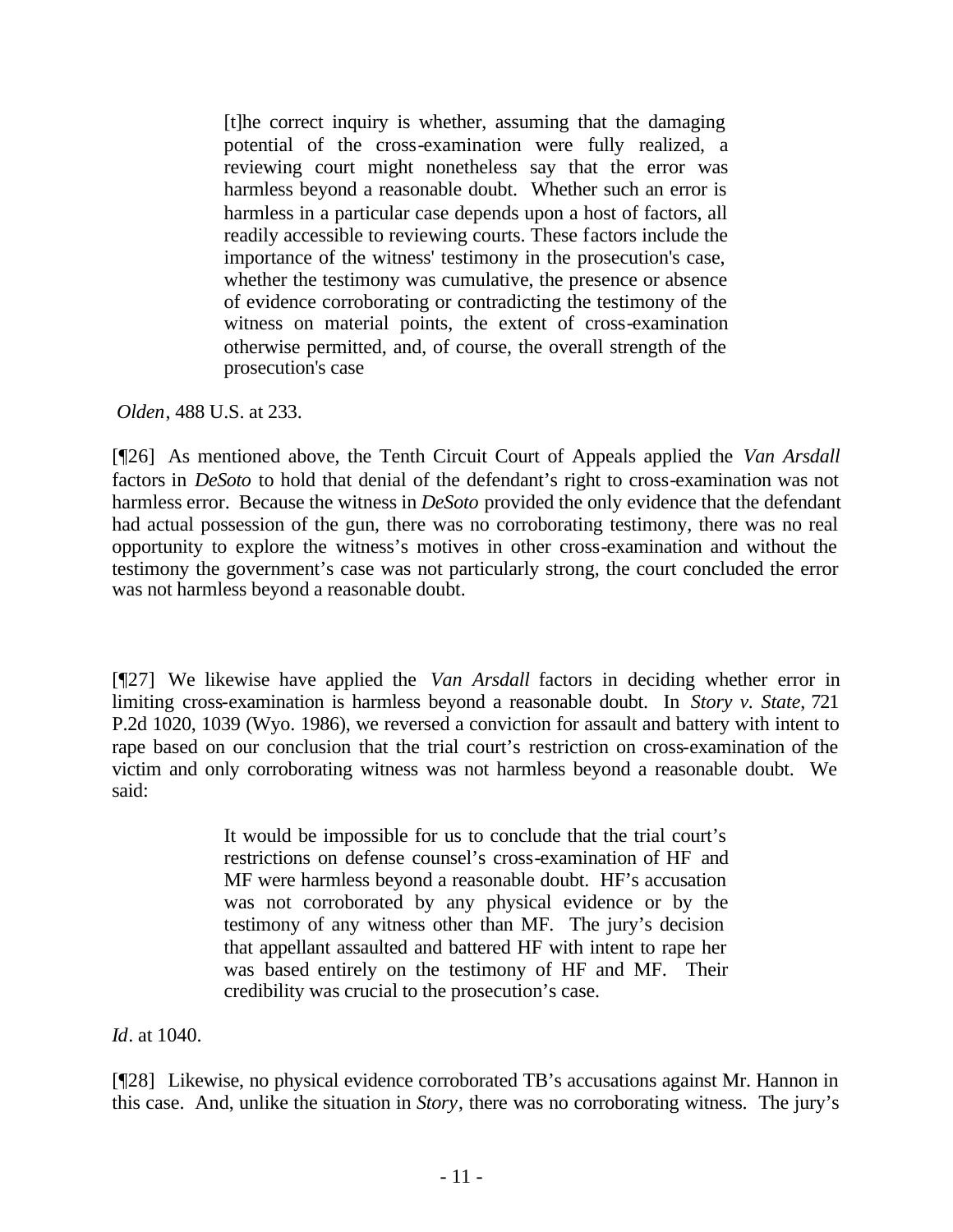decision that Mr. Hannon sexually assaulted TB was based almost entirely on TB's testimony and Mr. Hannon's own less than definitive statements during the police interview. TB's credibility was crucial to the state's case.

[¶29] The state argues any error in the trial court's ruling was harmless because although it prohibited defense counsel from cross-examining TB concerning the allegations against him, evidence concerning those allegations was presented through Deputy Peyrot, thus providing Mr. Hannon the opportunity to show the jury that TB may have been motivated to falsely accuse him. The fallacy in the state's argument is that the trial court ruled that once the state presented Deputy Peyrot's testimony concerning the allegations against TB, the defense was prohibited from making any further reference to the allegations or the juvenile proceedings that followed. By this ruling, the trial court blocked other avenues otherwise available to the defense for presenting its theory of the case, such as through cross-examination of Deputy Peyrot or the state's expert psychologist who testified that TB's behavior was consistent with that of other sexual abuse victims. Although the trial court instructed the jury at the close of the evidence concerning Mr. Hannon's theory of the case and that it should find Mr. Hannon not guilty if the evidence supported the theory, its prior ruling disallowing such evidence predetermined the result with respect to the instruction – no evidence was allowed so the theory was unsupported.

[¶30] As in *Douglas v. Alabama*, 380 U.S. 415, 420 (1965), "this case cannot be characterized as one where the prejudice in the denial of the right of cross-examination constituted a mere minor lapse. The alleged statements clearly bore on a fundamental part of the State's case against petitioner." The error was not harmless beyond a reasonable doubt. We, therefore, are compelled to reverse Mr. Hannon's conviction on the basis of this violation of his constitutional right to confrontation.

# **2. Denial of the Motion to Suppress Videotaped Interview**

[¶31] Mr. Hannon's claim that the trial court erred in denying his motion to suppress is twofold. First, he claims he unequivocally invoked his right to counsel and the interview should have been terminated. Second, he claims his statements were not voluntary. The state contends the interview was non-custodial so Mr. Hannon's right to counsel was not implicated and, even if it was custodial, his request was equivocal and did not require Deputy Mueller to stop the questioning. The state also contends Mr. Hannon's confession was voluntary in that the totality of the circumstances demonstrate that his statements were not coerced but were the product of his deliberate choice. Before addressing these claims, we look more closely at what occurred during the interview.

## **a. The interview**

[¶32] Mr. Hannon came to the Pennington County, South Dakota sheriff's department at the request of Deputy Mueller. No evidence was presented that he did so against his will. The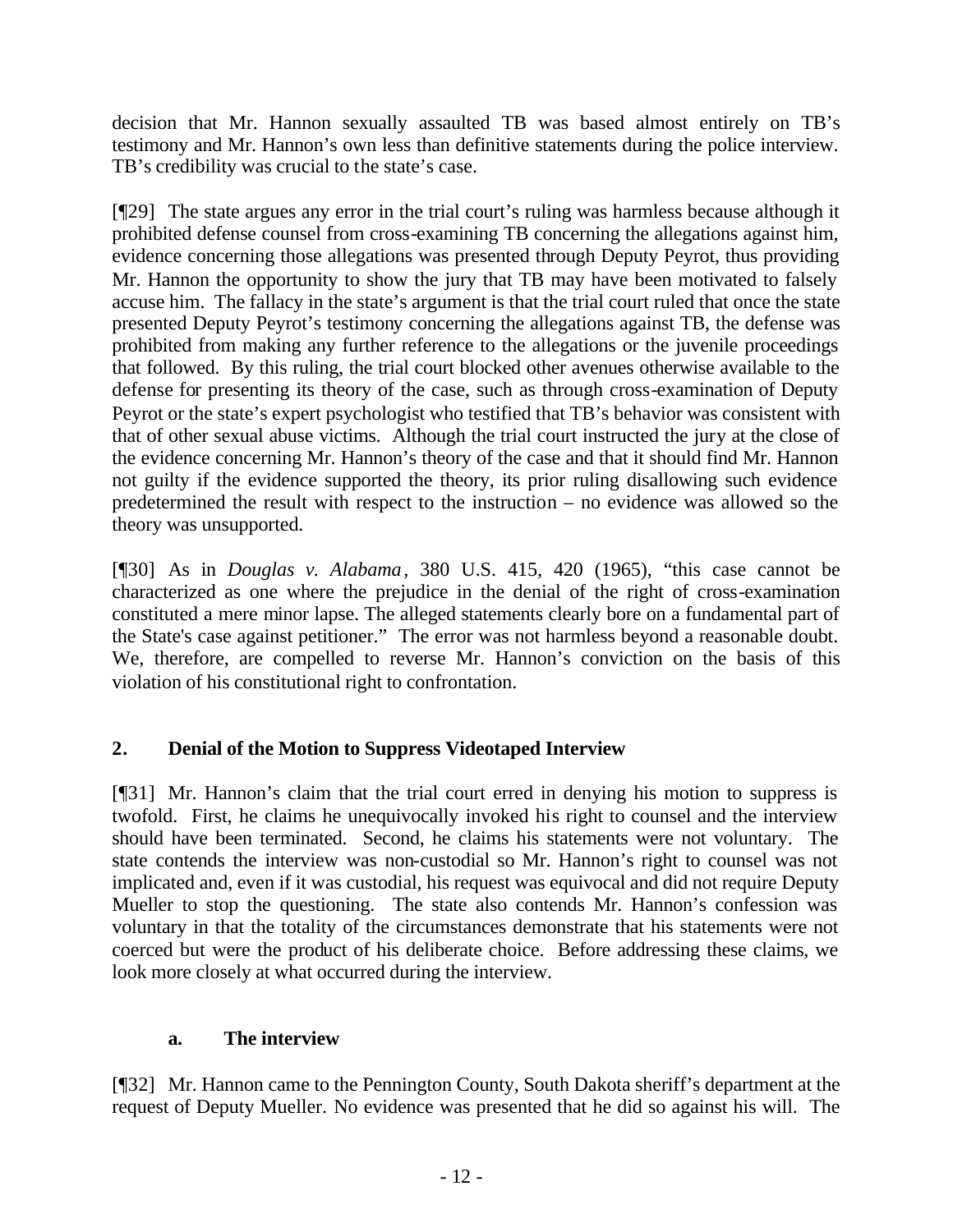only evidence in this regard was that Deputy Mueller went to the home of Kathy Marcus, with whom Mr. Hannon was staying, and asked to talk with Mr. Hannon. Ms. Marcus informed him Mr. Hannon was sleeping because he had been at the hospital during the night after getting gasoline in his eyes at work. Deputy Mueller asked Ms. Marcus if she would bring Mr. Hannon to the sheriff's office to speak with him after he woke up. Later that morning, Ms. Marcus arrived at the sheriff's office with Mr. Hannon.

[¶33] At the start of the interview, Deputy Mueller told Mr. Hannon he was free to leave at any time and did not have to answer any questions he did not want to answer. In response, Mr. Hannon indicated he did not have any questions. Mr. Hannon was not under arrest and, in fact, Deputy Mueller advised him that he would not be arrested that day. Deputy Mueller did not advise Mr. Hannon of his Miranda rights. There is no evidence Mr. Hannon conferred with an attorney or anyone else before the interview. During the interview, however, just after Deputy Mueller advised him that he was being questioned in regard to events involving TB, Mr. Hannon stated that if he was going to be charged, he needed to go see his lawyer. We set out this exchange in full:

- BM: Okay. Do you know why I'm interviewing you here today? Do you have a pretty good idea?
- AH: I have no clue.
- BM: Something happened when you were at Gale's house with [TB]. The night that you stayed in [TB]s' bedroom.
- AH: Oh, he (unintelligible)
- BM: There's some things that have happened and we've done some things and you know some things, okay, that have happened and I think that you're a, I think that you're a man who needs some help. Okay? And I would like to give you some help, okay? Right now [TB] needs some help about what happened, okay? And I know that this is something that I don't think you wanted to have happen – I think it's something that just happened and it's over with and now we have to deal with it okay? And I know that you know why you're down here. We just need to get this out in the open and we need to deal with it for your sake and for [TB's] sake, alright? These types of things happen sometimes and we've gotta deal with it, okay? So, [TB] has told us what happened in there and I'm not real sure why and I kind of wanted to get some insight as to maybe your past and stuff – what would make you do something like this. I know that you're the type of guy who feels bad about this and probably would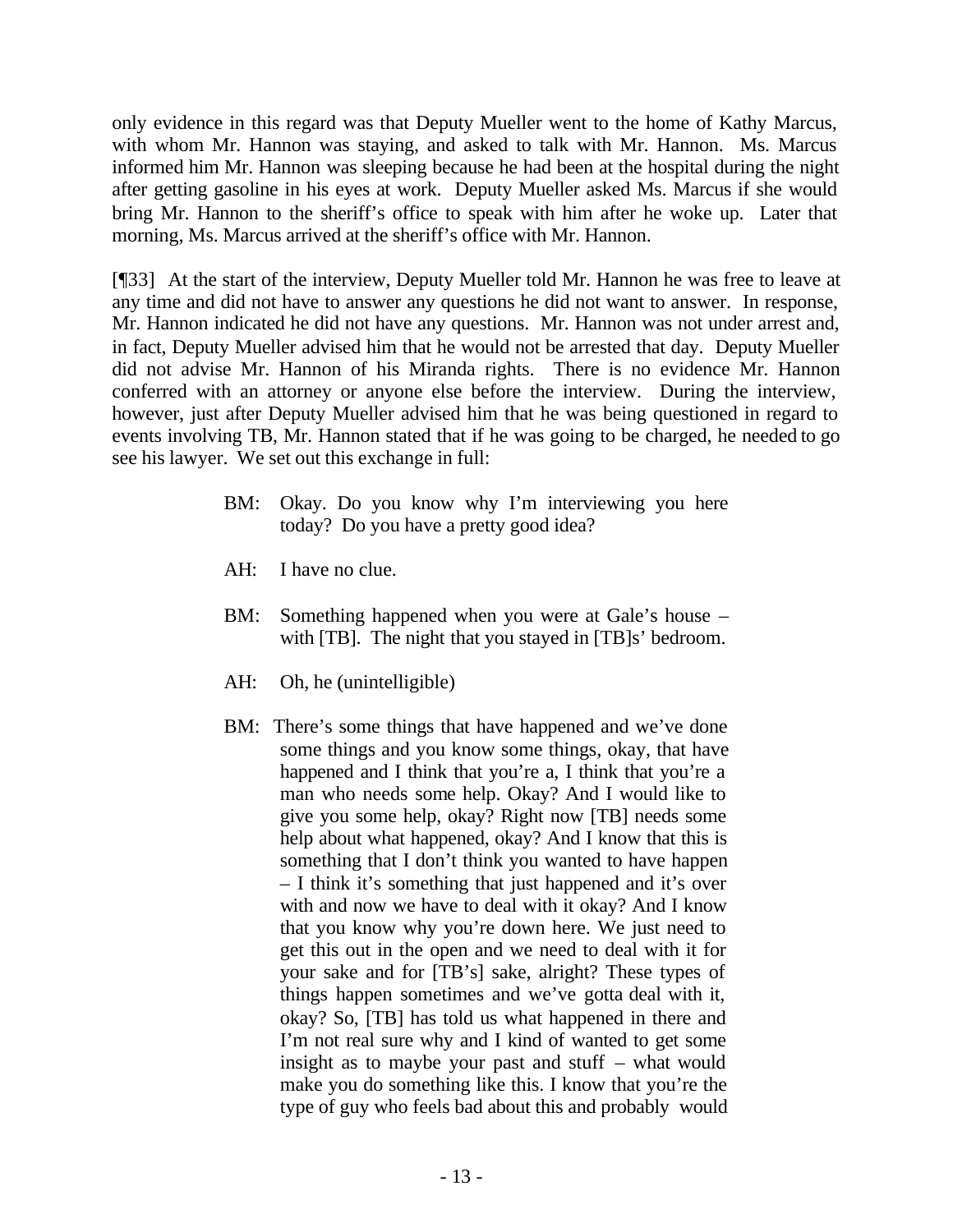want to help [TB] out at this point because he's having some problems with it. And so, that's our main concern is getting [TB] some help, okay?

- AH: My eyes (unintelligible) you're just blurry to me right now.
- BM: That's okay. But you know what I'm talking about though? I know that you know what I'm talking about.
- AH: I know my past. I know that.
- BM: I know some bad things have happened to you.
- AH: And I've been working good. I've been keeping my nose clean.
- BM: I know, but you slipped up at Gale's house with [TB] and we need to get that all out in the open. Okay? And I know what happened, I know everything that happened in that bedroom that night.
- AH: *Well, if I'm going to be charged I need to go see my lawyer.*
- BM: *You can see your lawyer if you want. I'm not charging you out with anything, I just want to know what happened.*
- AH: I ain't done nothing, man. Okay? That's all I know. I know I laid on the floor and I fell asleep.
- BM: Can I tell you what's alleged here? Do you want to know what's been alleged?
- AH: *So I can tell my lawyer?* 'Cause I ain't done nothing.

Deputy Mueller then proceeded to tell Mr. Hannon about TB's allegations and the questioning continued until Mr. Hannon stated, "I want to go talk to my lawyer now." The interview ended at that point.

[¶34] Initially during the interview, Mr. Hannon denied that anything untoward happened with TB. As Deputy Mueller persisted with statements to the effect that he knew what happened the night Mr. Hannon stayed in TB's bedroom, he wanted to help Mr. Hannon and he believed Mr. Hannon did not want to hurt anyone, Mr. Hannon made the statement, "I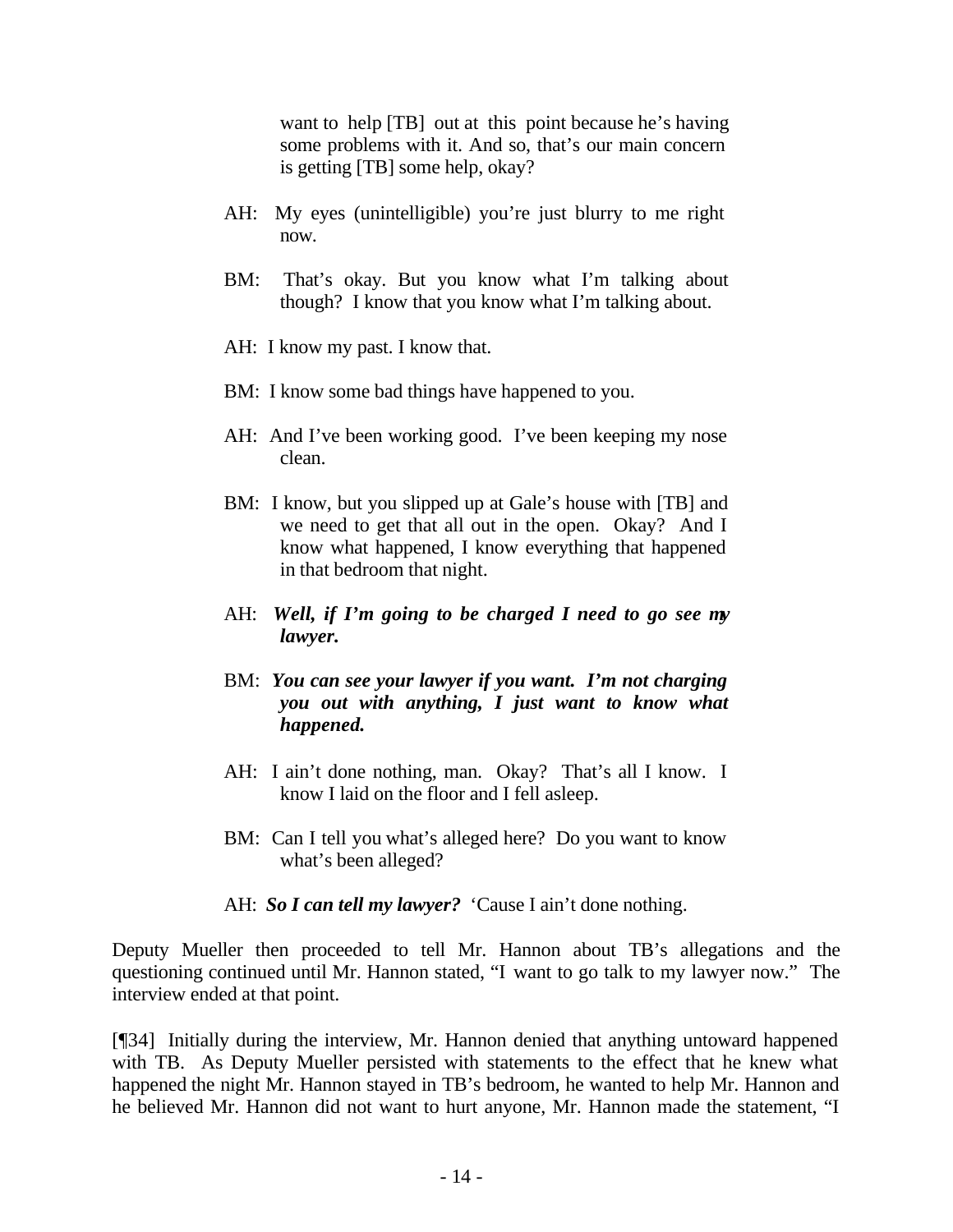probably done something, I probably jacked off or masturbated but I . . . didn't think he was awake or anything probably, I don't know."

[¶35] Deputy Mueller then told Mr. Hannon the sheriff's office found his pubic hair in TB's bed, a statement that was not true. Deputy Mueller asked Mr. Hannon if it was possible he did not know TB was in the bed and accidentally rubbed his penis against him. Mr. Hannon responded, "I don't know. Probably, to tell you the truth, probably right." Thereafter, a series of questions and answers ensued in which Mr. Hannon discussed his attempts that night to have sexual intercourse with TB's mother. Deputy Mueller suggested that Mr. Hannon was confused and actually made those attempts with TB. The following exchange occurred:

- MB: \*\*\* You remember trying to have sex with Gale?
- AH: Having sex with Gale, yea.
- MB: Do you think it's possible that you got mixed up and it was [TB]?
- AH: Probably. Then if it is, I feel guilty.
- BM: If that's what happened then we can deal with that.
- AH: If it happened, then I, if I feel guilty then I really do.
- BM: Let me tell you what happened and you can explain it. First of all, I know that you were masturbating in the room. That you were masturbating in front of [TB]. And I know that you tried to get [TB] to suck your penis. I know that that happened. Do you remember maybe trying to have Gale suck your penis?
- AH: Yea.
- BM: You do? Is it possible it that it was [TB]?
- AH: Probably. I'm sorry man. I feel guilty.
- BM: One thing I know happened also is that you sucked [TB's] penis.
- AH: I was trying to have sex with Gale.
- BM: You sucked [TB's] penis, I know that happened. Okay? Do you remember that?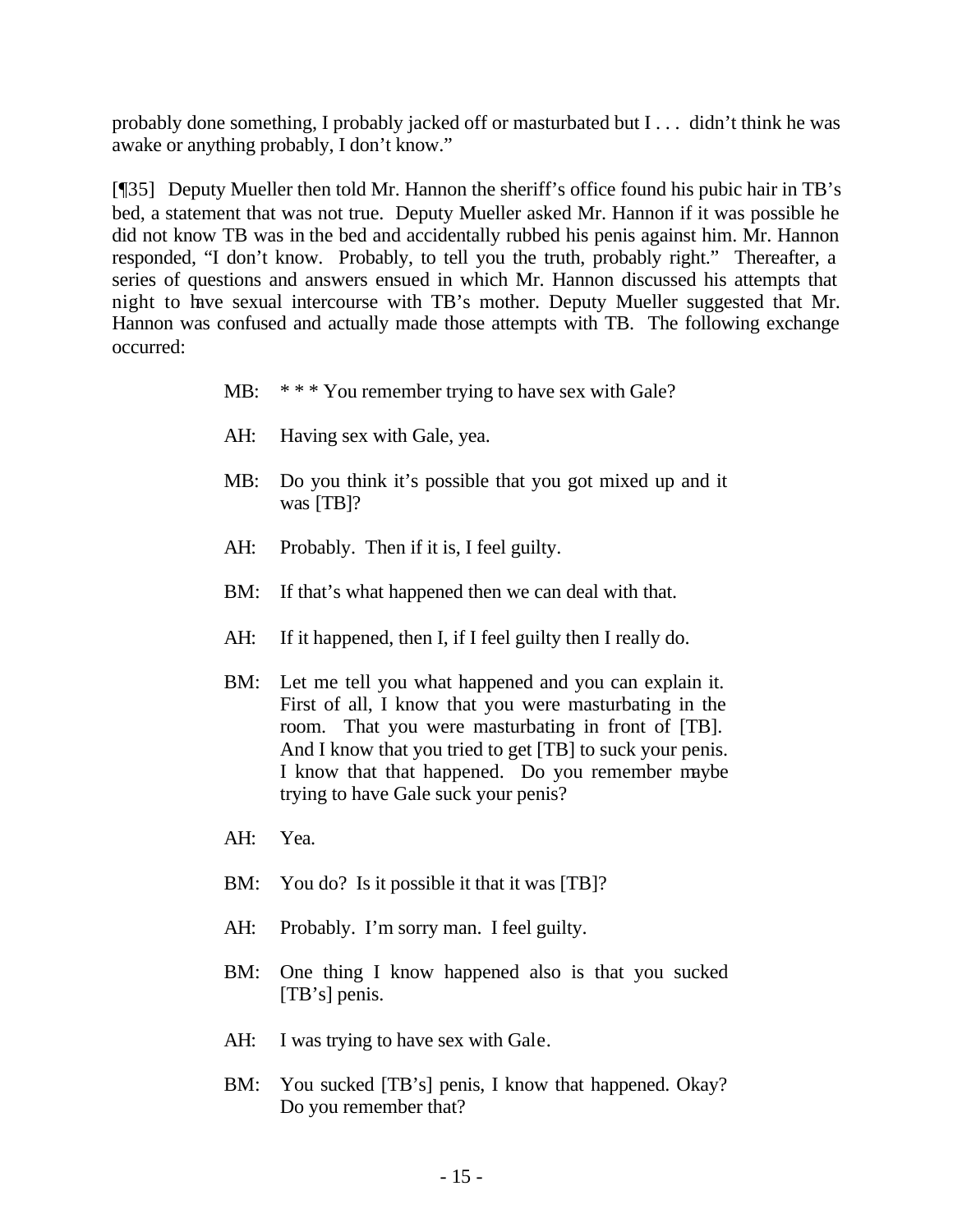- AH: No, I just wanted to go down on Gale. I know that.
- BM: Do you think you might have tried to go down on Gale, that it was [TB] instead?
- AH: Probably, probably.

Numerous questions followed in which both Deputy Mueller and Mr. Hannon referred to "Gale" or "her" as the subject of Mr. Hannon's attentions, culminating in Deputy Mueller asking, "If it was [TB] by mistake, do you think [TB] sucked your penis?" Mr. Hannon responded, "probably." However, when Deputy Mueller asked "Do you think so, do you remember that?" Mr. Hannon responded, "I don't see [TB] there. I see Gale." More questioning ensued concerning Mr. Hannon's actions with "Gale" and then Deputy Mueller stated:

> I can see, I can see how in your mind you tried to make this be Gale, okay? You wanted to have sex with Gale and I can see how that happened, okay? Okay? I can see how that happened, how you wanted to have sex with Gale but she's not wanting to have sex with you. I know that you know that was [TB], okay? Now this is a common thing okay, so don't feel like you're the first person who has ever come in here and had to talk about this before because this is a common thing. Sometimes people want to have sex and they, you know, frankly, they need to have sex and they don't care whose there at the time. They're going to make that person be who they want them to be, okay? And that's what happened here, I know that it is. I think that in reality that you really wanted to have sex with Gale and she didn't want to and I know that you know that you had sex with [TB] and I know that you feel bad about that.

After these comments, Mr. Hannon responded with the words "yea" or "probably" to many of Deputy Mueller's questions about attempting particular acts with TB. At times during the questioning that followed, however, Mr. Hannon slipped back into saying "Gale" while Deputy Mueller continued to reference TB. The following excerpt from the transcript illustrates what occurred:

- BM: Right, but you're in [TB's] bedroom on the floor now, right?
- AH: Yea.
- BM: So what do you do first?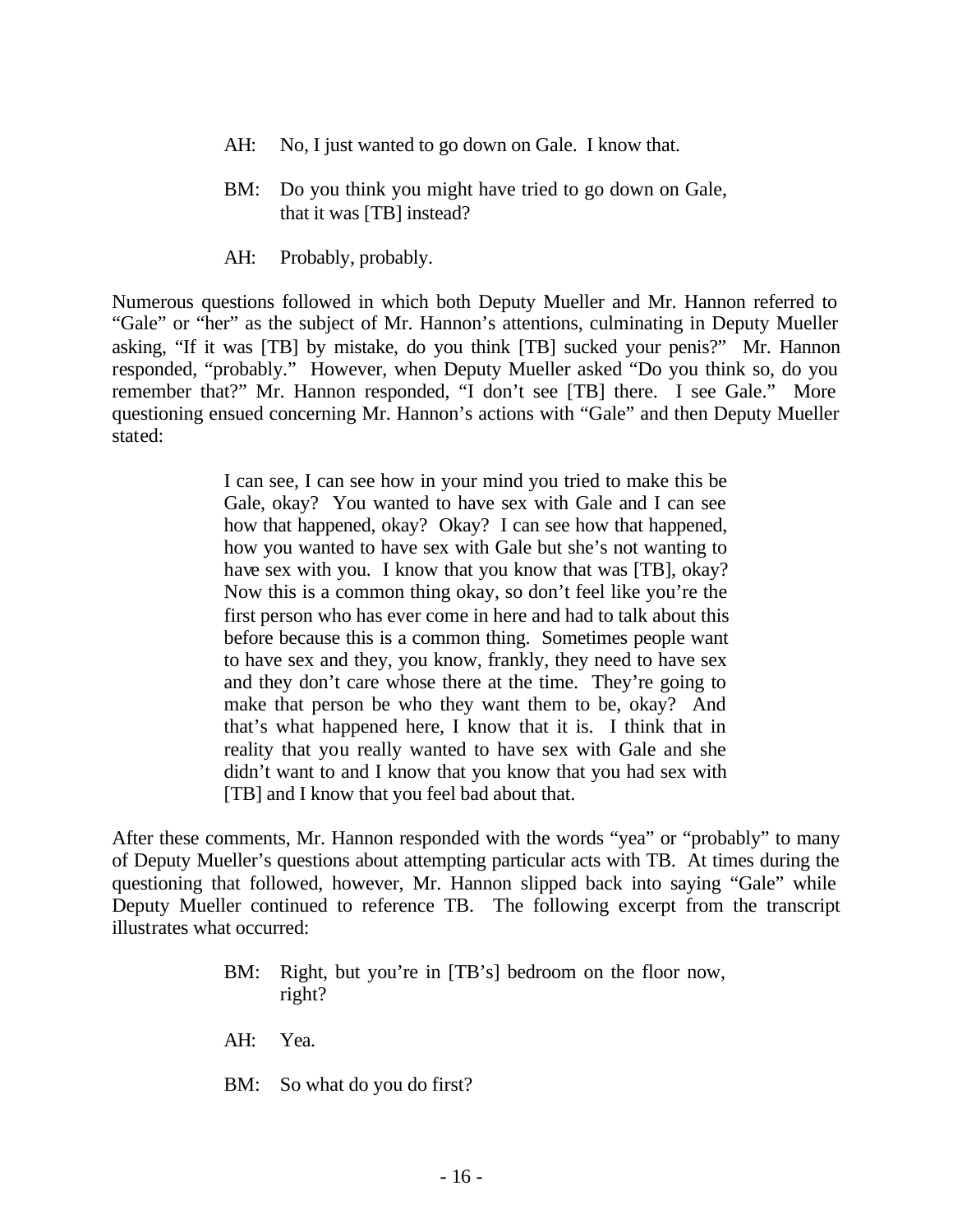- AH: I know, I was having, I know it was Gale and I know I was taking her clothes and stuff off.
- BM: So you took [TB's] clothes off.
- AH: And so . . . I took [TB's] clothes off and started playing around . . . .

\* \* \*

- BM: Okay. Then what happened next?
- AH: And I know, I know I turned her over. I know that. And I know I masturbated. I know that. But see, I don't know if I masturbated on her or on a towel. I don't remember.

\* \* \*

- BM: I know that you want to say it was her but we know this was [TB] that this happened with, right?
- AH: Right.
- BM: So don't say Gale, okay? Let's . . . I mean, let's bring it back, let's get out of the imaginative world and we have to use the right words here. This is [TB] that we're talking about.

Thereafter, Mr. Hannon made no further references to Gale or "her" but only to TB or "him". In response to Deputy Mueller's questions about various acts he attempted with TB, Mr. Hannon responded "yea" or "probably" and in some instances provided more detailed responses. After some minutes of this, Mr. Hannon stated that he wanted to go talk to his lawyer.

[¶36] All of the incriminating statements by Mr. Hannon were made in the course of the interview. Deputy Mueller made no overt or implied threats and made no direct promises during the interview. He did, however, tell Mr. Hannon that he wanted to help him and would not charge him with anything. He also told Mr. Hannon law enforcement found physical evidence tending to prove he was in TB's bed when in fact such evidence did not exist.

[¶37] Deputy Mueller comported himself at all times during the thirty-minute interview in a quiet, polite manner. He conducted the interview in a small room with padded walls. The door was closed throughout the interview and both men were seated in chairs facing each other across the corner of a table. Deputy Mueller's back was to the camera. Mr. Hannon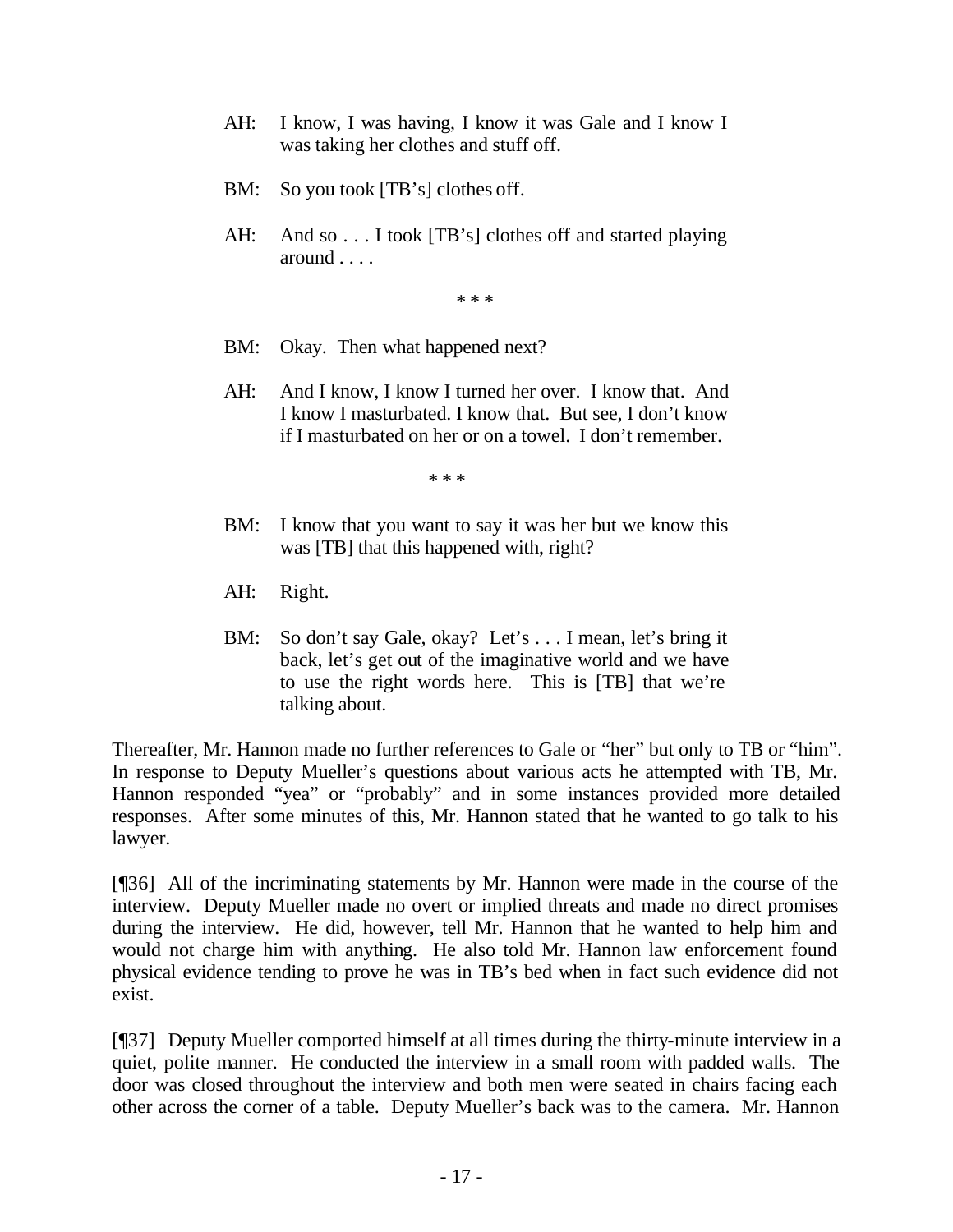wore dark glasses throughout the interview, apparently due to the eye injury he suffered the night before. He indicated a couple of times during the interview that his eyes were bothering him but also said he was okay and aware of what was happening. His responses to Deputy Mueller's questions were slow and monosyllabic, frequently consisting of "yea" or "probably." Even after Mr. Hannon made incriminating statements, Deputy Mueller did not read him his rights under *Miranda*.

[¶38] Although on appeal much is made of Mr. Hannon's mental capacity, the trial court prohibited the testimony of the defense expert in that regard. Thus, the defense was unable to present any direct evidence at trial that Mr. Hannon's low I.Q. made him susceptible to suggestions by law enforcement. The only evidence presented bearing on that theory was Ms. Marcus's testimony that Mr. Hannon was disabled and received social security payments for which she was the payee, meaning she used the payments to take care of his bills for him. She also testified that he was a shy man who was easily taken advantage of by his friends.

# **b. Invoking right to counsel**

[¶39] Mr. Hannon claims the interview should have ceased after he said: "if I'm going to be charged, I need to go see my lawyer." In addressing his claim, we must determine first whether Mr. Hannon was in custody during the interview so as to make applicable the right to counsel recognized in *Miranda v. Arizona*, 384 U.S. 436 (1966). If he was not in custody, and the interview was non-custodial, the rights recognized in *Miranda* did not apply and he had no right to counsel.

[¶40] As expressed by the United States Supreme Court, *Miranda* set forth rules of police procedure applicable to custodial interrogation. *Oregon v. Mathiason*, 429 U.S. 492 (1977). Custodial interrogation means questioning initiated by law enforcement after a person has been taken into custody or otherwise deprived of his freedom of action in any significant way. *Id*.; *Gunn v. State*, 2003 WY 24, ¶ 8, 64 P.3d 716, ¶ 8 (Wyo. 2003).

> [P]olice officers are not required to administer *Miranda* warnings to everyone whom they question. Nor is the requirement of warnings to be imposed simply because the questioning takes place in the station house, or because the questioned person is one whom the police suspect. *Miranda* warnings are required only where there has been such a restriction on a person's freedom as to render him "in custody." It was *that* sort of coercive environment to which *Miranda* by its terms was made applicable, and to which it is limited.

*Mathiason*, 429 U.S. at 495. Applying these principles, the United States Supreme Court held in *Mathiason* that the defendant was not in custody where he came to the police station voluntarily, was immediately informed he was not under arrest and left the station without hindrance at the close of a thirty-minute interview.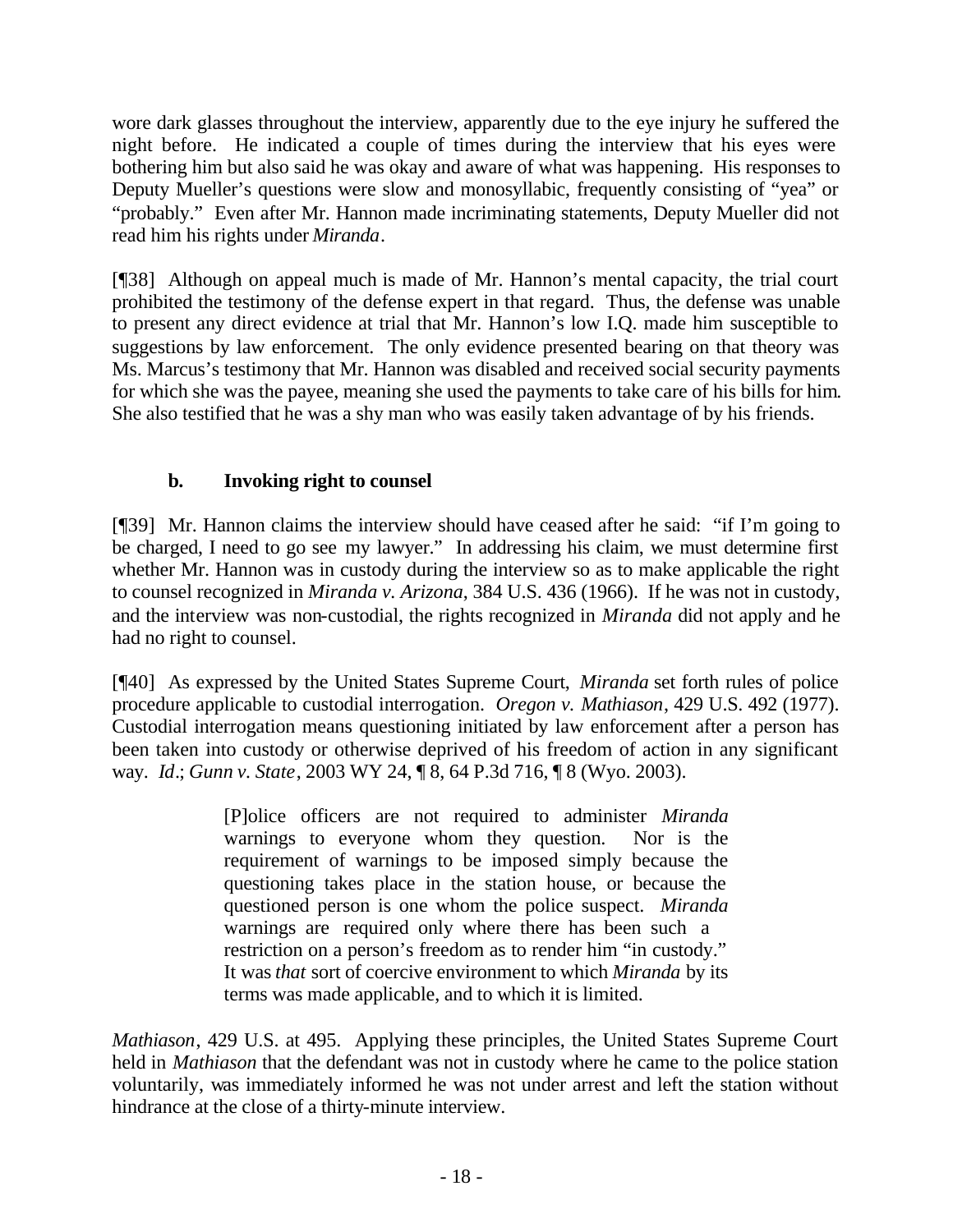[¶41] The determination of whether a defendant was or was not in custody at the time of questioning decides whether he was entitled to counsel because, although a request for a lawyer during custodial interrogation is sufficient to invoke the privilege against selfincrimination, a person has no right to have an attorney present during a non-custodial interview. *Minnesota v. Murphy*, 465 U.S. 420, 424, fn. 3 (1984). In the latter circumstance, law enforcement is not required to stop the interview and provide the defendant with an attorney. *Ohio v. Coleman*, 2002 Ohio 2068. As stated by another court:

> It is the right to an attorney *during custodial interrogation* that *Miranda* and its progeny protect. That right does not exist outside the context of custodial interrogation. One cannot invoke a right that does not yet exist.

*People v. Villalobos*, 737 N.E.2d 639, 645 (Ill. 2000). *See also, Commonwealth v. Carter*, 1998 Va. Cir. LEXIS 277 (the defendant's request that questioning cease in a non-custodial setting did not preclude continued police questioning); *State v. Relford*, 623 N.W.2d 343, 348 (Neb. Ct. App. 2001) (the Miranda right to counsel cannot be anticipatorily invoked prior to custodial interrogation; in order to invoke the Miranda right to counsel, an individual must be both in custody and subject to interrogation.) Like these courts, this Court adheres to the principle that the rights recognized in *Miranda*, including the right to counsel, apply only in the context of custodial interrogation. *Roderick v. State*, 858 P.2d 538, 546 (Wyo. 1993); *Glass v. State*, 853 P.2d 972, 976 (Wyo. 1993); *Solis v. State*, 851 P.2d 1296, 1298 (Wyo. 1993)

[¶42] In determining what constitutes custodial interrogation, the relevant inquiry is whether a reasonable person in the suspect's position would have understood he was free to leave. *Glass*, 853 P.2d at 976. The totality of the circumstances must be considered in determining whether a suspect is in custody when questioned. *Gunn*, ¶ 12. Among the factors considered are: (1) whether a suspect is questioned in familiar or neutral surroundings; (2) the number of police officers present; (3) the degree of physical restraint and whether it is comparable to that associated with a formal arrest; and (4) the duration and character of the interrogation. *Id*., ¶ 9.

> The nature of the interrogator, the nature of the suspect, the time and place of the interrogation, the progress of the investigation at the time of the interrogation, whether the suspect is informed that his detention would not be temporary, and the elapsed amount of time between questioning and the arrest may be important factors as well. No one factor alone will necessarily establish custody for *Miranda* purposes, and not all factors will be relevant to a given case.

*Id*. (citations omitted).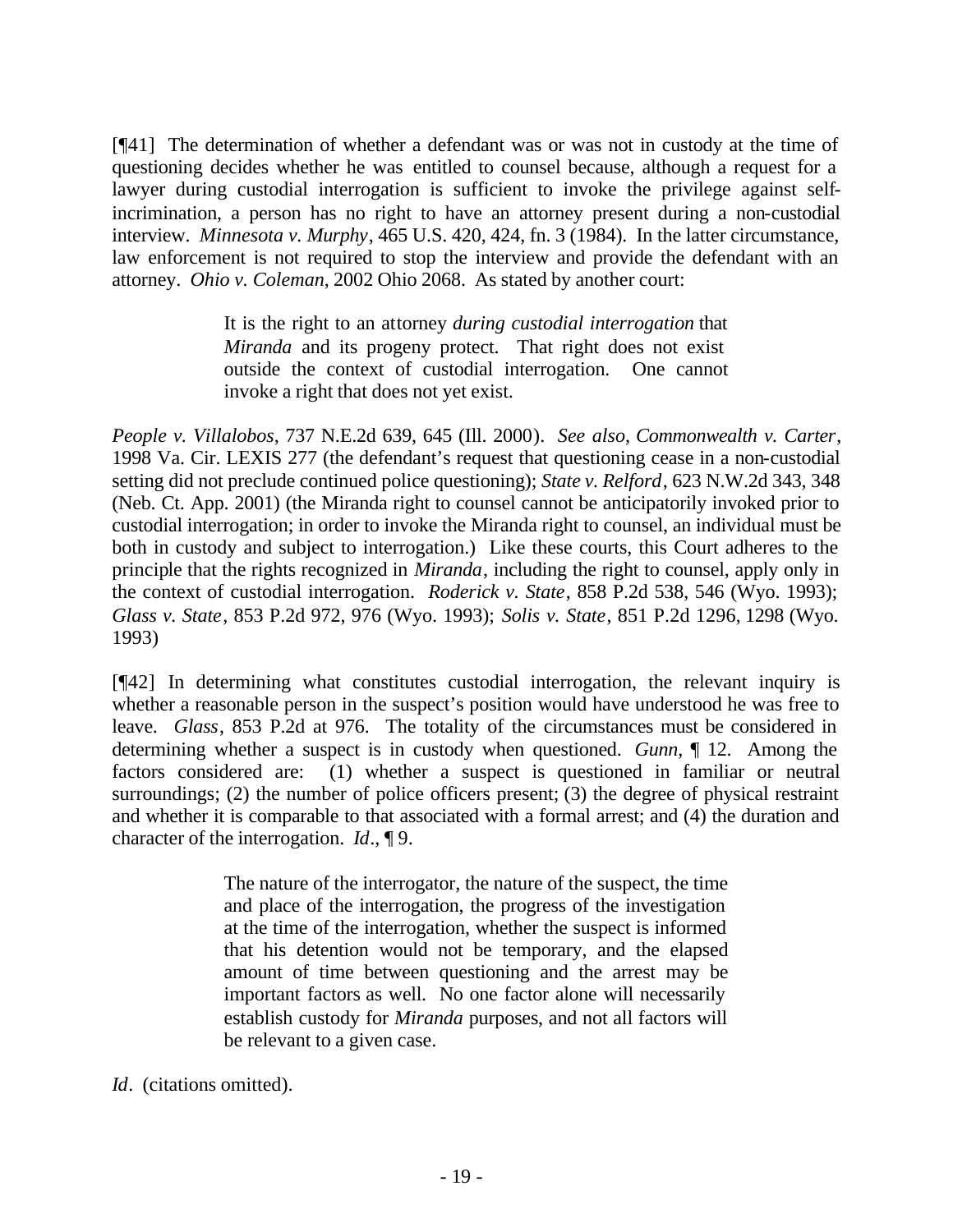[¶43] We have considered these factors in several cases in determining whether questioning by law enforcement constituted custodial interrogation within the meaning of *Miranda*. Most recently, in *Gunn*, we held that questioning was not custodial where law enforcement officers came to the suspect's home, identified themselves and their reason for being there, asked the suspect to come outside where they could speak privately, spoke with him for ten to fifteen minutes without formally arresting, handcuffing or physically restraining him in any way, asked him to go inside and obtain an item of evidence, which he did voluntarily, and then asked him to come to the sheriff's office, which he also did voluntarily. Viewing these facts from the perspective of a reasonable person in the suspect's position, we concluded the interview was not custodial because a reasonable person would have felt at liberty to terminate the interview. *Id*. at ¶ 16.

[¶44] Similarly, in *Wunder v. State*, 705 P.2d 333, 335 (Wyo. 1985), we applied the reasonable person test in concluding the interview was non-custodial. There, a police officer contacted the defendant at his home, advised him he would not be arrested at that time and then questioned him for fifteen to twenty minutes. We said, "it cannot be said that, at the time of the interview, [the defendant]'s freedom of movement was involuntarily curtailed by the police in any way. A reasonable man in [his] position would not have considered himself to have been in police custody." *Id. Glass*, 853 P.2d at 976 (Wyo. 1993), likewise involved a fifteen minute interview conducted at the defendant's home where there was no indication the defendant was not free to leave or ask law enforcement to leave. We held it was noncustodial. *See also, Southworth v. State*, 913 P.2d 444, 449 (Wyo. 1996).

 [¶45] In addition to the above cases considering police interviews conducted at the defendant's residence, we also have considered the issue where questioning occurred in a less friendly, more inherently coercive environment. In *Roderick*, the defendant voluntarily came to the city council chambers at the request of law enforcement for an interview. Before questioning him, the officers told the defendant he was not under arrest and could choose not to speak to them, leave at any time and have an attorney present. The defendant answered questions for one and one-half hours and then asked to leave. Before he left, the officers asked him to be fingerprinted and photographed, and he consented. We held the interview was non-custodial.

[¶46] Similarly, in *Kolb v. State*, 930 P.2d 1238, 1243 (Wyo. 1996), the defendant voluntarily came to the police station to be interviewed at the request of the police. The defendant was told prior to questioning that he was not under arrest and was free to leave at any time. *Id*. As the defendant's story changed in the course of the interview, the officer advised him of his Miranda rights and re-advised him of those rights as his story continued to evolve. At the time he confessed to the crime, he had already been advised of his Miranda rights. Over the defendant's claim that he was in custody before confessing because the room was locked and he was deceived into making false confessions, the trial court concluded he was not in custody and we affirmed. *Id*. at 1245.

[¶47] In the majority of cases in which a defendant was questioned without being advised under *Miranda*, the courts have held under the totality of circumstances the interrogation was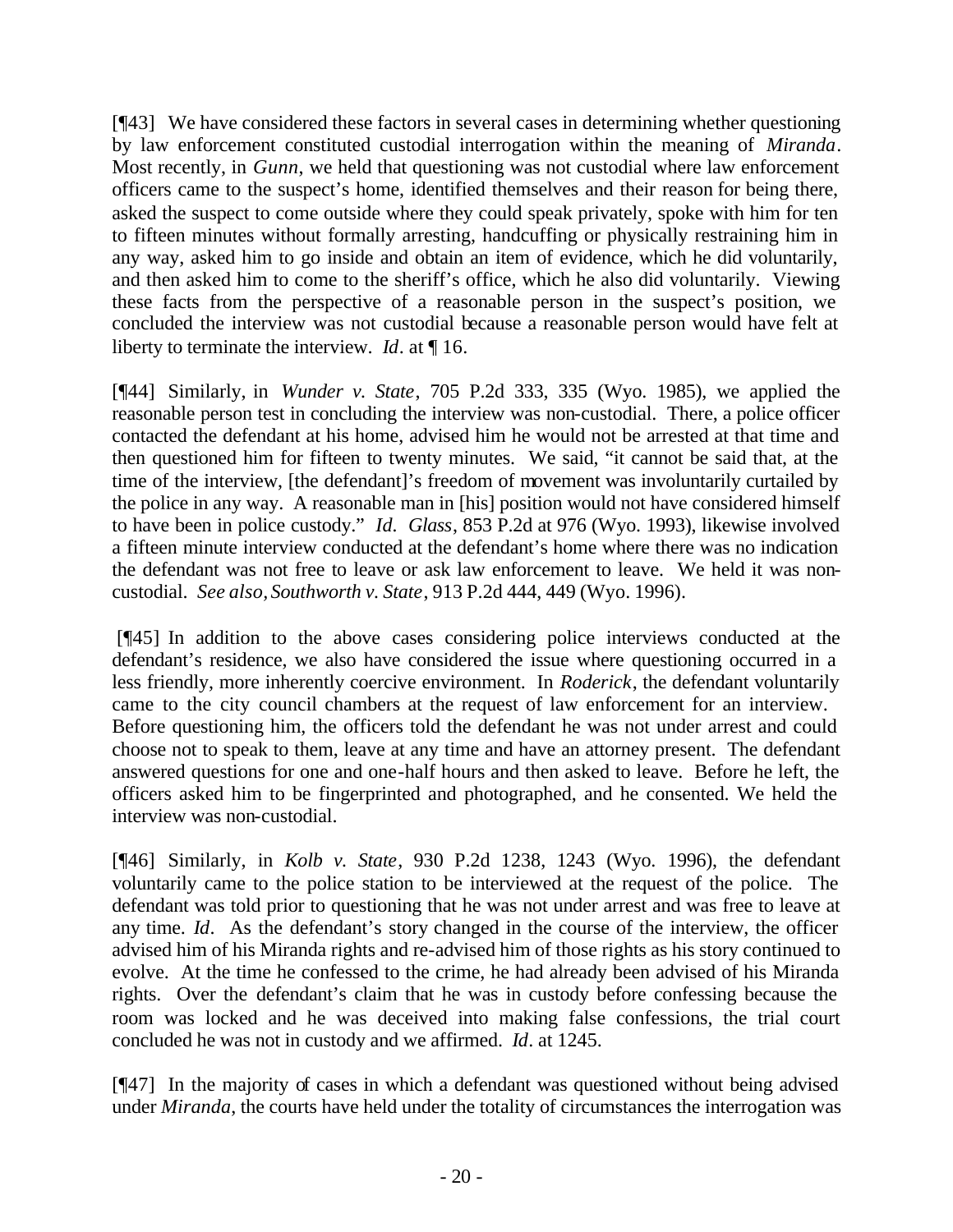non-custodial. The cases in which the courts reached a different result are distinguishable. For example, in *United States v. Corral-Corral*, 702 F.Supp. 1539, 1546 (D.C. Wyo. 1988) the court held a defendant who was handcuffed and placed in a barrow ditch was in custody for purposes of the Fifth Amendment and *Miranda*. In *United States v. DiGiacomo,* 579 F.2d 1211,  $(10^{th}$  Cir. 1978), the court likewise held that a defendant who was separated from his companion and confronted by four federal agents, who told him he was suspected of passing counterfeit money, to surrender any such money in his possession and to choose between immediate arrest and voluntary appearance at the Secret Service office the following morning, was in custody and Miranda warnings were required. Additionally, in *United States v. Griffin*, 7 F.3d 1512, 1519 ( $10<sup>th</sup>$  Cir 1993), the court held a woman who was separated from her friend and taken to a small private office inside a police-controlled area of the airport and who was not told she could refuse to answer or leave the interview was subjected to custodial interrogation.

[¶48] We have carefully reviewed the totality of the circumstances and are persuaded based upon controlling law that Mr. Hannon was not in custody at the time he was interviewed by Deputy Mueller. No evidence was presented that he came to the sheriff's department against his will. He was told he did not have to answer questions, would not be arrested that day and was free to leave at any time. The videotape clearly shows Deputy Mueller spoke quietly and politely. There were no threats, outbursts or hostile accusations. And Mr. Hannon left the station when the interview ended.

[¶49] Any claim that a reasonable person in Mr. Hannon's position with his low I.Q. would have believed he was not free to leave is without merit. A defendant's particular traits are not relevant under the applicable objective standard unless law enforcement was aware of and influenced by such traits during the interview. *United States v. Erving*, 147 F.3d 1240, 1248 ( $10^{th}$  Cir. 1998). No evidence was presented that Deputy Mueller was aware of Mr. Hannon's I.Q. or that he adjusted his tactics on the basis of such awareness. Therefore, Mr. Hannon's I.Q. is not relevant to the issue of whether the interview was custodial for Miranda purposes. Because we hold that Deputy Mueller's questioning of Mr. Hannon was noncustodial and, therefore, Mr. Hannon had no right to have counsel present during the interview, we do not address the question whether his request for counsel was equivocal or unequivocal. We turn next to the question of whether Mr. Hannon's statements during the interview were voluntary.

## **c. Voluntariness of statements**

[¶50] The United States Supreme Court has recognized:

[n]on-custodial interrogation might possibly in some situations, by virtue of some special circumstances, be characterized as one where "the behavior of law enforcement officials was such as to overbear [the defendant's] will to resist and bring about confessions not freely self-determined." . . . When such a claim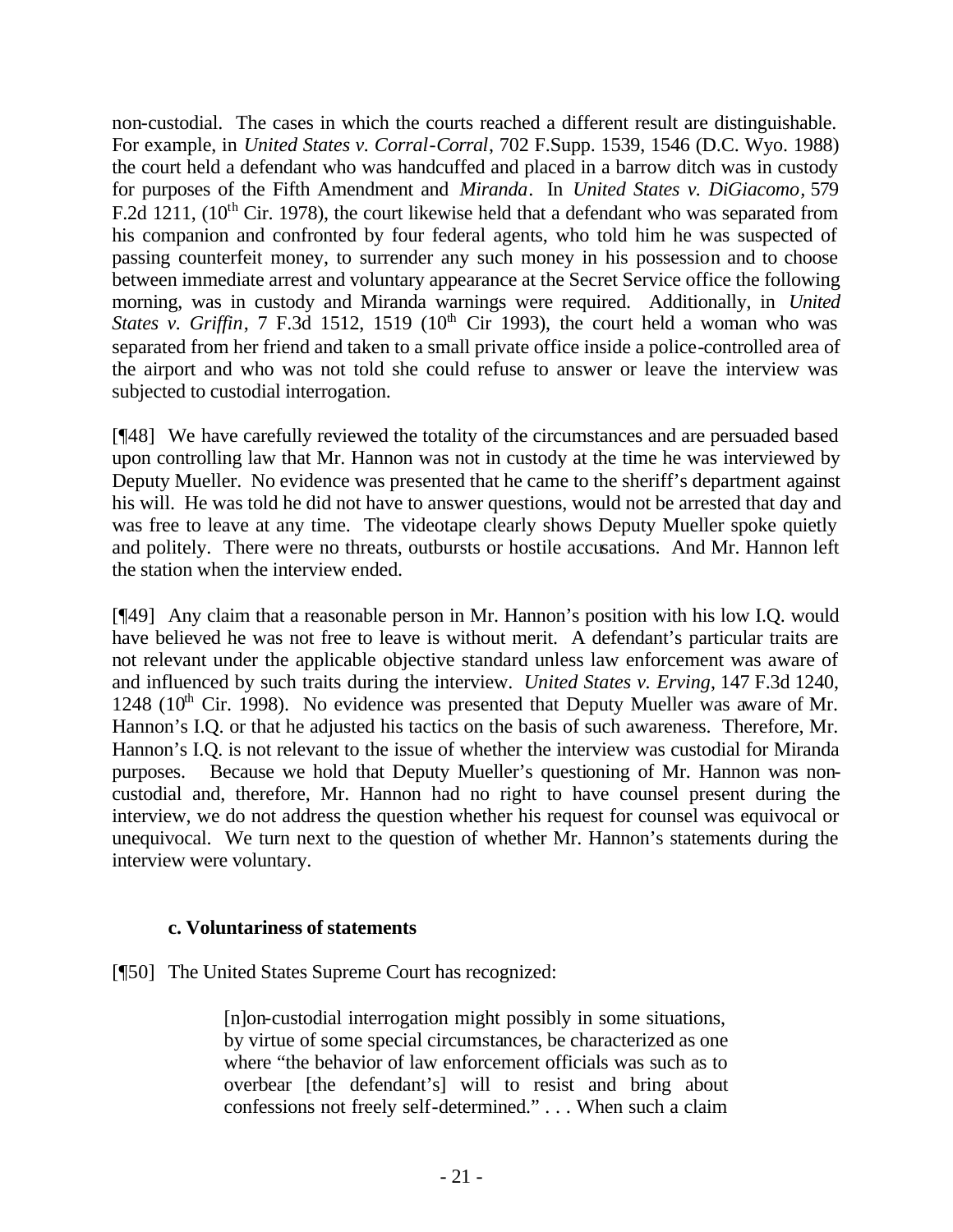is raised, it is the duty of an appellate court . . . "to examine the entire record and make an independent determination of the ultimate issue of voluntariness."

*Beckwith v. United States*, 425 U.S. 341, 347-48 (1976) (citations omitted). Thus, the question of whether a confession is voluntary may arise whether or not the defendant was in custody when it was given. *State v. Evans*, 944 P.2d 1120, 1125 (Wyo. 1997). As we said in *Black v. State*, 820 P.2d 969, 971 (Wyo. 1991), even though the Fifth Amendment and *Miranda* are not implicated where statements are made in a non-custodial setting, the due process clause under Article 1, § 6 of the Wyoming Constitution is an independent limitation on the use of such statements at trial. Therefore, regardless of our conclusion that Deputy Mueller's interview of Mr. Hannon was non-custodial, we must decide whether the statements made by Mr. Hannon during the interview were voluntary.

[¶51] Courts apply the following standards in determining whether a defendant's statements were voluntary:

> Is the confession the product of an essentially free and unconstrained choice by its maker? If it is, if he has willed to confess, it may be used against him. If it is not, if his will has been overborne and his capacity for self-determination critically impaired, the use of his confession offends due process.

*Schneckloth v. Bustamonte*, 412 U.S. 218, 225 (1973). *See also, Yung v. State*, 906 P.2d 1028, 1034 (Wyo. 1995). In determining whether a defendant's will was over-borne in a particular case, the Court has assessed the totality of all the surrounding circumstances – both the characteristics of the accused and the details of the interrogation. *Schneckloth*, 412 U.S. at 223; *Evans*, 944 P.2d at 1125. Among the circumstances considered are the atmosphere and events surrounding the interrogation, such as the use of violence, threats, promises, improper influence or official misconduct, the conduct of the defendant before and during the interrogation and the defendant's mental condition at the time. *Evans*, 944 P.2d at 1125. Other relevant factors include: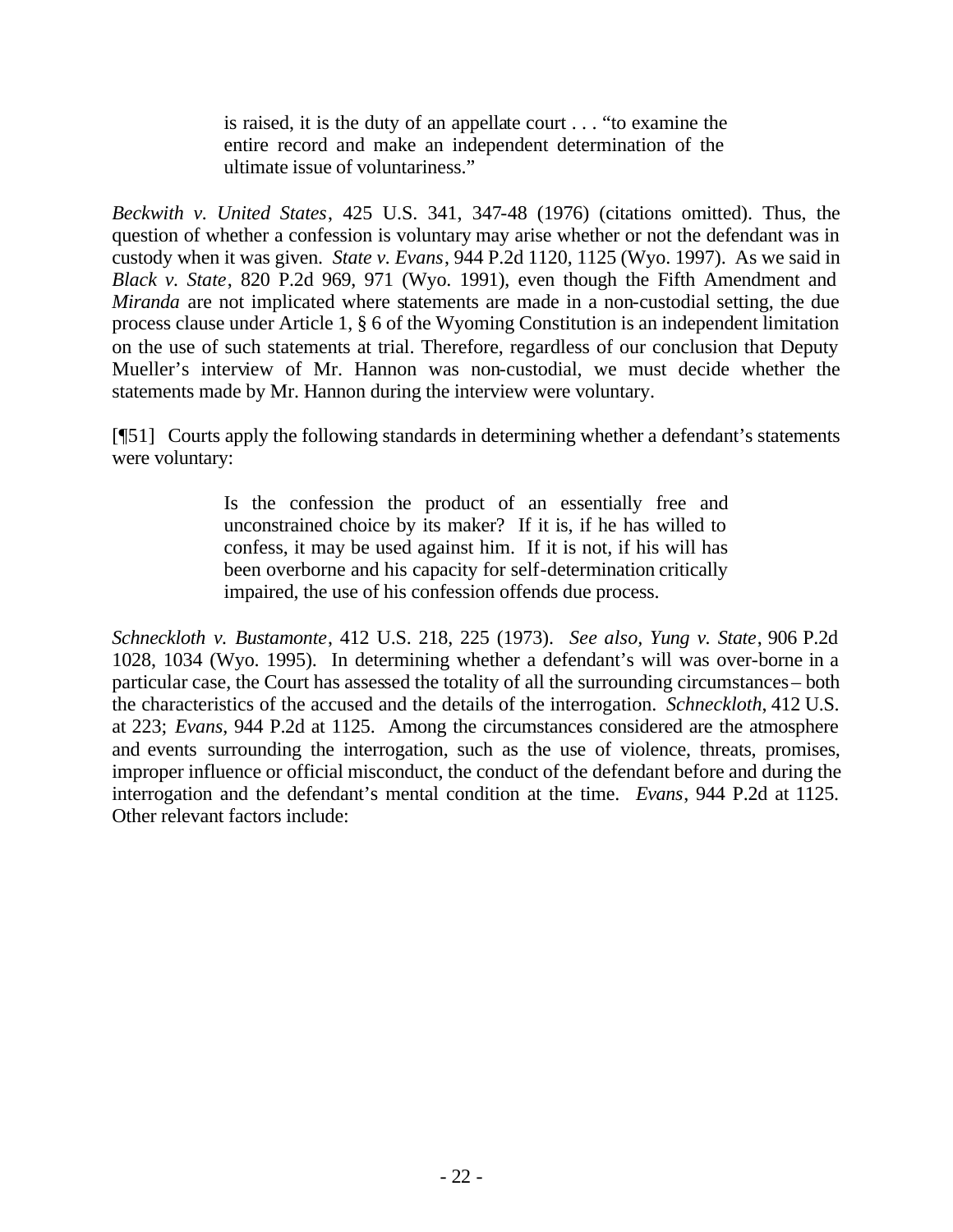[w]hether the defendant was in custody or was free to leave and was aware of the situation; whether *Miranda* warnings were given prior to any interrogation and whether the defendant understood and waived *Miranda* rights; whether the defendant had the opportunity to confer with counsel or anyone else prior to the interrogation; whether the challenged statement was made during the course of an interrogation or instead was volunteered; whether any overt or implied threat or promise was directed to the defendant; the method and style employed by the interrogator questioning the defendant and the length and place of the interrogation; and the defendant's mental and physical condition immediately prior to and during the interrogation, as well as educational background, employment status, and prior experience with law enforcement and the criminal justice system.

*Id*. at 1126.

[¶52] Mr. Hannon asserts the following factors made his statements involuntary: he did not feel free to leave and was not advised of his rights under *Miranda*; his statement was not volunteered but was made during an interrogation without the assistance of counsel; the physical setting of the interrogation was coercive; his physical and mental condition rendered his statement involuntary; and Deputy Mueller's method of questioning was coercive. It appears from his brief that Mr. Hannon relies most heavily on his mental condition and Deputy Mueller's method of questioning in claiming his statement was not voluntary. We consider his claim in accord with the standard requiring review of all of the circumstances, keeping in mind, however, that police overreaching is a critical element in any finding of involuntariness. *Colorado v. Connelly*, 479 U.S. 157, 163 (1986).

> While each police confession case has turned on its own set of factors justifying the conclusion that police conduct was oppressive, all have contained a substantial element of coercive police conduct. Absent police conduct causally related to the confession, there is simply no basis for concluding that any state actor has deprived a criminal defendant of due process of law. . . . [A]s interrogators have turned to more subtle forms of psychological persuasion, courts have found the mental condition of the defendant a more significant factor in the "voluntariness" calculus. But this fact does not justify a conclusion that a defendant's mental condition, by itself and apart from its relation to official coercion, should ever dispose of the inquiry into constitutional "voluntariness."

*Id*. at 164.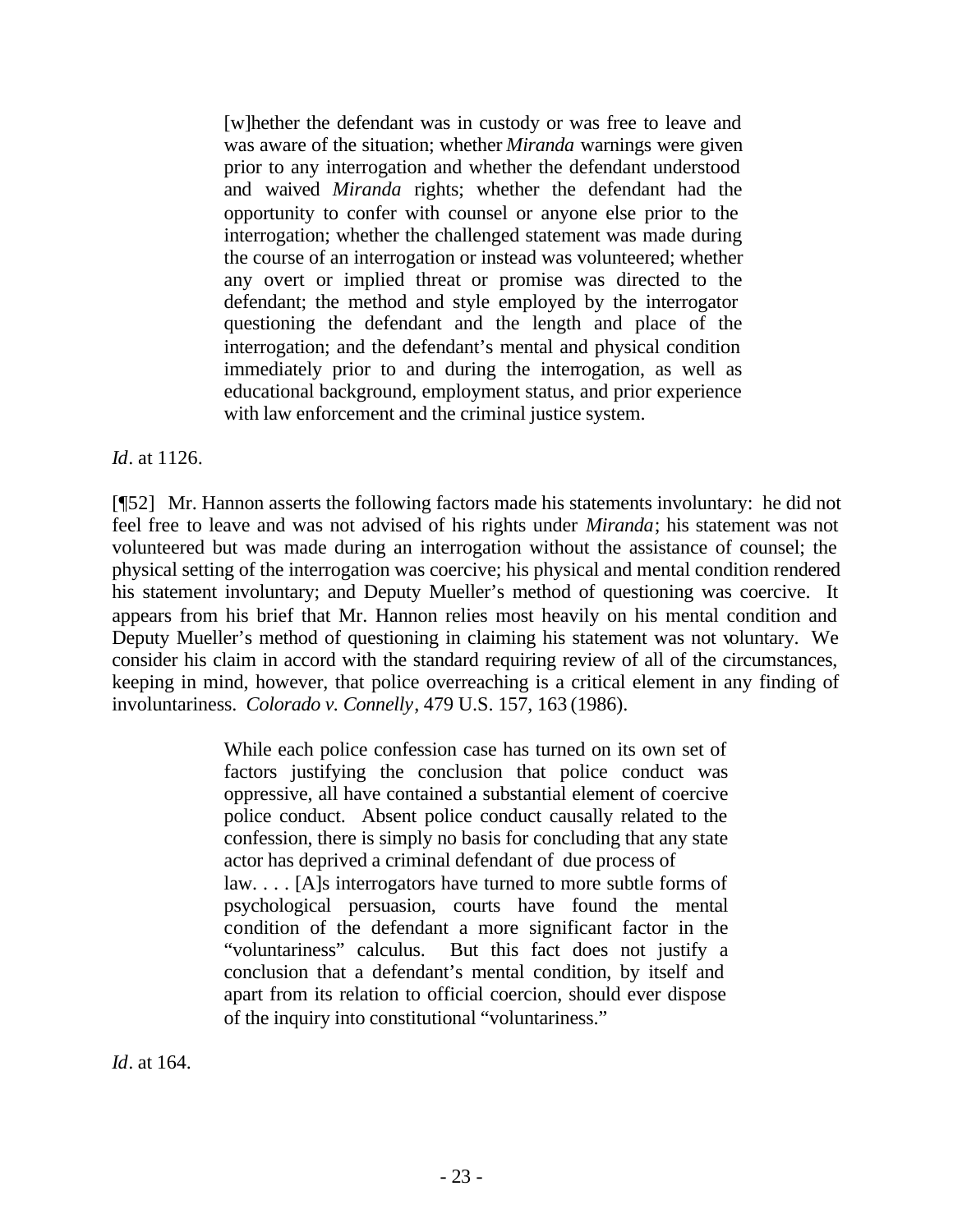[¶53] Mr. Hannon asserts Deputy Mueller's method of questioning was coercive in that he: repeatedly told Mr. Hannon that he knew what had happened with TB; ignored Mr. Hannon's denials and request for counsel; accused Mr. Hannon of lying; falsely told Mr. Hannon law enforcement found physical evidence placing him in TB's bed; essentially scripted Mr. Hannon's incriminating statements through the use of leading questions; encouraged Mr. Hannon's acquiescence to those questions by appearing to be understanding, sympathetic and reassuring; and spoon-fed TB's accusations to Mr. Hannon, initially using TB's mother as the focus, and then deceiving Mr. Hannon into agreeing that TB was the person upon whom he perpetrated the acts. Mr. Hannon claims these factors, when combined with his low IQ and suggestibility and the other circumstances of the interview, show that he was coerced into making involuntary statements, which the trial court should have suppressed.

[¶54] A finding of coercion or overreaching by law enforcement does not necessarily require evidence of violence, threats, overt intimidation or misconduct. Although we have said a confession is not voluntary if extracted by threats or improper influences or promises, we have also recognized that coercion can be mental as well as physical. *Garcia v. State*, 777 P.2d 603, 606 (Wyo. 1989). As one Wyoming jurist has noted:

> The role of the courts is to ensure that an individual's right to remain silent offers true protection to the individual. It is therefore dangerous for courts to end their inquiry into whether an individual's statements are truly voluntary once they have located the magic phrase "you do not have to answer any questions and you are free to leave." Coercion does not always come in such easy to spot packages as racks and whips. All too often it comes in the more subtle forms of an individual placed in jeopardy and told to make a crucial decision without the benefit of an attorney.

*Black,* 820 P.2d at 973 (Cardine, J., concurring). Thus, we have held particular tactics were not coercive when used by law enforcement on some suspects, but have found other tactics, used in combination with the particular personal characteristics of the accused, resulted in coercion*. Evans*, 944 P.2d at 1128. The inquiry is a fact-sensitive one, often resulting in cases that closely resemble each other being decided differently. *Id*.

[¶55] In *Black*, for example, we held that a confession was involuntary where it resulted from a two-hour interrogation of a woman who was seven months pregnant and was upset and crying during the interrogation. In *Vena v. State*, 941 P.2d 33, 38 (Wyo. 1977), however, we upheld the trial court's finding that statements were voluntary where the accused was "a 53-year-old man, long experienced in working with law enforcement in the course of investigative work and not likely to be duped by a ruse so primitive as a fake promise that he would not be prosecuted" if he confessed. In *Solis*, 851 P.2d at 1300 (Wyo. 1993), we again upheld the trial court's ruling that the defendant's waiver was not the product of deception and was made knowingly and intelligently despite evidence that he had difficulty understanding English. In contrast, in *Frias v. State*, 722 P.2d 135, 142 (Wyo. 1986), we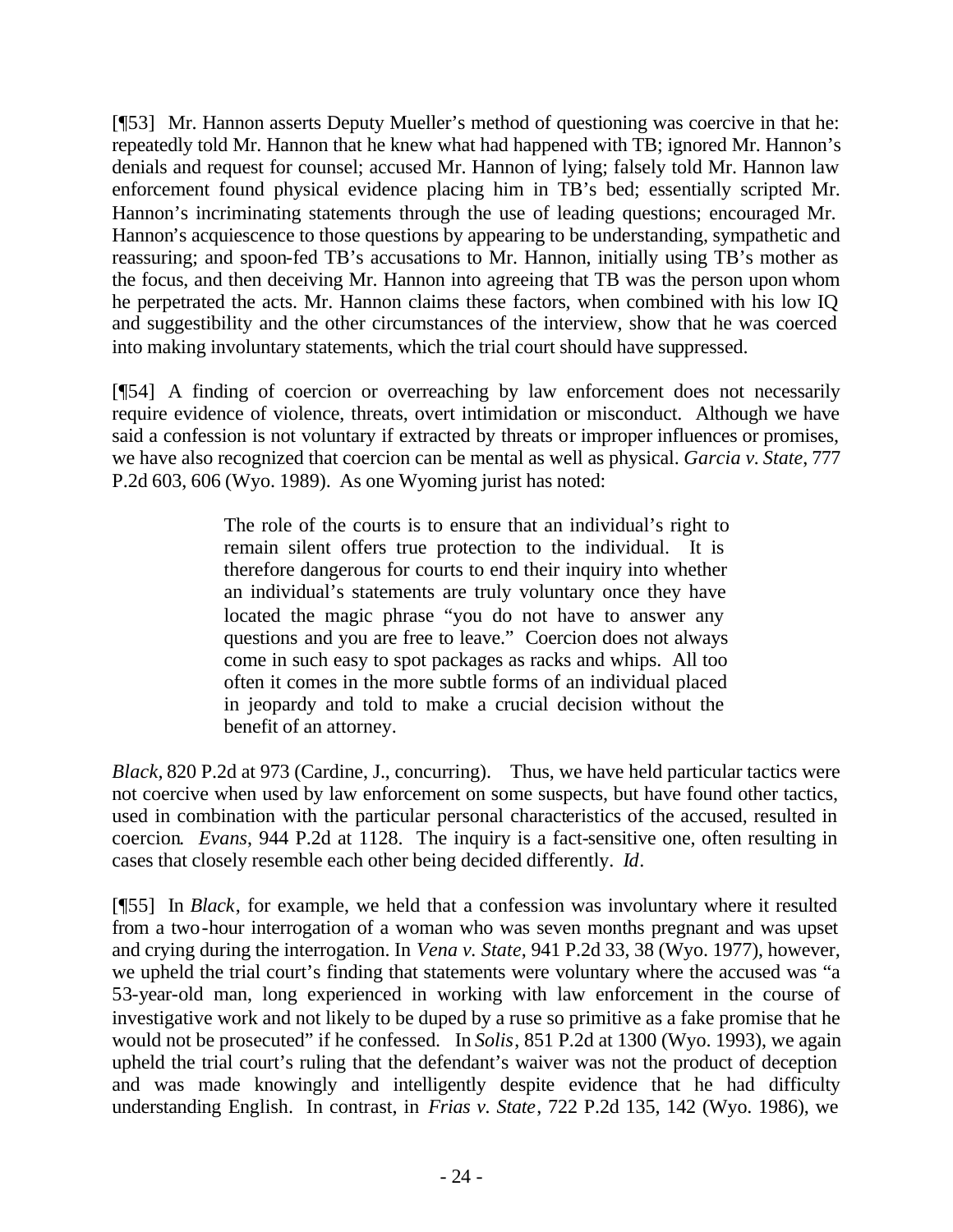overturned a trial court ruling, noting among other factors that the defendant had only limited understanding of the English language and his rights under the American justice system.

[¶56] Of particular significance to the claim before us, we held in *Simmers v. State*, 943 P.2d 1189, 1196 (Wyo. 1997), that the defendant's impaired mental ability when combined with the detective's non-adversarial, friendly interrogation style and promise of possible probation did not make the incriminating statements involuntary. Of interest in *Simmers*, we said:

> Simmers initially agreed to talk to the detective after being advised of his rights, including his right to an attorney, and made statements consistent with understanding those rights. Simmers came up with his own, fairly elaborate explanation for AJ's allegations. When questioning became more specific, Simmers claimed a lack of memory. When confronted with the specific allegations and an explanation from the detective that it was best for him to be honest and get things out in the open now, Simmers asked the detective to turn off the tape recorder.

> Simmers recalled asking all three victims to suck his penis and that none of them liked it. He admitted telling the victims not to tell anyone what he had done to them. Simmers also acknowledged that it was his fault. At the end of the interview, Simmers stated that there were no other victims, that it would not happen again and that he needed to get some help. Although the record indicates Simmers was not experienced with law enforcement and was of below average intelligence, there is no evidence in the record tending to indicate that Simmers was unusually susceptible to coercion or easily influenced by the detective.

*Id.* As this excerpt demonstrates, Mr. Hannon's circumstances were similar in some respects – his low IQ and alleged inability to understand that he was free to leave or refuse to answer questions, and Deputy Mueller's non-adversarial style and promise that he would not charge Mr. Hannon that day -- but distinguishable in others, including that Mr. Hannon did not come up with his own explanation for TB's allegations but acquiesced in Deputy Mueller's explanation, did not claim lack of memory or ask that the videotape be turned off, did not recall independently any specifics of any acts perpetrated upon TB but only upon TB's mother, and did not acknowledge that it was his fault or that he needed to get help. Even more importantly, unlike the defendant in *Simmers*, Mr. Hannon attempted to introduce evidence by way of an expert witness that he was unusually susceptible to coercion, particularly in the style used by Deputy Mueller, and easily influenced by authority figures.

[¶57] The circumstances surrounding Mr. Hannon's interview raise grave concerns. A strong argument can be made that under the totality of the circumstances Mr. Hannon did not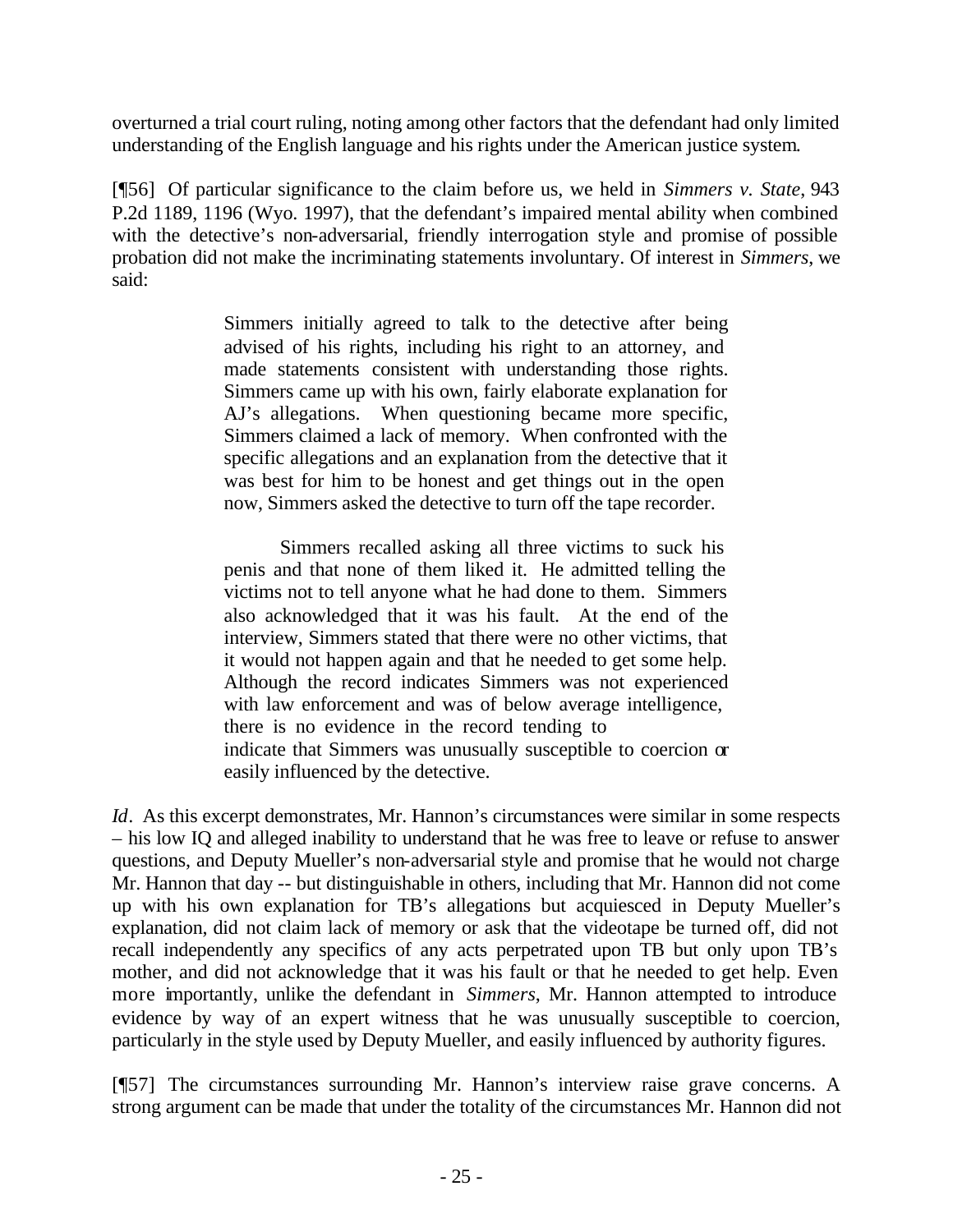understand that he was free to leave or refuse to answer Deputy Mueller's questions and was coerced into going along with the deputy's suggestions that TB rather than his mother was the object of Mr. Hannon's attentions such that his "will was overborne and his capacity for self-determination critically impaired." However, a majority of courts that have considered a defendant's statements under similar circumstances have held they were voluntary. *United States v. Makes Room For Them, 49 F.3d 410 (8<sup>th</sup> Cir. 1995); <i>United States v. Frank*, 956 F.2d 872 (9<sup>th</sup> Cir. 1991); *United States v. Macklin*, 900 F.2d 948 (6<sup>th</sup> Cir.); *Moore v. Dugger*, 856 F.2d 129 (11th Cir. 1988); *Vance v. Bordenkircher*, 692 F.2d 978 (4th Cir. 1982); *see generally*, Annot., Mental Subnormality of Accused as Affecting Voluntariness or Admissibility of Confession,  $8$  A.L.R.  $4<sup>th</sup>$  16 (1981 & Supp. 2002).

[¶58] In those cases where courts have held statements made by a defendant with low IQ were not voluntary, the circumstances generally were more egregious than those in Mr. Hannon's case. In *Fikes v. Alabama*, 352 U.S. 191 (1957), for example, the accused was a 27-year-old black man who started school at age eight and left school at age 16, still in the third grade. However, he was also schizophrenic and highly suggestible, interrogated for several hours each day for ten days, incarcerated during the period of interrogation, first in jail and then in a state prison far from home, kept in isolation for a week, and barred from the attempts of his father and a lawyer to see him. In *United States v. Zerbo,* 1999 U.S. Dist. LEXIS 15696 (D.C. S.D.N.Y.), the defendant was not only of below average intelligence but also was schizophrenic and particularly susceptible to coercion. During the interrogation, the officers isolated him from his family and care-taker and gave him the false impression they were there on his behalf rather than to investigate a crime. On the basis of these circumstances, the court held the statements were a product of an overborne will and should be suppressed.

[¶59] The circumstances of Mr. Hannon's interview make this a close case. However, in resolving the issue, we are called upon to balance two competing interests: first, society's interest in preserving the dignity of the individual and of society and preventing the risk of unreliable confessions by preventing the government from employing tactics that coerce confessions; and second, society's interest in allowing the government to use permissible tactics that may motivate a suspect to confess of his own free will. *Evans*, 944 P.2d at 1128. We are also mindful of the standards applicable to our review  $-$  we do not disturb the trial court's findings unless they are clearly erroneous; the trial court is in the best position to assess the credibility of the witnesses and weight to be given the evidence; and we view the evidence in the light most favorable to the trial court's determination. *Id*. The trial court held a full evidentiary hearing on Mr. Hannon's motion to suppress the statements and had the opportunity to hear the witness' testimony and weigh their credibility. Viewing the evidence in the light most favorable to the trial court's ruling, we hold it did not abuse its discretion in denying the motion. $5$ 

<sup>&</sup>lt;sup>5</sup> Although we affirm the trial court's ruling on the motion to suppress, our resolution of the other issues raised by Mr. Hannon results in a remand for a new trial. For purposes of the new trial, we offer the following comments. Wyoming follows the Massachusetts rule for determining whether a confession was voluntary, which initially requires the trial court to hear all the evidence concerning the confession in camera and make a determination as to whether it was voluntary. *Witt v. State*, 892 P.2d 132, 140 (Wyo. 1995). If the trial court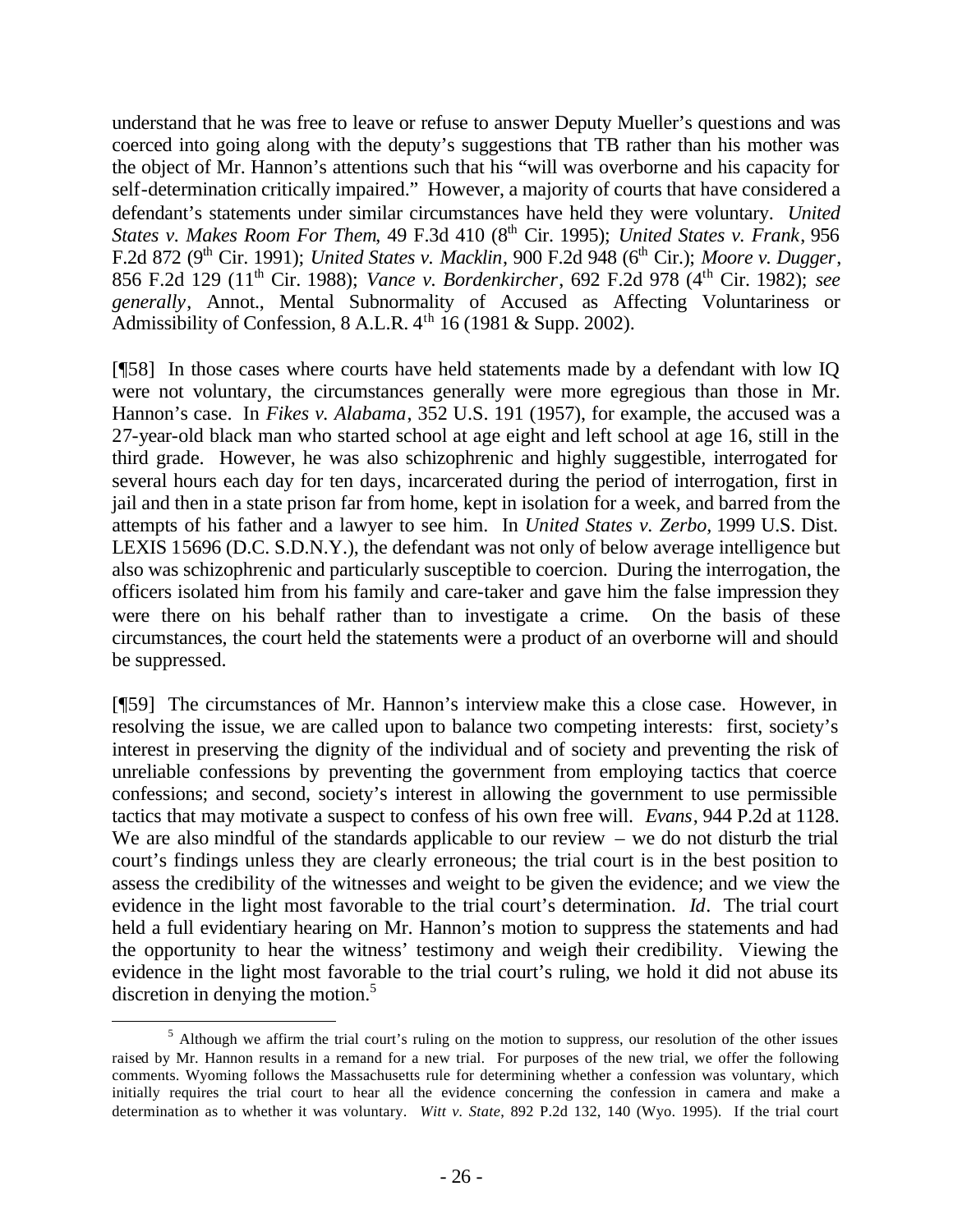#### **3. Exclusion of expert testimony**

l

[¶60] Prior to trial at a hearing on the state's various motions to exclude her testimony, Dr. Wells, Mr. Hannon's expert witness, testified based upon her psychological evaluation of Mr. Hannon that he had an overall IQ of 77, placing him in the sixth percentile, below 94% of the population in his age range and in the borderline to low average range. She also testified that his verbal IQ was 69, placing him in the extremely low range. Based upon her evaluation and watching the videotape interview of Mr. Hannon, Dr. Wells testified to the following observations:

> . . . he seemed withdrawn, closed, certainly not confident, not a confident presence with this police officer. He seemed to have a typical knee jerk reflective response of saying probably, which in my assessment, based upon my viewing the videotape, as well as my evaluation with him after I saw him, was consistent with his simplistic and personality functioning with his low verbal IQ and his lack of resources to bring to bear on a situation wherein authority figure is speaking with him.

> His tendency, based upon the test data, is to get out of the situation as quickly as possible and to say whatever will appease the authority figure with whom he's interacting. His grossly deficient verbal skills also struck me as putting him at somewhat of a disadvantage. Based upon the IQ testing, Mr. Hannon appears to have a lack of good solid ability not only to take in what's being said to him verbally but to formulate that, to do anything with it cognitively and to make a response that would be a reasonable, rational response.

determines it was voluntary and denies the motion to suppress, the question of whether a confession is voluntary is then submitted to the jury. *Id*. The jury is instructed to disregard the confession if it finds it was involuntary. *Id*. Only after determining that the confession was voluntary may the jury consider it and determine the weight and credence it should be afforded. *Id*., at 141.

In the present case, this procedure was properly followed – the trial court made the initial determination of voluntariness and then presented the issue to the jury for its determination. With respect to the latter determination, the jury properly was instructed that it could consider Mr. Hannon's statements only upon finding that he made the statements voluntarily, and that it must reject the statements if it concluded Mr. Hannon did not make them voluntarily. The jury was also properly instructed that upon finding the statements were voluntary, it must give them the weight and credibility it felt they deserved. The jury was not instructed, however, as to the factors it should consider in determining whether the statements were voluntary. A defense instruction to that effect was offered and refused by the trial court. On appeal, Mr. Hannon does not challenge the trial court's ruling with respect to the instruction and we, therefore, do not decide the issue. On remand, however, the jury should be instructed on the factors it should consider in deciding the voluntariness issue in accord with *Vena v. State*, 941 P.2d 33, 38 (Wyo. 1997). Without such an instruction, the jury has no way of knowing what voluntariness means in the context of a confession presented as evidence in a criminal trial.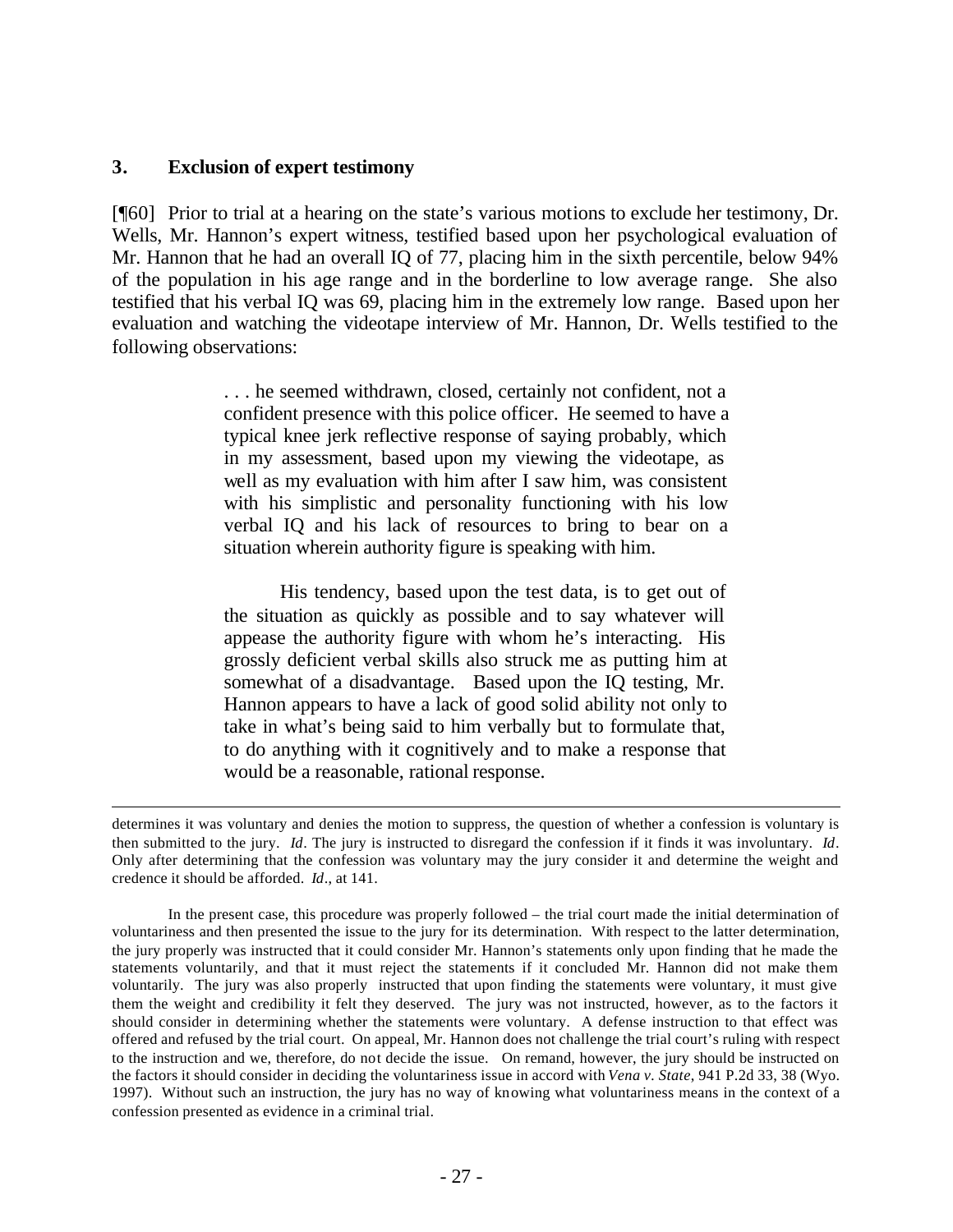Again, his anxiety I think interferes and it seems to me avoid the situation so he says something very simple and something that is in the nature of acquiescence in order to relieve his anxiety and because he simply is verbally impaired.

At this point in the hearing, defense counsel asked Dr. Wells if she had an opinion about whether Mr. Hannon's responses during the interview were voluntary. The state asked to voir dire the witness and the following exchange occurred:

- Q. You would agree, would you not, Dr. Wells, that there's no established or accepted methodology to determine the voluntariness of a confession in a criminal case?
- A. Are you speaking of methodology for a psychologist?
- Q. I'm talking about a generally accepted methodology relevant to the scientific community in your field.
- A. When I evaluated Mr. Hannon, I followed the standardized methodology for conducting a psychological evaluation in a forensic setting with one of the questions being his personality characteristics and how they might bear upon a situation such as this where he's offering a confession, apparently.
- Q. Now, Dr. Wells, I want to reask my question, ma'am. There is no accepted methodology to determine the voluntariness of a confession in a criminal case, is there?
- A. For a psychologist for any mental health professional it certainly is a challenge. It is a difficult task to determine this and there is no final determination, as you know. It is an opinion based – based upon a reasonable degree of professional certainty.

Now, there are some methodologies which I did follow and they include the interview, the testing of documents, review of the videotape and asking certain questions about the actual interview during which the confession took place. So to that extent it's my opinion that it would be agreed upon in my professional community that this is a procedure to follow.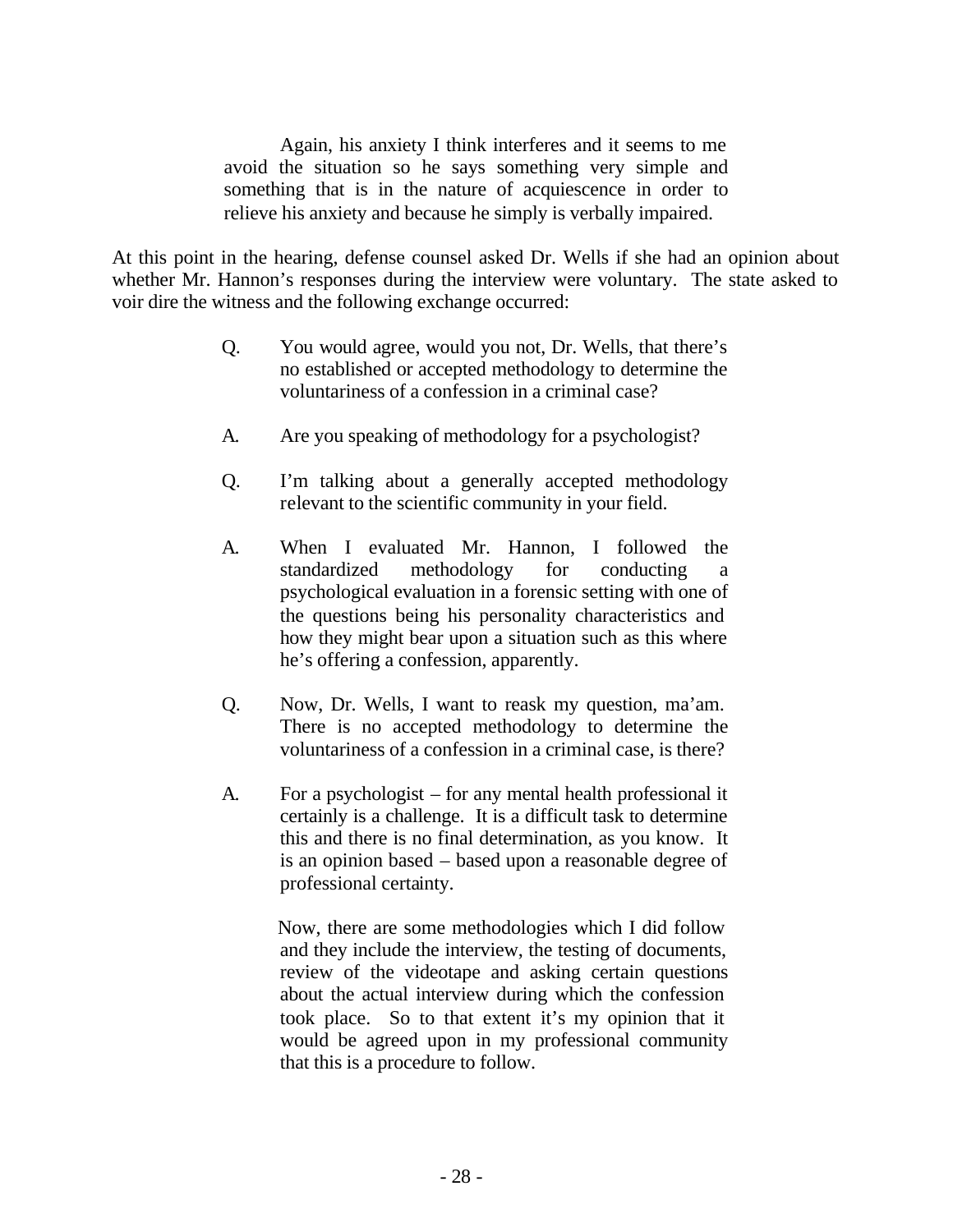- Q. But I'm not asking you about the procedure, Dr. Wells. I'm asking you about is there a specific \* \* \* recognized methodology to determine the voluntariness of a confession in a criminal case? There is not, is there?
- A. Well, sir, there is. I can cite some textbooks for you where it is discussed about how to go about this, and the procedure is essentially what I have followed. Now, is it the best procedure? No, it isn't. But it is what mental health professionals use.

\* \* \*

- Q. Regarding the attempts to evaluate the voluntariness of a confession in a criminal case, would you agree with the statement that clinical opinion will rarely be consid-
- R. ered very probative on any of these issues and they're talking about considerations in voluntariness? Would you agree with that statement?
- A. Well, I would have to know the context for the statement, and I'm familiar with that opinion and I would tend to agree with it if you're talking about how legal professionals would consider a psychological opinion about voluntariness of confessions; that is whether judges and lawyers would consider it very credible or very probative. I think in some cases psychological opinions about voluntariness of confession perhaps are not considered probative.

The questioning continued along these lines and then the following exchange occurred:

- Q. Would you agree an evaluation of voluntariness is speculative?
- A. I think if it is speculative then it is not based to a reasonable degree of professional certainty. I don't think the Court is interested in speculation.
- Q. And in that regard, Dr. Wells, the specific method that you used in attempting to assess the voluntariness of a confession in a criminal case, that method cannot be tested, can it?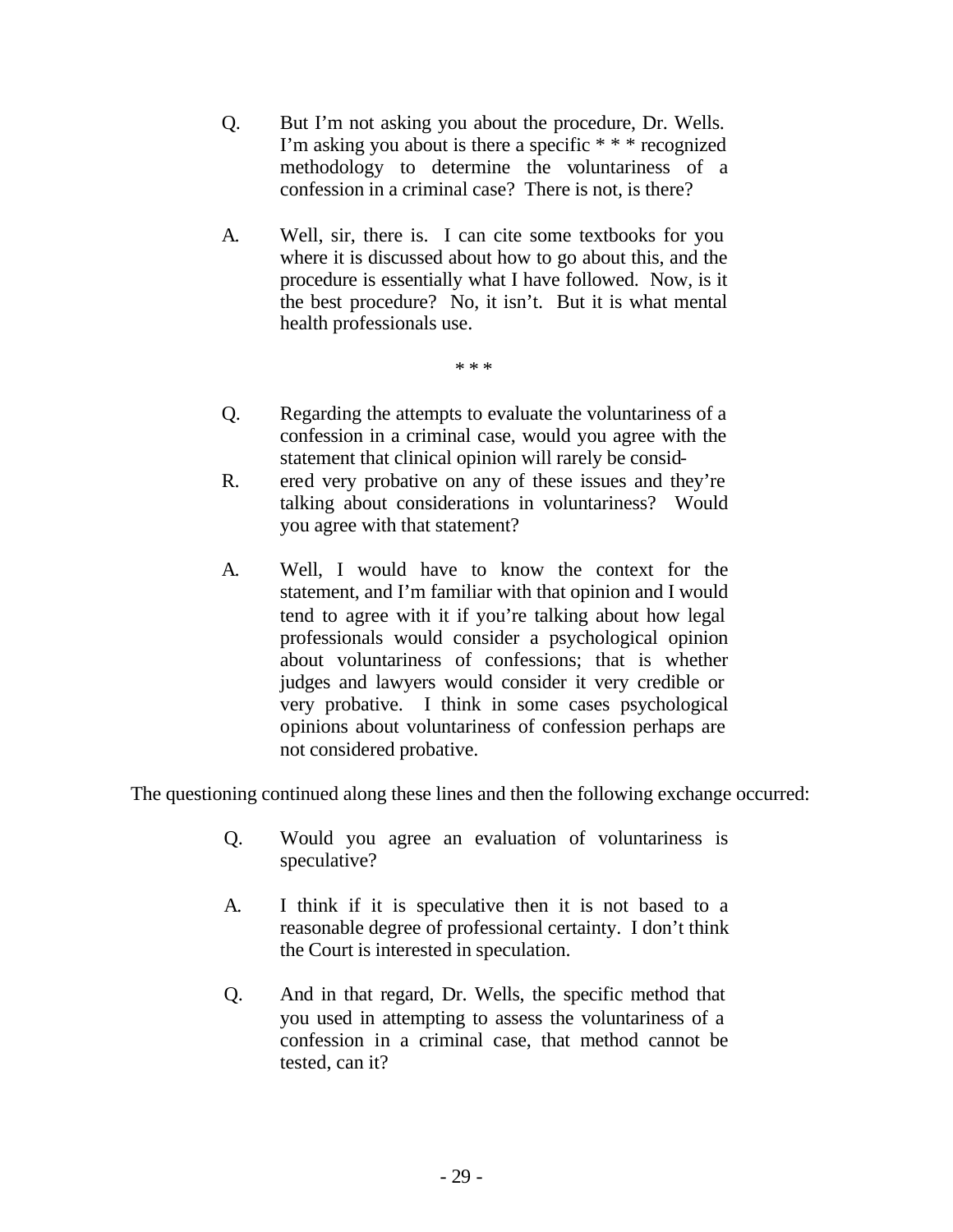A. I'm not sure I understand. That method cannot be tested, I don't know what you mean by that.

\* \* \*

- Q. Okay. There's not a specific standardized test to determine the voluntariness of a confession. I understand you've done some tests but there's not a specific test in that regard, is there?
- A. Not as far as I'm aware, and even if there were it would be unethical and I think suggests lack of thoroughness if I would rely on one single test to form an opinion.

At this point, the state concluded its voir dire examination and renewed its objection "to any further testimony by Dr. Wells on the issue of voluntariness." The trial court sustained the objection, stating that it would not permit further testimony from Dr. Wells. Defense counsel asked to submit an offer of proof and elicited the following additional testimony from Dr. Wells:

> \* \* \* Making a clinical inference from the test data, which is what psychologists do, as well as my clinical impressions of Mr. Hannon during the clinical interview, I did form an opinion about his level of confidence when he interacts with other people in some sort of . . . emotional encounter.

> > \* \* \*

My opinion, based upon this information, is that Mr. Hannon is not a man with a great deal of self-confidence. He tends to keep to himself. He is shy and [aloof]. Feels very uncomfortable when he has to be among other people and when he's called upon to talk. He's self-conscious.

\* \* \*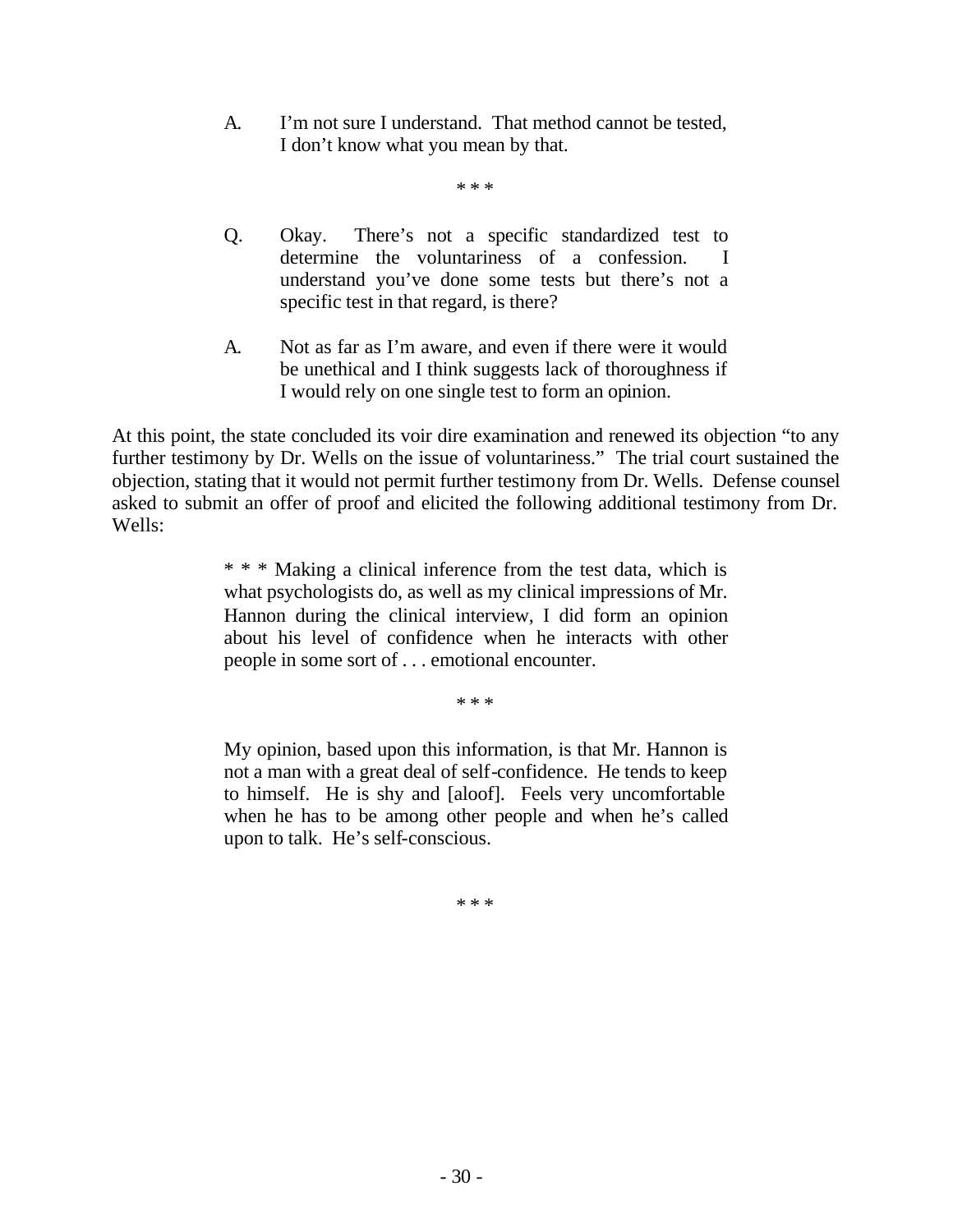These personality characteristics don't go away. In fact, they are probably more accentuated in situations where Mr. Hannon is with a person who is more powerful than he and who has some authority over him. So Mr. Hannon at the time that he was speaking with the police officer was not able to call upon any more internal resources than he did. He's verbally limited. His vocabulary is very poor, and he does lack self-confidence so the tendency a person with these particular traits is to agree, to nod and to reflectively respond in an acquiescence way.

\* \* \*

Based upon my observation, visual observation of the interview, as well as the test data and my interaction with Mr. Hannon in the interview that I did with him, it appears to me that it's reasonably certain or likely that he acted as he normally would, even in a more extreme way when he interacted with the police officer during the interview.

\* \* \*

I determined based upon three sources; my viewing of the videotape, my interview with Mr. Hannon, and I saw how he interacted with me. He was much the same even with me, although I was brought there by his defense attorney. And I also had interpreted the test data and this is what the test data suggests about a person with these particular scores. So coupling that with my own interaction with him and viewing the other interaction with the authority figure, this is how I come to my opinion, and it's also based upon my expertise and my years of interviewing people.

Ultimately, Dr. Wells testified that in her opinion Mr. Hannon's statements were not voluntary. In addition to that quoted above, she testified that her conclusion was based upon her "years of clinical experience and evaluation work, much of which has been done in a criminal context and some of which has been done with other defendants who have a voluntary confession issue."

[¶61] At the conclusion of defense counsel's offer of proof, the trial court granted the state's motion to exclude Dr. Wells' testimony, stating:

> The better weight of the authority of going into this was that expert testimony on voluntariness should not be permitted. I gave the defense substantial latitude in trying to show that there was at least some basis for the renewed reliability of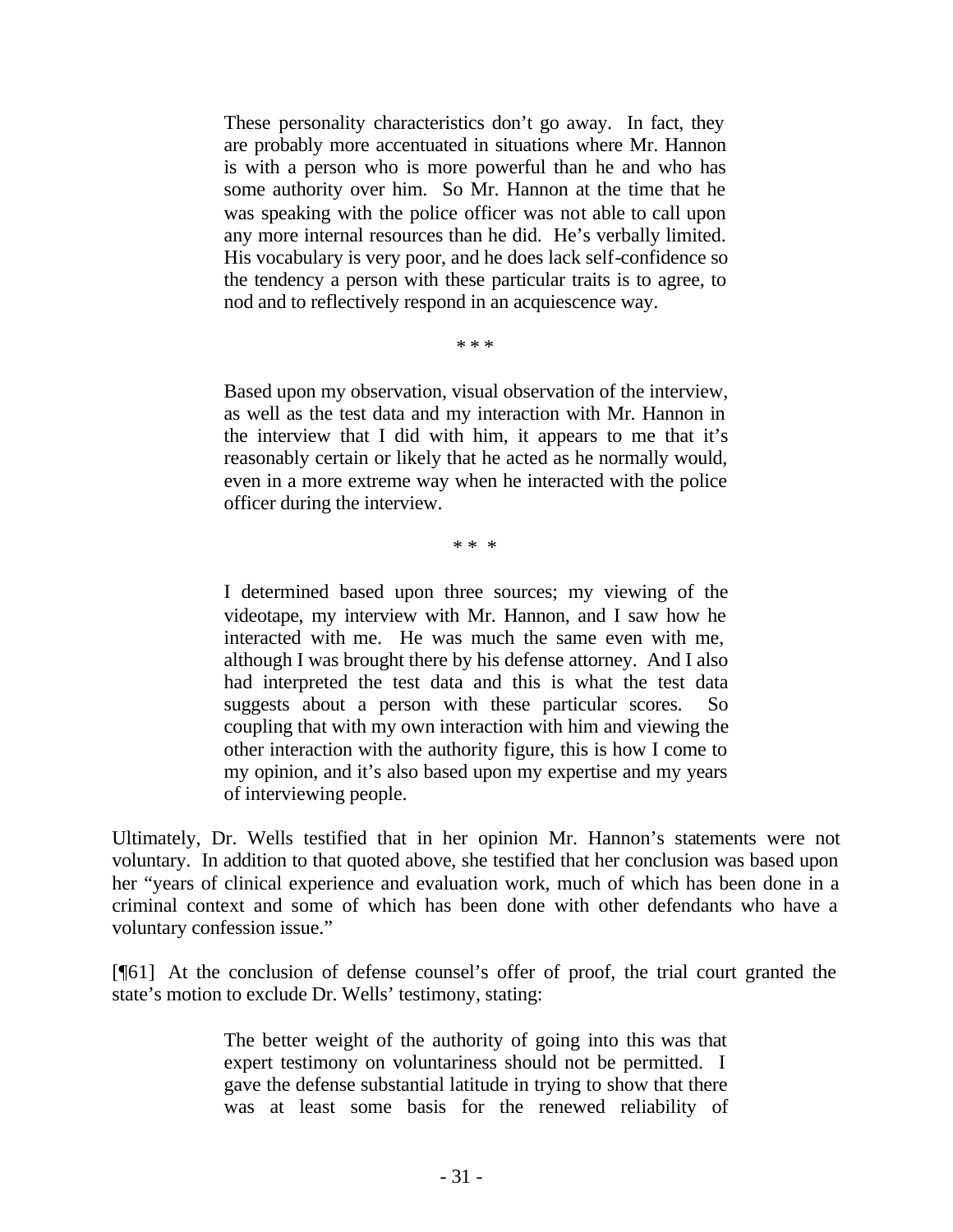voluntariness. It appears to me that based on this testimony that it confirms what the prior case holdings have done; that at best the testimony is speculative.

As I indicated, the testimony of this witness, combined with her report, really gives more of an inference of a diminished capacity than going to the issue of voluntariness. Voluntariness, much as the great weight of authority suggests, is a matter for the jury. It appears to me that the expert testimony offered here, or at least the methodology does nothing more than what the jurors themselves will have to do in this instance, so that motion will be granted.

In response to the trial court's ruling, defense counsel objected and the following exchange occurred:

> [Defense counsel]: Well, your honor, we do insist on the ability to call Dr. Wells for – to explain to the jury the things like IQ and results of tests, not necessarily on opinion on voluntariness to [confess].

> The Court:  $* * *$  that goes exactly to my principal concern that I set forth twice already today, that goes to diminished capacity defense, which is not available in Wyoming.

> [Defense counsel]: That could be addressed through a limiting instruction, Your Honor. We're not arguing diminished capacity. We have to be able to get his characteristics on the record that the jury will not be able to determine from the video.

Despite defense counsel's argument, the trial court prohibited Dr. Wells' testimony in its entirety.

[¶62] Mr. Hannon contends the trial court's ruling violated his constitutional right to a meaningful opportunity to present a complete defense. In the alternative, he claims the trial court abused its discretion in prohibiting Dr. Wells' testimony because it was admissible under W.R.E. 702.

[¶63] In *Crane v. Kentucky*, 476 U.S. 683 (1986), the trial court denied the defendant's motion to suppress and then rejected any evidence concerning the circumstances of a confession, reasoning that once the confession was deemed voluntary at the suppression hearing, evidence as to voluntariness should not be presented to the jury. Reversing the trial court's ruling, the United States Supreme Court said: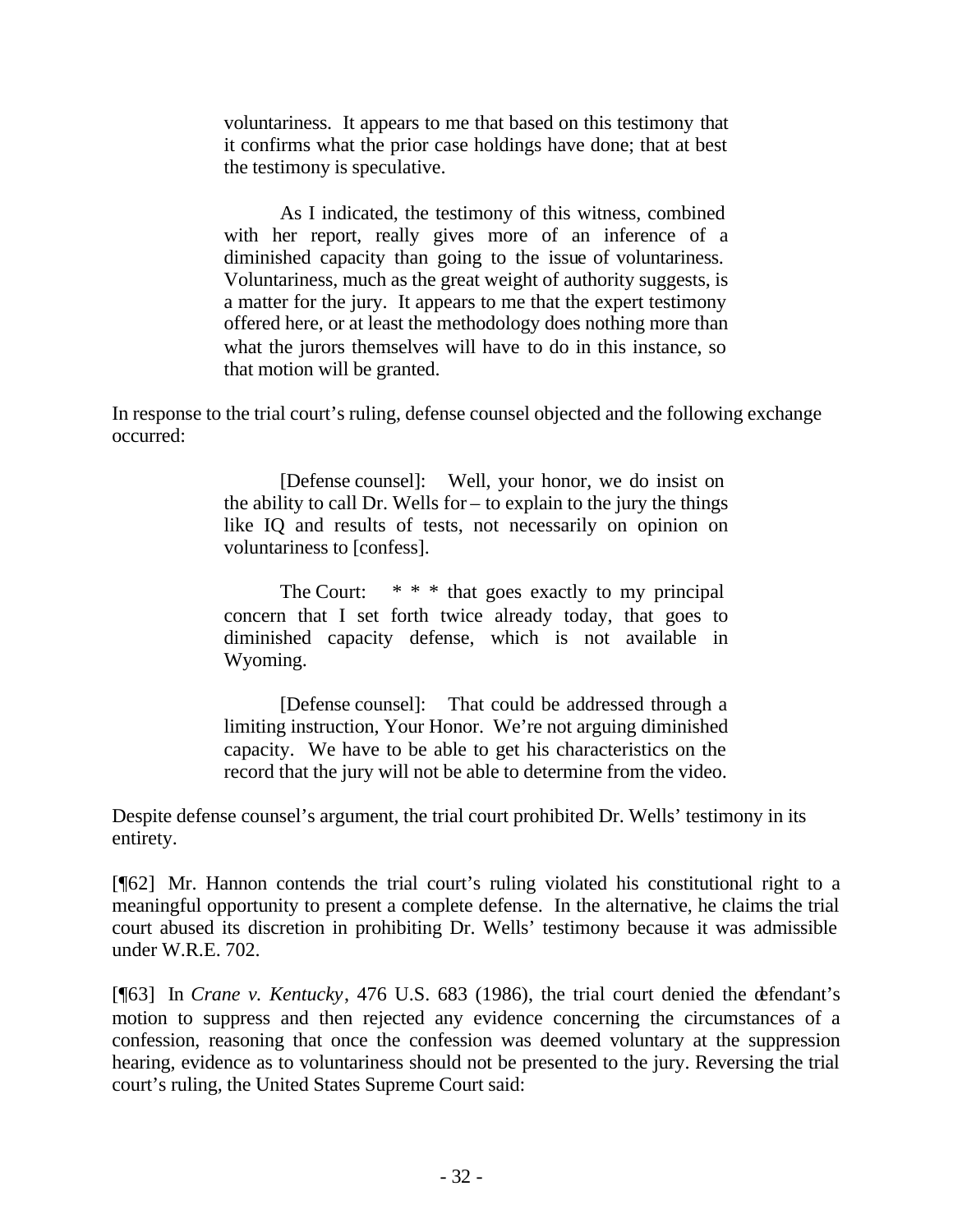The manner in which a statement was extracted is . . . relevant to the purely legal question of its voluntariness, a question most, but not all, States assign to the trial judge alone to resolve. But the physical and psychological environment that yielded the confession can also be of substantial relevance to the ultimate factual issue of the defendant's guilt or innocence. Confessions, even those that have been found to be voluntary, are not conclusive of guilt. And, as with any other part of the prosecutor's case, a confession may be shown to be insufficiently corroborated or otherwise unworthy . . . of belief. Indeed, *stripped of the power to describe to the jury the circumstances that prompted his confession, the defendant is effectively disabled from answering the on e question every rational juror needs answered: If the defendant is innocent, why did he previously admit his guilt?* Accordingly, regardless of whether the defendant marshaled the same evidence earlier in support of an unsuccessful motion to suppress, and entirely independent of any question of voluntariness, *a defendant's case may stand or fall on his ability to convince the jury that the manner in which the confession was obtained casts doubt on its credibility.*

*Id*. at 688 (emphasis added) (citations omitted). The Court stated further:

[W]e have little trouble concluding on the facts of this case that the blanket exclusion of the proffered testimony about the circumstances of petitioner's confession deprived him of a fair trial.

Whether rooted directly in the Due Process Clause of the Fourteenth Amendment or in the Compulsory Process or Confrontation clauses of the Sixth Amendment, *the Constitution guarantees criminal defendants a "meaningful opportunity to present a complete defense*." We break no new ground in observing that *an essential component of procedural fairness is an opportunity to be heard*. *That opportunity would be an empty one if the State were permitted to exclude*

*competent, reliable evidence bearing on the credibility of a confession when such evidence is central to the defendant's claim of innocence. In the absence of any valid state justification, exclusion of this kind of exculpatory evidence deprives a defendant of the basic right to have the prosecutor's case encounter and "survive the crucible of meaningful adversarial testing."*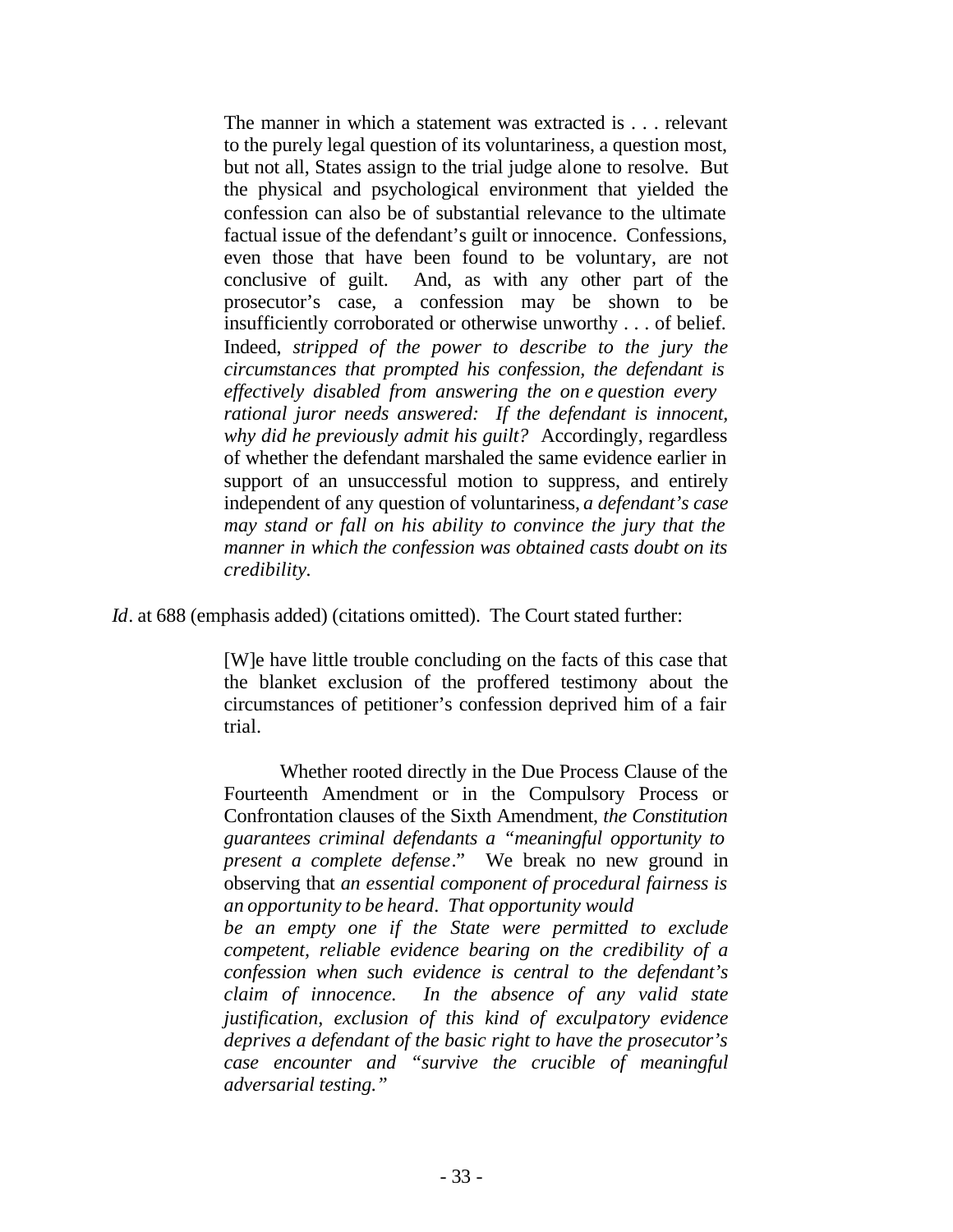*Id*. at 690 (citations omitted). Under *Crane*, a defendant is deprived of his constitutional right to present a meaningful defense if competent and reliable evidence relating to the circumstances surrounding a confession is excluded where such evidence is central to the defendant's defense.

[¶64] There is no question that Dr. Wells' testimony related to the circumstances of Mr. Hannon's confession, e.g. his low intelligence, low verbal skills, and suggestability. There is also no question that evidence bearing on the credibility of the confession was central to Mr. Hannon's defense. The only question left unanswered is whether Dr. Wells' testimony was "competent and reliable" such that its exclusion deprived Mr. Hannon of his right to present a meaningful defense. In addressing this question, we must decide whether the evidence was admissible under W.R.E. 702.

[¶65] W.R.E. 702 provides:

If scientific, technical, or other specialized knowledge will assist the trier of fact to understand the evidence or to determine a fact in issue, a witness qualified as an expert by knowledge, skill, experience, training, or education, may testify thereto in the form of an opinion.

[¶66] Ten years ago, in *Daubert*, 509 U.S. at 592-93, the United States Supreme Court set forth an analysis to assist trial courts in determining whether expert testimony satisfies the requirements of Rule 702. We adopted that analysis in *Bunting*, 984 P.2d 467 as guidance for our courts in determining whether to admit or exclude expert testimony. Quoting *Kumho Tire Company, Ltd. v. Carmichael*, 526 U.S. 137 (1999), in which the United States Supreme Court clarified *Daubert*, we said the primary goal of the *Daubert* analysis is to ensure the reliability and relevancy of expert testimony and make certain that an expert, whether basing testimony upon professional studies or personal experience, employs in the courtroom the same level of intellectual rigor that characterizes the expert in the relevant field. *Bunting*, 984 P.2d at 471.

[¶67] Under the *Daubert* analysis, a two-part test applies to determine the admissibility of expert testimony. *Id*. The first prong of the test requires the trial court to determine whether the expert's methodology is reliable. *Id*. Among the factors guiding the trial court's assessment of reliability are: 1) whether the theory or technique in question can be and has been tested; 2) whether it has been subjected to peer review; 3) its known or potential rate of error along with the existence and maintenance of standards controlling the technique's operation; and 4) the degree of acceptance within the relevant scientific community. *Id*. The trial court may also consider the extensive experience and specialized expertise of the expert, whether the expert is proposing to testify about matters growing naturally and directly out of research they have conducted independent of litigation, and the non-judicial uses to which the method has been put. These factors do not necessarily or exclusively apply to all experts or every case. *Bunting*, 984 P.2d at 469, quoting *Kumho Tire.* Where they are reasonable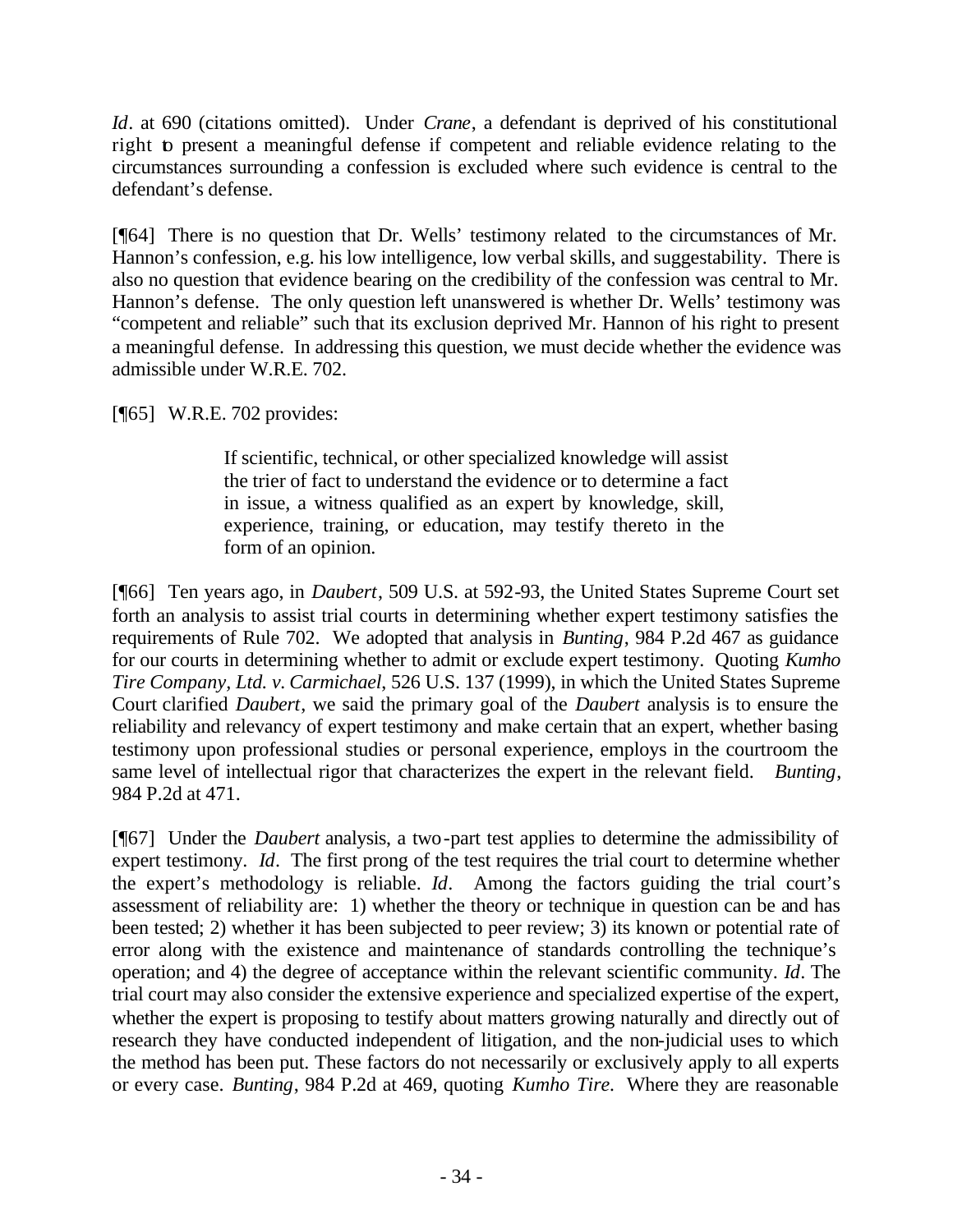measures of reliability, however, they should be considered. *Seivewright v. State*, 7 P.3d 24, 29 (Wyo. 2000).

[¶68] If the trial court concludes the methodology is reliable under the first prong of the *Daubert* analysis, it then must determine whether the expert's proposed testimony fits the facts of the particular case – that is, is it relevant? *Bunting*, 984 P.2d at 472. Under this second part of the analysis, the expert's opinion must relate to an issue that is actually in dispute and must provide a valid scientific connection to the pertinent inquiry. *Id*.

[¶69] In applying the two-part *Daubert* analysis, the trial court need not and should not determine the scientific validity of the *conclusions* offered by an expert witness. *Id*. at 473. The trial court should only consider the soundness of the general scientific principles or reasoning upon which the expert relies and propriety of the methodology applying those principles to the specific facts of the case. *Id*. The ultimate question for the trial court is whether both sides will have a fair opportunity to test the validity of scientific results; if not, those results should not be admitted. *Id*.

[¶70] We turn to consideration of the case before us in light of these principles. The defense indicated Dr. Wells would testify concerning her evaluation of Mr. Hannon's susceptibility to police pressure and unique psychological condition. The record establishes that at the time she evaluated Mr. Hannon, Dr. Wells had been a practicing psychologist for fifteen years. In addition to being a licensed psychologist with a Ph.D in psychology, she had worked as a clinical and forensic psychologist since 1994 and as a psychotherapist since at least 1989. Besides her doctoral degree in psychology, Dr. Wells also had a JD and much of her work over the preceding years involved evaluating adults and juveniles charged with criminal offenses. She testified that since 1994, her practice had been devoted almost exclusively to conducting psychological evaluations in forensic study. As part of her preand post-doctoral training, she took courses in the administration, scoring and interpretation of psychological tests, including the Wechsler Adult Intelligence Scale 3, Rorschach Psychodiagnostic Inkblot Technique, Thematic Apperception Test and Millon Clinical Multiaxial Inventory 3. She estimated that as a licensed psychologist, she had administered 800 to 850 psychological evaluations that included these tests. Given these credentials, there is simply no question, and the state does not contest, that Dr. Wells had expertise in the field of psychology beyond that possessed by the average person. What we must decide, however, is whether the testimony she was prepared to present concerning Mr. Hannon was reliable and relevant to the matters at issue in his criminal trial.

[¶71] As set out above, the trial court's ruling that Dr. Wells' testimony would not be allowed was based on its conclusion that: 1) the better weight of authority is that testimony on voluntariness should not be allowed; 2) the defense failed to meet its burden of showing her testimony was reliable and instead confirmed that it was speculative; 3) her testimony raised an inference of diminished capacity, rather than that Mr. Hannon's statements were not voluntary, and Wyoming does not recognize a defense based upon diminished capacity; and 4) Dr. Wells' methodology involved no more than the jurors themselves could do. After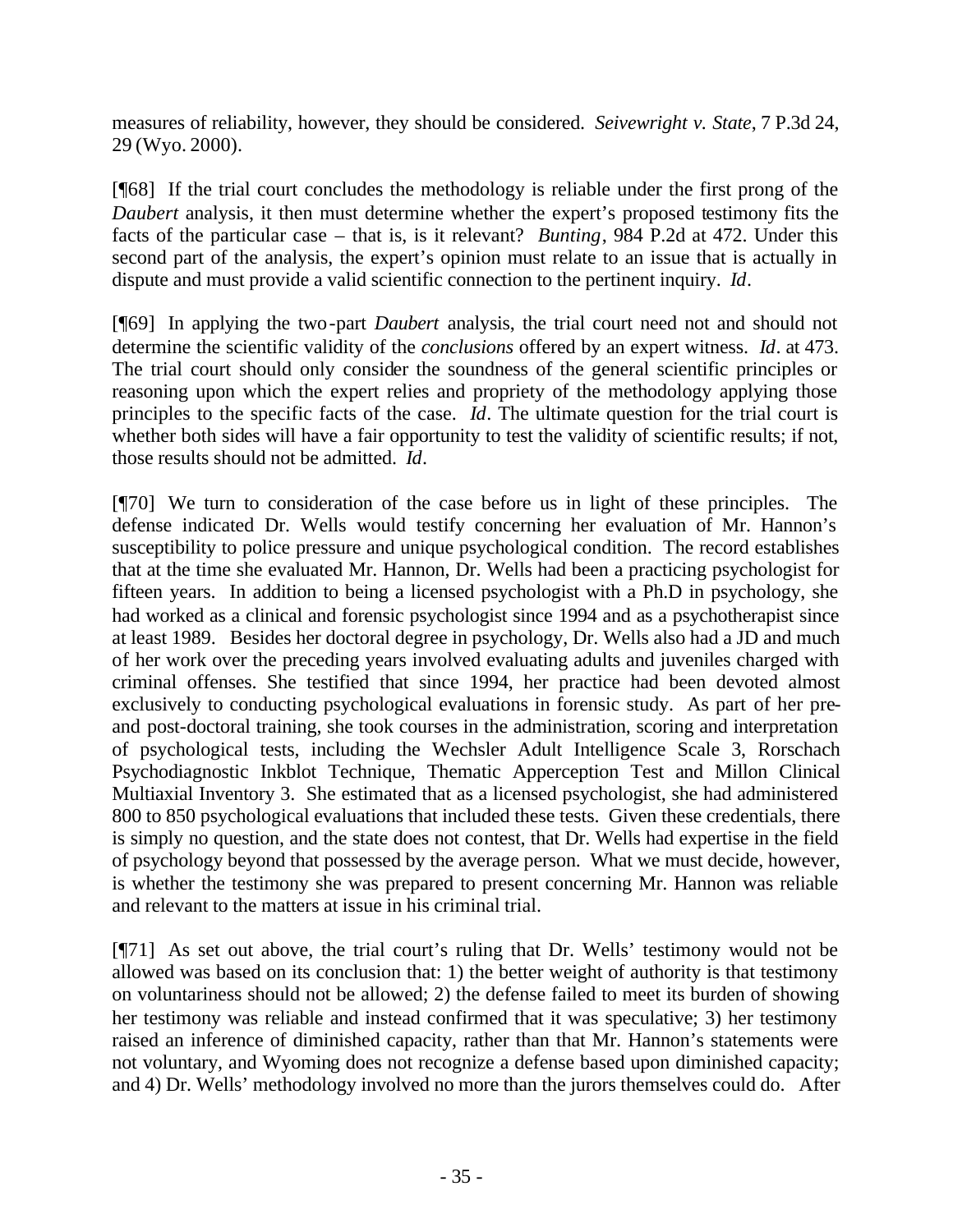a thorough review of the record and relevant legal authority, we hold the trial court abused its discretion in excluding Dr. Wells' testimony in its entirety.

[¶72] Numerous courts have addressed the question of whether expert psychological testimony is admissible in a criminal case to assist the jury in weighing the evidence relating to the circumstances giving rise to a defendant's incriminating statements for purposes of determining his guilt. Among the courts that have allowed the testimony, the reasoning has varied. In *United States v. Shay*, 57 F.3d 126, 133 (1<sup>st</sup> Cir. 1995), the court held it was error for the trial court to exclude psychiatric testimony that the defendant suffered from a mental disorder that caused him to make false statements against his interests. The court reasoned the expert offered specialized testimony vital to the defense to assist the jury in understanding that the defendant was an exception to the commonly held belief that a person ordinarily does not make untruthful inculpatory statements.

[¶73] In *United States v. Hall*, 93 F.3d 1337, 1341 (7<sup>th</sup> Cir. 1996), the court held the trial court erred in failing to conduct a full *Daubert* hearing before excluding the proposed expert testimony. The defense theory in *Hall* was that the defendant was susceptible to suggestion and pathologically eager to please and confessed to a crime he did not really commit in order to gain approval from his interrogators. The defense offered the testimony of two experts, a social psychologist, to testify about research showing some individuals can be coerced into giving false confessions and the indicia recognized as present when that is likely to occur, and a psychiatrist, who offered testimony about the defendant's mental condition and his opinion that the defendant could be easily led to give responses he believed his questioner wanted and was susceptible to certain interrogation techniques and to confessing to a crime he did not commit. *Id*. The court stated:

> Because the fields of psychology and psychiatry deal with human behavior and mental disorders, it may be difficult at times to distinguish between testimony that reflects genuine expertise – a reliable body of genuine specialized knowledge – and something that is nothing more than fancy phrases for common sense. It is nevertheless true that disorders exist, and the very fact that a layperson will not always be aware of the disorder, its symptoms, or its consequences, means that expert testimony may be particularly important when the facts suggest a person is suffering from a psychological disorder.

*Id*. at 1343. While noting that each case turns on its own facts, the court held that the jury was entitled to hear relevant evidence on the issue of voluntariness, and to assess the truthfulness and accuracy of the confession and give it such weight as it felt it deserved. *Id*. at 1344.

> Even though the jury may have had beliefs about the subject, the question is whether those beliefs were correct. Properly conducted social science research often shows that commonly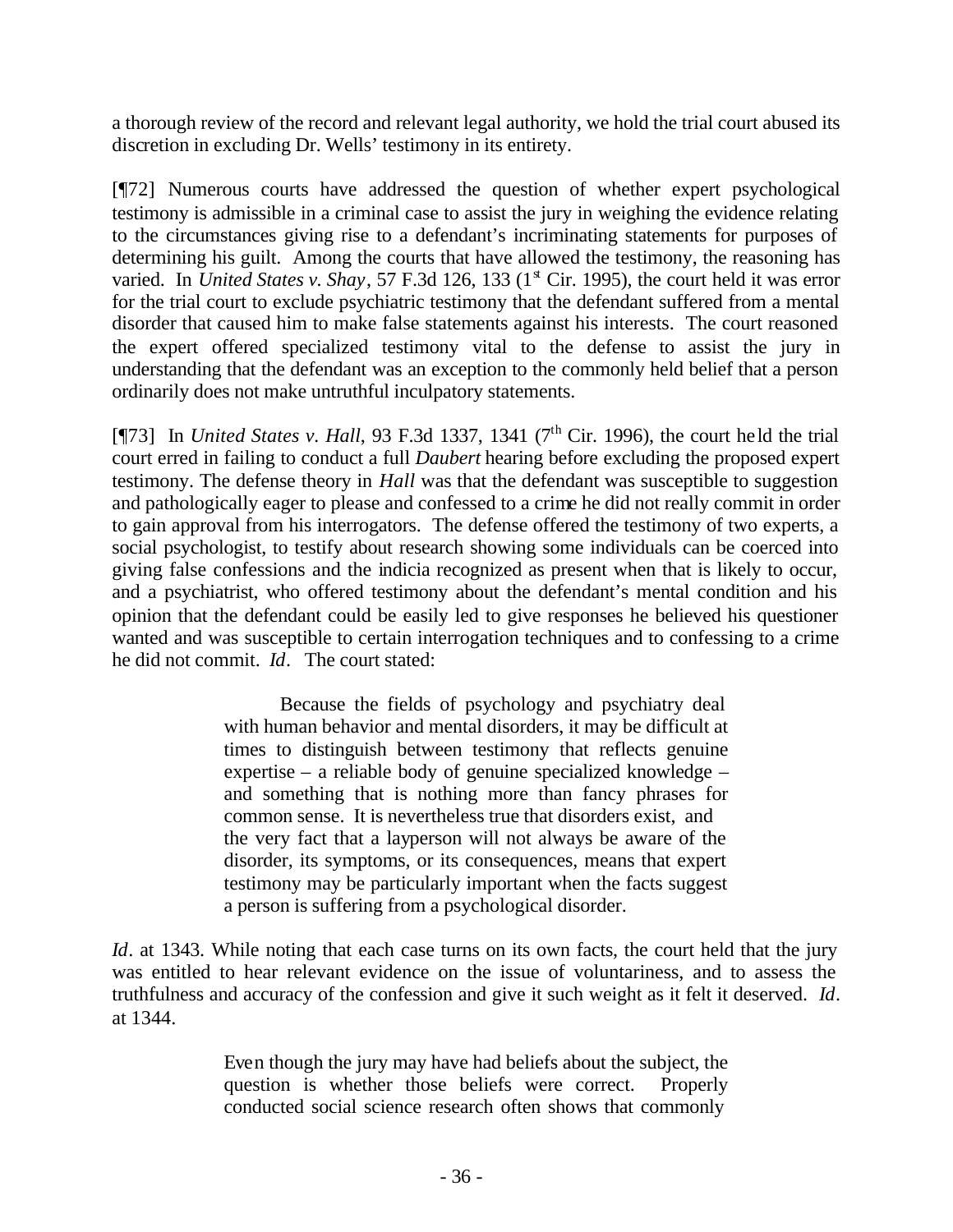held beliefs are in error. [The expert's] testimony, assuming its scientific validity, would have let the jury know that a phenomenon known as false confession exists, how to recognize it, how to decide whether it fit the facts of the case being tried.

The district court's conclusion [that the testimony offered nothing to what the jury would know from common experience] therefore missed the point. It was precisely because juries are unlikely to know that social scientists and psychologists have identified a personality disorder that will cause individuals to make false confessions that the testimony would have assisted the jury in making its decision. It would have been up to the jury, of course, to decide how much weight to attach to [the expert]'s theory, and to decide whether they believed his explanation of Hall's behavior or the more commonplace explanation that the confession was true. But the jury here may have been deprived of critical information it should have had in evaluating Hall's case.

*Id*. at 1344-45.

[¶74] Like the courts in *Hall* and *Shay*, a number of other courts have held expert testimony admissible to assist the jury in weighing the circumstances giving rise to confessions. *United States v. Raposo*, 1998 U.S. Dist. LEXIS 19551 (expert psychological testimony admissible as helpful to jury in understanding that an individual with a certain psychological profile could be susceptible to confessing to a crime he did not commit); *Miller v. State*, 770 N.E.2d 763 (Ind. 2002) (exclusion of expert testimony to assist jury in understanding psychology of interrogation of mentally retarded persons -- topic outside common knowledge and experience -- deprived defendant of opportunity to present defense); *State v. Buechler*, 572 N.W.2d 65 (Neb. 1998) (exclusion of expert psychologist testimony would have assisted jury in determining defendant's credibility at trial and handicapped presentation of defense theory that confession was not worthy of belief); *State v. Vaughn*, 370 A.2d 1002 (Conn. 1976) and cases cited therein (testimony of psychologist admissible to assist jury in considering weight and credibility to be accorded to confession); *People v. Hamilton*, 415 N.W.2d 653 (Mich. Ct. App. 1987); *Carter v. State*, 697 So.2d 529 (Fla. Dist. Ct. App. 1997).

[¶75] Other courts have upheld the exclusion of expert opinion concerning a criminal defendant's statements to law enforcement. In *United States v. Adams*, 271 F.3d 1236 (10<sup>th</sup>) Cir. 2001), the court upheld the exclusion of a psychologist's written report indicating that the defendant's mental makeup inclined him toward giving a false statement to the police. The court distinguished the case from *Hall* and *Shay*, stating:

> there simply is no question about the voluntariness of the confessions-and the defendant's recantation that he lied in order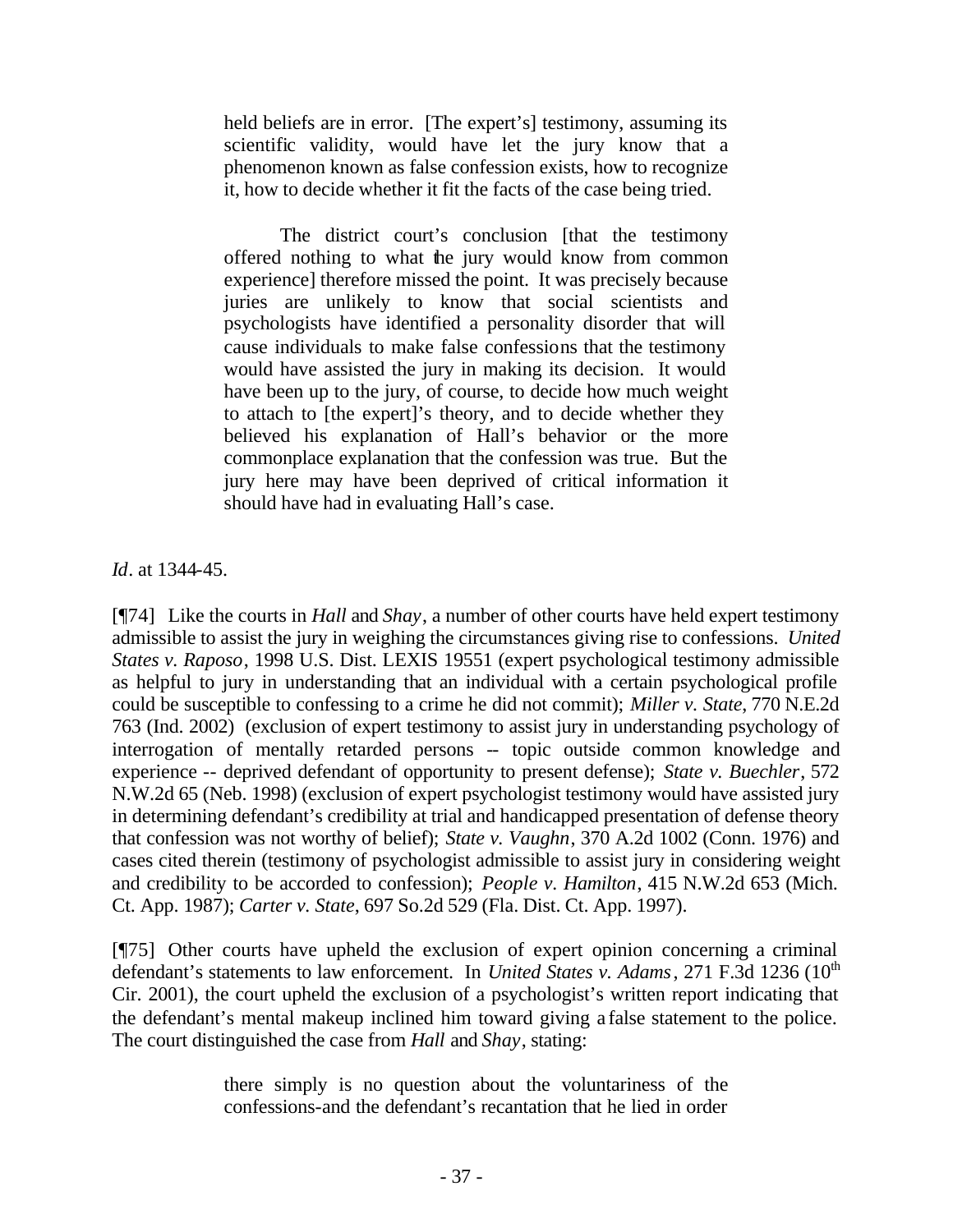to protect his girlfriend is precisely the type of explanation that a jury is capable of resolving without expert testimony. The offered testimony does little more than vouch for the credibility of another witness and thereby encroaches upon the jury's vital and exclusive function to make credibility determinations. The judge was well within his discretion in determining that the evidence lacked relevance and would not assist the trier of fact as required by Rule 702.

*Adams*, 271 F.3d at 1246.

[¶76] In *Kolb*, 930 P.2d at 1242, we, too, held inadmissible expert testimony from a psychologist concerning false confession syndrome. We said:

> When asked about the scientific basis for "False Confession Syndrome," the psychologist testified it is not a syndrome, but is better understood as a collection of reasons why people may give false confessions. A syndrome, he testified, is a cluster of symptoms which indicate an underlying cause, which in this case would be a psychopathology. The psychologist further testified he had no training regarding "False Confession Syndrome"; "False Confession Syndrome" is not a diagnostic term in psychology; there were no psychological studies supporting "False Confession Syndrome" upon which he could base his testimony; and a retracted confession does not necessarily indicate the confession was false.

We discussed *Sorensen v. State*, 895 P.2d 454 (Wyo. 1995), in which we held that "traumagenic dynamics" was not developed sufficiently to allow an expert to offer a reasonable opinion based on the theory and concluded on the basis of the evidence presented that false confession syndrome likewise was insufficiently supported by scientific study. *Kolb*, 930 P.2d at 1242. Noting that at best the expert had watched one television program referring to "false confession syndrome," we concluded the trial court did not abuse its discretion by prohibiting the testimony.

[¶77] Along similar lines, the Minnesota Supreme Court held in *Bixler v. State*, 582 N.W.2d 252 (Minn. 1998), that the trial court properly excluded psychological testimony to the effect that the defendant was susceptible to coercion because of his low intelligence. Characterizing the testimony as "nothing more than a composite of personal characteristics that might render an individual more susceptible to wanting to please an authority figure," the court concluded the testimony did not have sufficient scientific specificity to warrant reversing the trial court's exercise of its discretion. *Id*. at 256. It held "the trial court was well within its discretion in ruling that the jury, without the testimony of the psychological expert, was fully capable of observing and understanding [the defendant]'s propensity to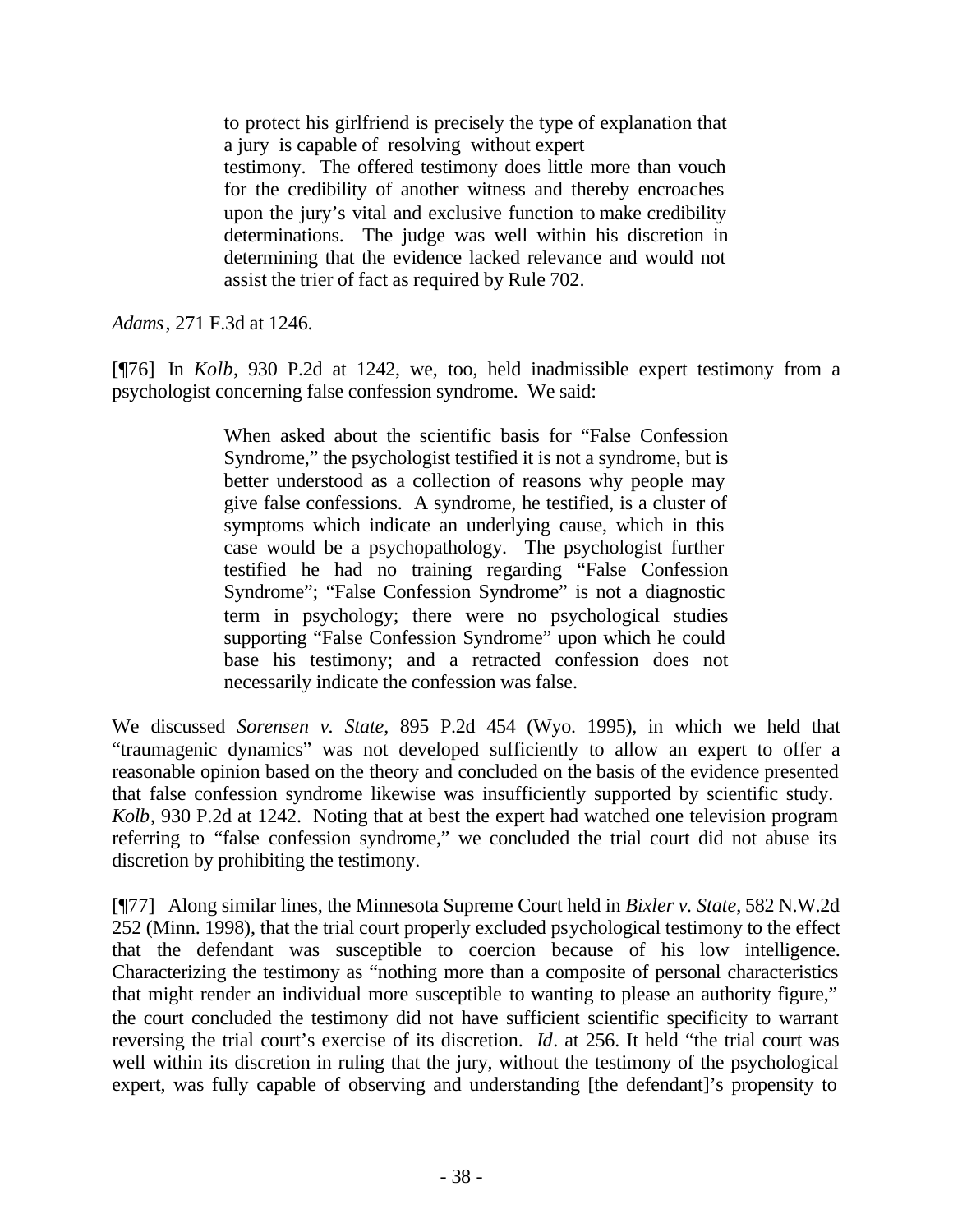please authority figures, and taking those observations and that understanding into account in evaluating his confession." *Id*.

[¶78] Having reviewed these cases, the testimony of Dr. Wells, and the particular circumstances of Mr. Hannon's case, we are persuaded the cases in which expert testimony was excluded should not control the result here. We are unable to determine from the court's opinion in *Adams* what particular facts persuaded the court the testimony was properly excluded. Unlike the situation in *Bixler*, the jury in this case had no way of observing and understanding Mr. Hannon's psychological limitations without Dr. Wells' testimony. Dr. Wells was the only witness qualified to testify concerning Mr. Hannon's low IQ and its probable effect on his behavior during the interview. While the jury had the opportunity to view the videotape of the interview, it had no way of knowing that Mr. Hannon's overall IQ placed him below 94% of the population in his age range and that his verbal IQ placed him even lower. From reviewing the videotape, the jury also had no way of knowing that his verbal skills were grossly deficient, making it difficult for him to take in what was being said to him, to understand it cognitively and to respond in a reasonable, rational way. Without the testimony of Dr. Wells, the jury had no way of knowing that psychological testing revealed that because of his low cognitive functioning and lack of verbal skills, Mr. Hannon's tendency was to respond to questioning, particularly by those in positions of authority, by saying whatever might be necessary in order to get out of the situation as quickly as possible.

[¶79] This sort of testimony was central to Mr. Hannon's defense. As in *Crane*, 476 U.S. at 688, Mr. Hannon's case stood or fell on his ability to convince the jury that his statements to Deputy Mueller were not true. Stripped of the opportunity to describe to the jury the conditions that caused him to confess, Mr. Hannon was effectively disabled from explaining why, if he was innocent, he went along with Deputy Mueller's description of what happened with TB. Like the United States Supreme Court in *Crane*, we have little trouble concluding on the facts of this case that the blanket exclusion of Dr. Wells' testimony about the factors influencing Mr. Hannon's confession deprived him of a fair trial.

[¶80] As with *Bixler*, we likewise find *Kolb* to be distinguishable from the present case. In *Kolb*, the expert's proposed testimony related generally to a "syndrome" about which he had conducted no studies and had no training and had formed opinions by watching one television program. Additionally, there is no indication in *Kolb* that the expert evaluated or interviewed the defendant or listened to the tape-recorded confession. In contrast, Dr. Wells performed a psychological evaluation of Mr. Hannon based upon a clinical interview, a battery of psychological tests and a review of the videotape interview. Based upon that evaluation, she offered testimony pertaining specifically to Mr. Hannon's individual psychological and cognitive functioning relevant to the jury's determination of whether the interview was voluntary. Rather than offering general testimony about a "syndrome" like the expert in *Kolb*, Dr. Wells offered specific testimony about Mr. Hannon and how she perceived his low IQ and lack of verbal skills affected his behavior during the interview. The basis for her opinions was her psychological evaluation of Mr. Hannon, one of hundreds of such evaluations she performed over the preceding fifteen years, and not merely broad conclusions reached on the basis of watching a television program as was the case in *Kolb*.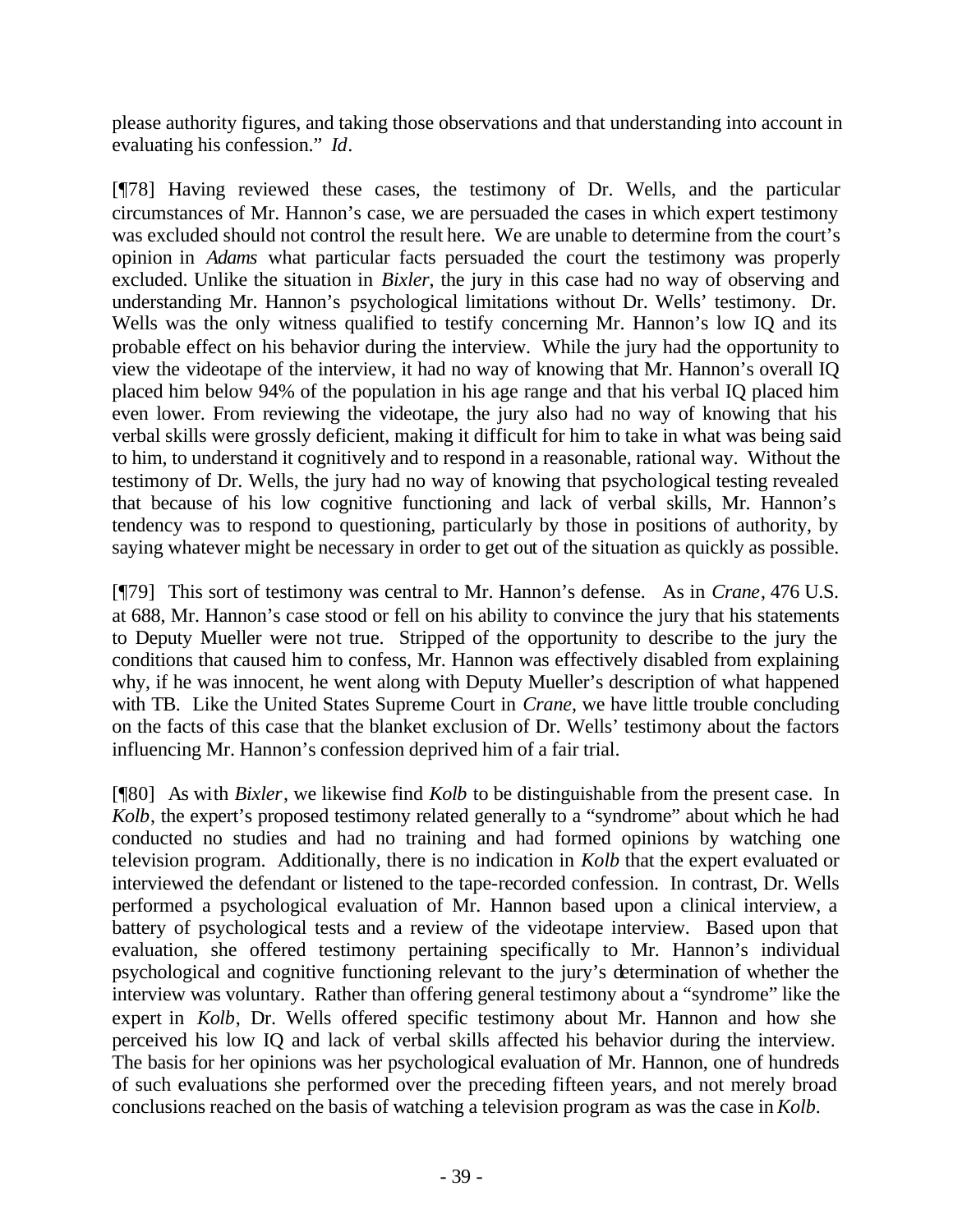[¶81] As was said in *Crane*, the constitution guarantees criminal defendants a meaningful opportunity to present a complete defense. An essential component of procedural fairness is an opportunity to be heard. That opportunity is denied where competent reliable evidence bearing on the voluntariness of a confession is excluded, particularly where the defendant's only avenue of defense is to show the confession is false. Unless the evidence is flatly unreliable, its exclusion deprives a defendant of presenting a defense.

[¶82] In a long series of cases, we have allowed expert testimony in criminal cases to explain victims' behavior. *Williams v. State*, 2002 WY 184, 60 P.3d 151 (Wyo. 2002); *Chapman v*. *State*, 2001 WY 25, 18 P.3d 1164 (Wyo. 2001); *Seivewright*, 7 P.3d 24; *Frenzel v. State*, 849 P.2d 741 (Wyo. 1993); *Scadden v. State*, 732 P.2d 1036 (1987); *Griego v. State*, 761 P.2d 973 (1988). Generally, we have done so because such testimony was useful in disabusing juries of widely held misconceptions about the behavior of victims of particular crimes so they could evaluate the evidence free of the constraints of popular myths. *Scadden*, 732 P.2d at 1047. We found such testimony relevant and helpful in explaining to the jury the typical behavior patterns of victims of certain crimes and helping jurors understand why a particular victim behaved as he or she did. *Griego*, 761 P.2d at 978; *Chapman*,  $\parallel$  18. Even where we concluded a particular syndrome had not reached the stage of development permitting unlimited expert testimony on the subject, we held a psychologist could testify concerning behaviors typical of victims and then relate them to the particular victim based upon individualized psychological testing and evaluation. *Frenzel*, 849 P.2d at 746. Under the particular facts of Mr. Hannon's case, we find this same reasoning persuasive in the context of Dr. Wells' testimony. That is, we find that her testimony would have been helpful in explaining to the jury how Mr. Hannon's particular psychological traits and cognitive abilities may have influenced his behavior during the interview.

[¶83] In addition to its conclusion that the better weight of authority excluded Dr. Wells' testimony, the trial court found her testimony was unreliable. In reaching this conclusion, the trial court did not specify which of the *Daubert* factors, if any, it was relying on but simply concluded the defense did not meet its burden of showing the testimony was reliable. We have said that when a trial court disposes of a case by precluding expert testimony, its decision must be supported by more than a single conclusory statement applying one nondispositive *Daubert* factor. *Williams*, ¶ 18. Although here the trial court did not dispose of the state's case by precluding Dr. Wells' testimony, we believe the above reasoning applies. The trial court's decision to exclude in its entirely expert testimony constituting the only evidence supporting a criminal defendant's theory of the case must be supported by more than a conclusory statement that the testimony is unreliable. Such a decision must articulate the factors considered by the trial court and how those factors support its decision. *Bunting*, 984 P.2d at 475.

> "To play fair, a trial judge relying on discretionary power should place on record the circumstances and factors that were crucial to his determination. He should spell out his reasons as well as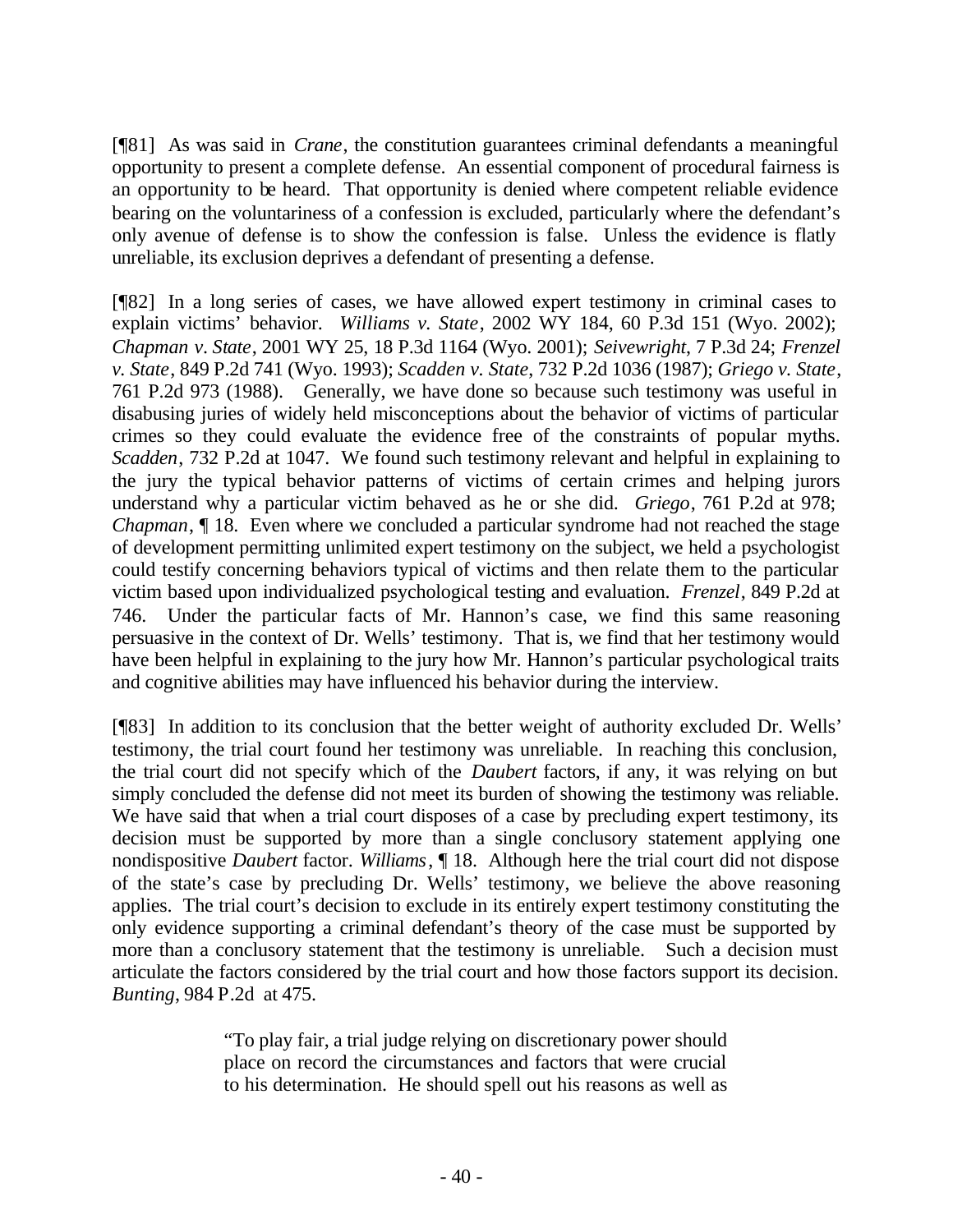he can so that counsel and the reviewing court will know and be in a position to evaluate the soundness of his decision."

*Id*.

[¶84] Although we are unable to determine which of the *Daubert* factors, if any, led the trial court to conclude Dr. Wells' testimony was unreliable and ought to be excluded in its entirety, what does appear from the ruling is that the trial court was focused on the issues of voluntariness and diminished capacity. Neither of these issues supported the exclusion of Dr. Wells' testimony.

[¶85] It is clear from the record the defense was not attempting to raise a diminished capacity defense through Dr. Wells' testimony and her testimony was not properly excluded on that basis. It also is clear that despite the conflicting approaches courts have taken on the admissibility of expert testimony on false confessions, Dr. Wells' testimony concerning the testing she performed, her evaluation and her opinions based upon the evaluation and testing clearly was admissible. Although not without controversy, the use of psychological and social science research in law is now commonplace. Paul C. Giannelli and Edward J. Imwinkelried, *Scientific Evidence*, p. 427 (3rd Ed.1999). It has been described as "social frameworks," meaning the use of social science research to provide a context for assisting a jury to decide a specific factual issue. *Id*. at 428. Expert psychological testimony has been admitted in a variety of contexts to assist the jury in deciding a variety of issues, including issues relating to eyewitness identification, battered woman syndrome, rape trauma syndrome, child sexual abuse syndrome, profile evidence, false confessions, the defense of entrapment and the defense of duress. *Id*. at 427-491. Expert testimony in these areas is often considered helpful because experts can systematize and explain such conditions better than laypeople. Mueller and Kirkpatrick, Federal Evidence §  $362$ , p. 717 ( $2<sup>nd</sup>$  Ed. 1994).

[¶86] Where, as here, there is no contention that the expert was unqualified, and the testimony was based upon opinions derived from performing a psychological evaluation of the defendant using standard procedures and tests generally accepted in the field of psychology as well as the expert's many years of experience performing similar testing and evaluations of other individuals similarly situated, we hold that the expert testimony was improperly excluded under Rule 702. Mr. Hannon was entitled to have Dr. Wells testify about the tests she performed, the interviews she conducted, and her assessment of Mr. Hannon from a psychological perspective based on the tests and interviews. She also should have been permitted to testify as to her opinions about how Mr. Hannon's psychological traits and cognitive functioning could have affected his behavior during the police interview, including any opinion she may have formed as to his capacity to understand the situation sufficiently to make a free and determined choice to admit the allegations presented to him by Deputy Mueller.

[¶87] Wyoming Rule of Evidence 704 provides: "Testimony in the form of an opinion or inference otherwise admissible is not objectionable because it embraces an ultimate issue to be decided by the trier of fact." The fact, therefore, that the issue of voluntariness was for